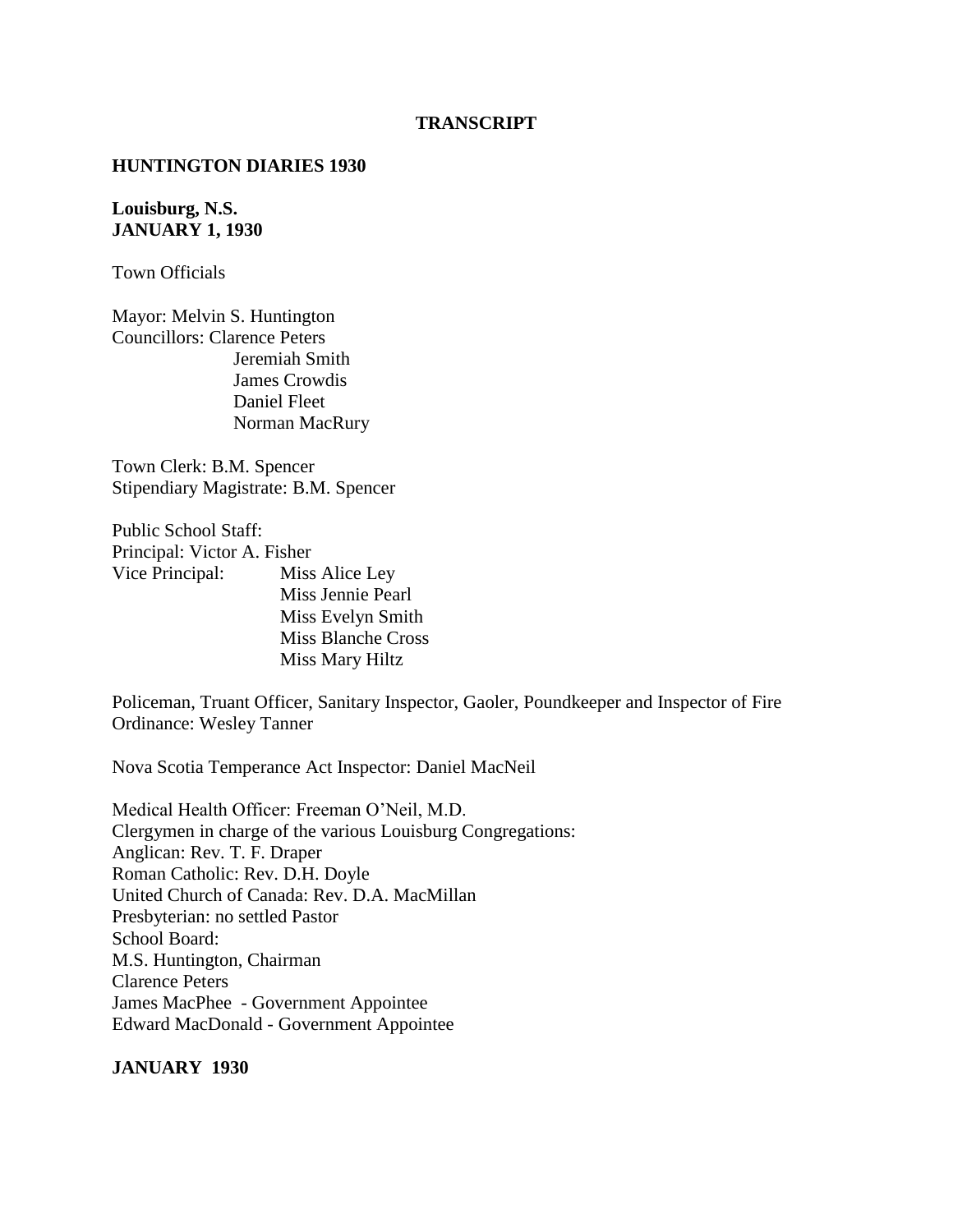### **Wednesday 1**

Louisburg

Mild and mostly clear with light west to northwest winds. About 12 degrees of frost at night.

Had shop open for business until noon.

Had our Annual New Year Family Gathering at our house. Those present at dinner were as follows:

Mrs. G.W. Townsend, Fletcher and Wesley Townsend, Emerson Grant, Uncle John N. Spencer, Aunt Mary Jane Spencer, Uncle Joseph D. Spencer, Minnie Evis, Emeline and myself. All remained for supper with the exception of Uncle J.N. Spencer, Aunt M.J. Spencer and Emerson Grant.

# **JANUARY 1930**

# **Thursday 2**

Louisburg

Snowfall of about 2 inches in the morning, which was followed by light rain. Mild and partly clear in the evening. Streets very slippery during the afternoon and evening.

# **JANUARY 1930**

## **Friday 3**

Louisburg Cloudy and mild, with some fog. Rained during the afternoon and evening. Light southerly wind.

# **JANUARY 1930**

## **Saturday 4**

Louisburg Mild and mostly clear, becoming colder at night. Moderate west to northwest winds.

## **JANUARY 1930**

# **Sunday 5**

Louisburg

Mostly clear and cold with moderate northwest wind. Min temperature about 8 above zero.

Attended the following church services: Calvin at 11 a.m. and St. James at 7 P.M. Preacher at both services: Rev. D.A. MacMillan.

## **JANUARY 1930**

**Monday 6** Louisburg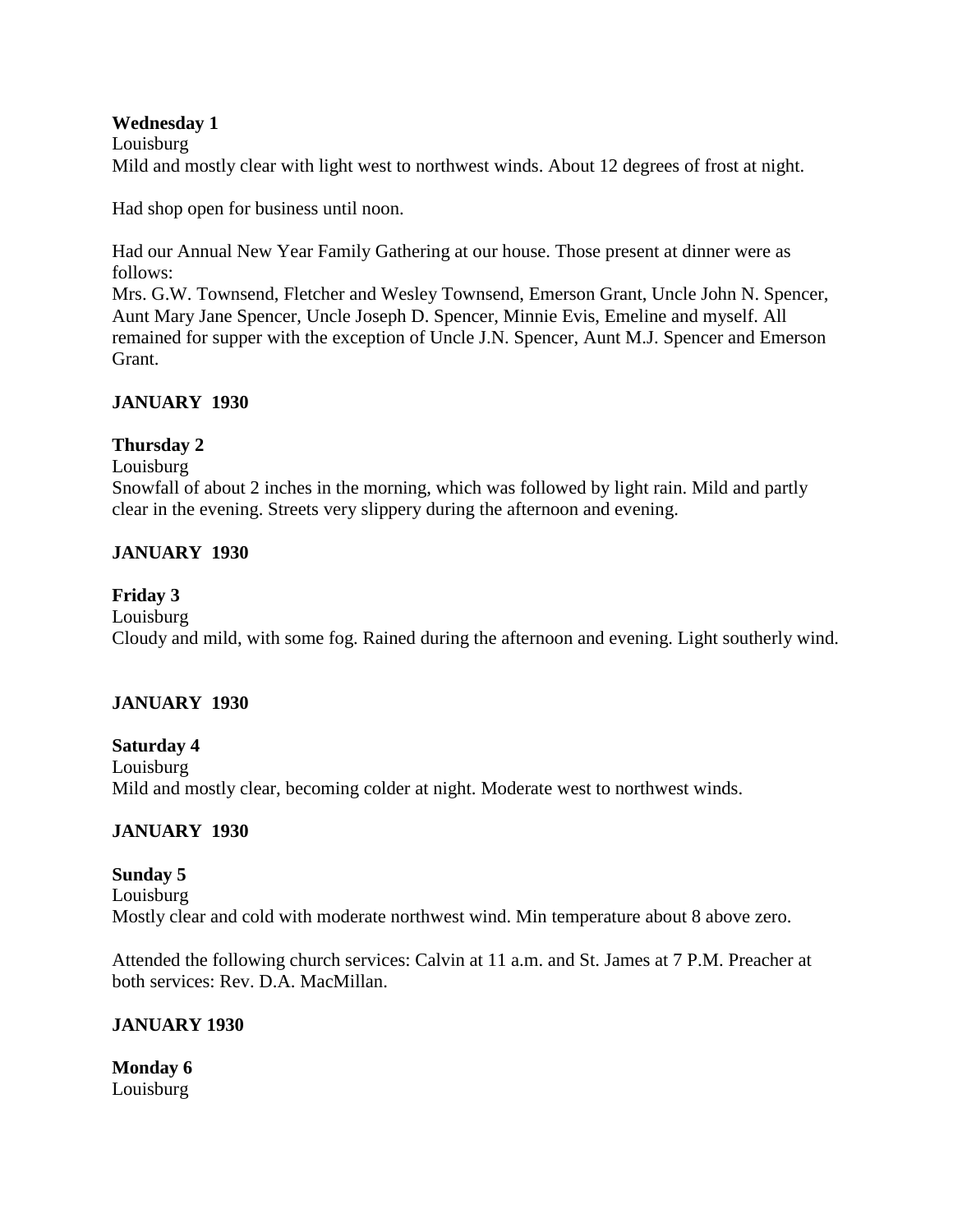Clear in the morning, but becoming cloudy early in the day. Wind southwest increasing to a strong breeze.

"Week of Prayer" services of the First United Church began this evening in Calvin Church and will continue from night to night in Calvin. Closing on Friday night of this week.

## **JANUARY 1930**

## **Tuesday 7**

Louisburg Clear and very mild with fresh southwest wind. Snow and ice rapidly disappearing.

Attended "Week of Prayer" service in Calvin Church at 7:30 P.M.

Immediately after the prayer service I attended and presided at a meeting of the Board of Stewards of the First United Church in Calvin Church. At this meeting we made an estimate of the amount required for Church purposes for 1930. This estimate is to come before the annual meeting of the congregation which is to take place on Jan  $21<sup>st</sup>$ .

Attended funeral of infant child of Mr. & Mrs. Gordon Locke at 11 a.m. Service conducted by Rev. D.A. MacMillan.

# **JANUARY 1930**

## **Wednesday 8**

Louisburg Clear and very mild with moderate southwest wind.

Owing to the mild weather of the past few days the snow which has covered the ground since Nov  $30<sup>th</sup>$  last had almost all disappeared. The streets are bare with the exception of a few patches of ice.

Attended choir practice in Calvin Church at 9 P.M. after which I presided at the annual meeting of the choir of the First United Church at which the following officers were elected: Choir Leader: John A. MacDonald, (re-elected) Miss Margaret Stacey, Secretary Treasurer, (re-elected) M.S. Huntington, Chairman (re-elected) At this meeting it was decided by a majority vote to purchase gowns for the choir, in the near future.

## **JANUARY 1930**

## **Thursday 9**

Louisburg

Cloudy and very mild in the morning, becoming cold in the afternoon and night. Light westerly wind changing to north east at about 9 a.m. and increasing to a fresh breeze. Light drizzle of rain and snow in the afternoon and evening. Max temperature a.m. 46, min temperature P.M. about 20 above.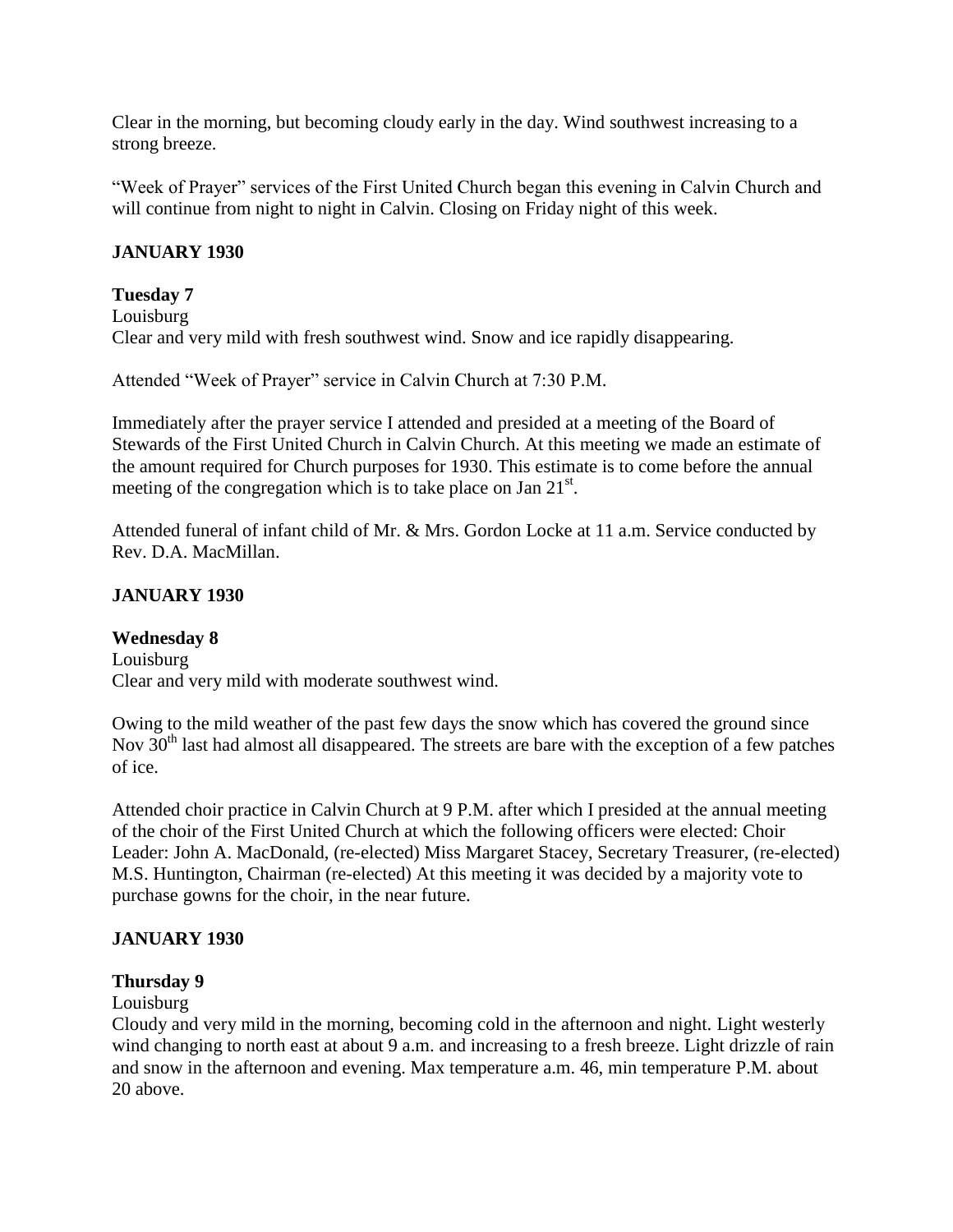Streets almost entirely bare of snow and ice, owing to the thaw of the past few days. Attended and presided at a meeting of the Town Council at 7:30 P.M.

## **JANUARY 1930**

#### **Friday 10**

#### Louisburg

Snow storm which began yesterday afternoon continued during last night, so that this morning there were about three inches of snow on the ground. A drizzle of snow and rain continued during the greater part of the day, increasing at night to a regular snowstorm. Moderate to fresh northeast wind.

#### **JANUARY 1930**

#### **Saturday 11**

Louisburg Clear and cold with moderate north to northwest winds. Min temperature a.m. about 10 above zero, P.M. about 2 below. Ground covered by about 7 inches of snow.

#### **JANUARY 1930**

# **Sunday 12**

Louisburg

Cold and mostly cloudy with light northwest wind which early in the day shifted to south east. Snow began to fall at about 6 P.M. and continued during the greater part of the night. Min temperature about 5 below zero.

Emeline spent the day with her mother, who has been ill for the past few days. Attended the following church services: Calvin at 11 a.m. and St. James at 7 P.M. (Communion service at 11 a.m. in Calvin and Song service in St. James at 7 P.M.) Preacher at both services: Rev. D.A. MacMillan.

#### **JANUARY 1930**

#### **Monday 13**

#### Louisburg

Mild and mostly clear with light westerly wind. Snowfall from last night storm about 5 inches. The road between here and Sydney which has been open so far this season to motor traffic is reported to be closed as far as auto traffic is concerned, owing to the fall of snow during the last few days. One of Abe Cameron's trucks enroute to Sydney had to return after reaching Catalone owing to the heavy condition of the highway.

## **JANUARY 1930**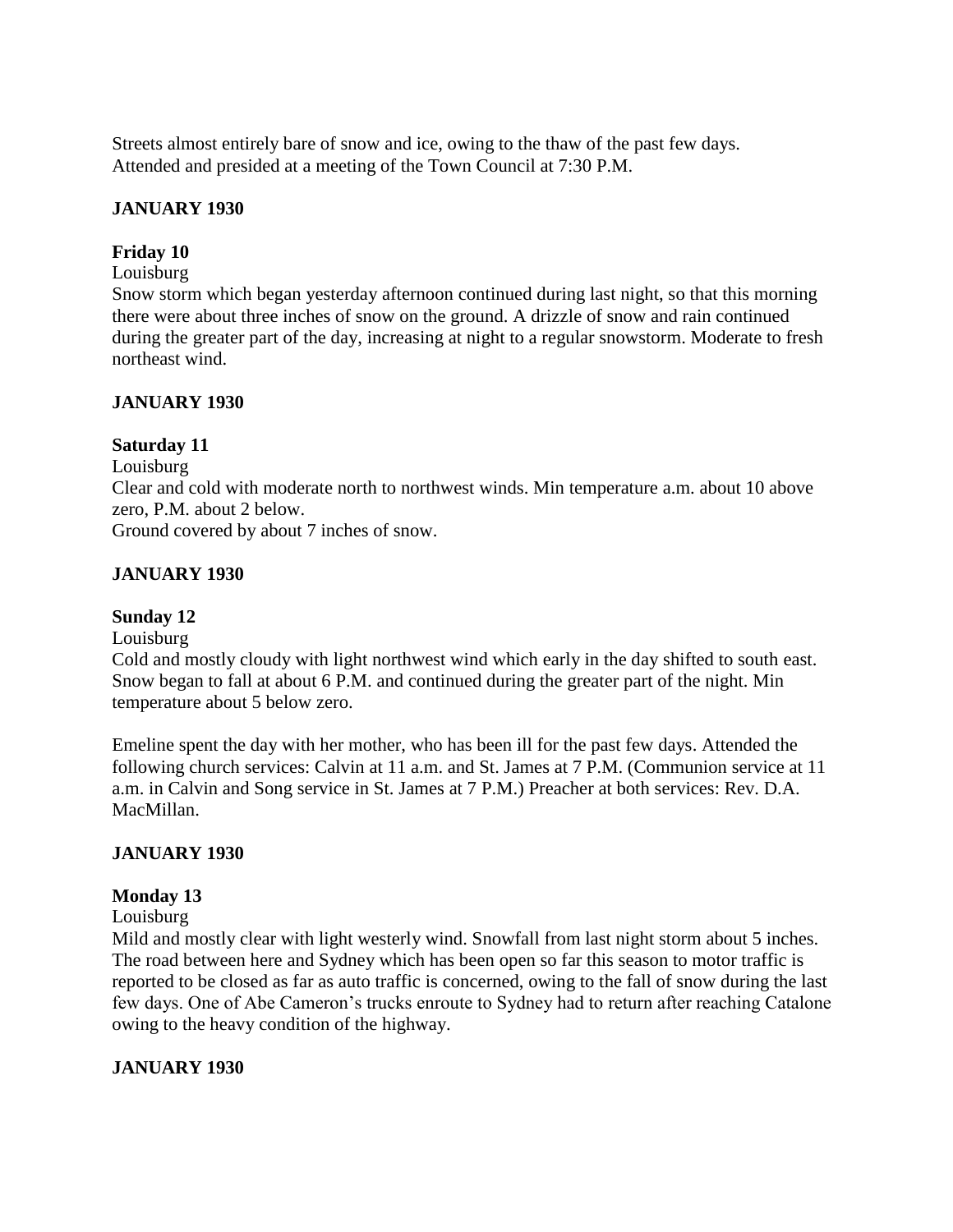#### **Tuesday 14**

Louisburg

Clear and moderately cold with light variable winds. Min temperature about 10 above zero.

Attended a meeting of the Louisburg Fire Brigade at 7:30 P.M. Entire slate of officers reelected for the ensuing year. At this meeting the distribution of badges took place to all members who were present.

#### **JANUARY 1930**

#### **Wednesday 15**

Louisburg / Sydney Cloudy and mild, misty and rainy during the afternoon and evening.

Norwegian steamer "REIN" arrived during the night for bunker coal.

Went to Sydney on the 3:50 P.M. train for the purpose of attending the annual meeting of the Cape Breton County Joint Expenditure Board, which opens tomorrow in the County building, Sydney at 10:30 a.m.

Arrived at Sydney at about 6 P.M. and registered at the Vidal Hotel. At 7:30 P.M. attended the Strand Theater and had my first experience in seeing and hearing the "Talkies or Talking Pictures".

#### **JANUARY 1930**

**Thursday 16** Sydney Mostly cloudy and mild with light westerly wind.

Attended the opening session of the Cape Breton Joint Expenditure Board at 10:30 a.m. and also the afternoon session at 2 P.M.

Had tea and spent the evening with Judge Walter Crow at his home at 233 Esplanade.

#### **JANUARY 1930**

**Friday 17** Sydney Clear and cold with moderate northwest wind. Min temperature below zero.

Attended morning and afternoon session of the Cape Breton Joint. Expenditure Board at 10 a.m. and 2 P.M. respectively.

#### **JANUARY 1930**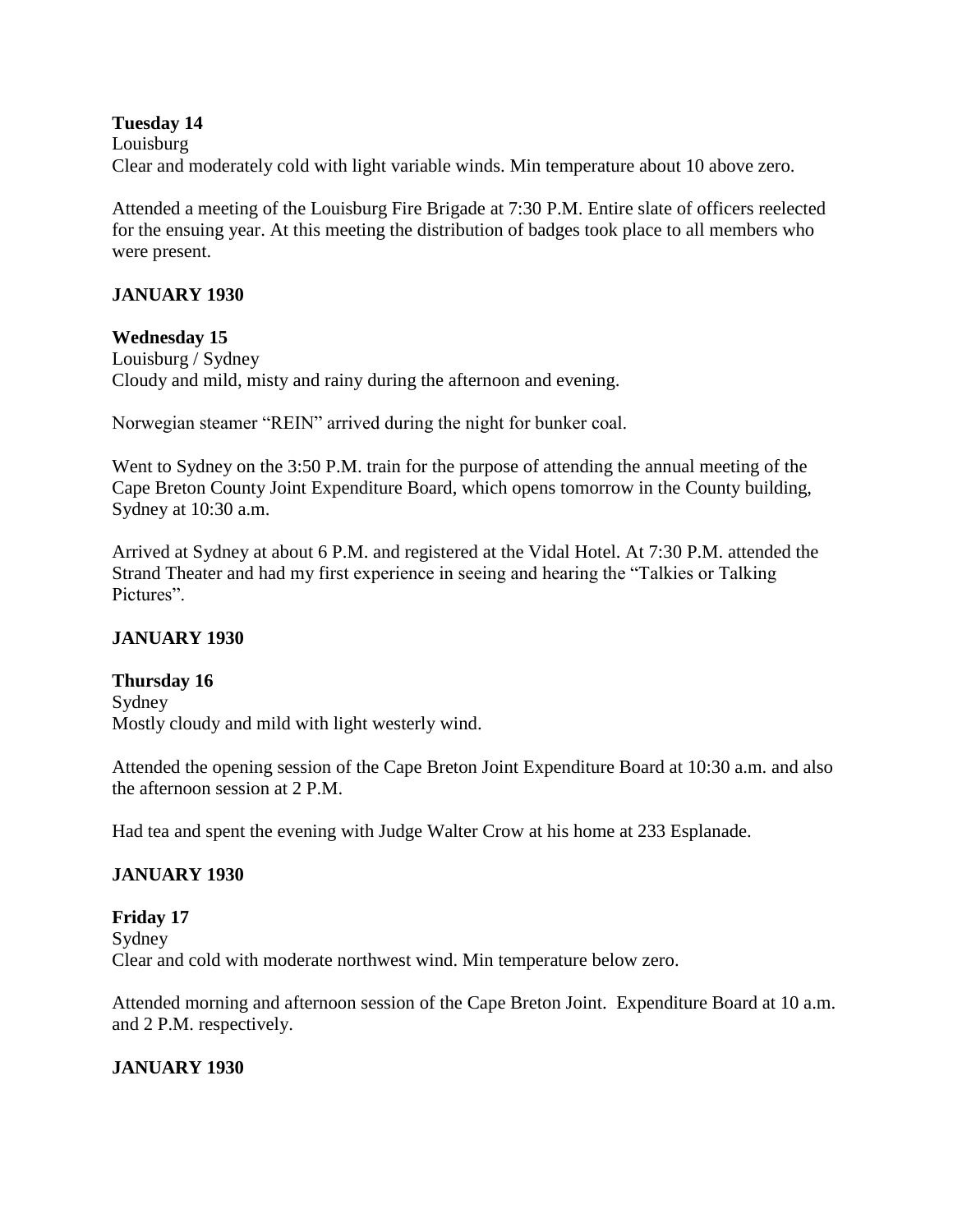#### **Saturday 18**

Sydney / Louisburg

Cloudy. Snow began to fall at about 7 P.M. but turned to rain shortly after and continued during the night. Moderate to fresh easterly wind.

### **JANUARY 1930**

### **Sunday 19**

Louisburg

Mostly clear with moderate west to northwest wind, mild becoming colder during the day and cold at night.

Attended the following church services: St. James at 11 a.m. and Calvin at 7 P.M. Preacher at both services: Rev. D.A. MacMillan.

#### **JANUARY 1930**

## **Monday 20**

Louisburg Clear and cold with moderate northwest wind. Min temperature about 5 above zero.

#### **JANUARY 1930**

## **Tuesday 21**

Louisburg

Mostly cloudy with light westerly wind, which changed to southeast during the early part of the night. Snow began to fall at about 5 P.M. and continued during the night. Cold in the morning. Min temperature about zero.

Attended the Annual meeting of the First United Church in St. James Church at 7:30 P.M.

## **JANUARY 1930**

## **Wednesday 22**

Louisburg

Light snow in the morning, mostly cloudy and mild, becoming colder at night. Light west to northwest wind.

Dominion Coal Company's tug "CRUIZER" arrived from Sydney and will likely remain here until the opening of navigation at Sydney.

First train of coal for shipment from Louisburg pier this season arrived today.

Steamer "WATUKA" is expected on Friday to load a cargo.

Attended choir practice in Calvin Church at 9 P.M.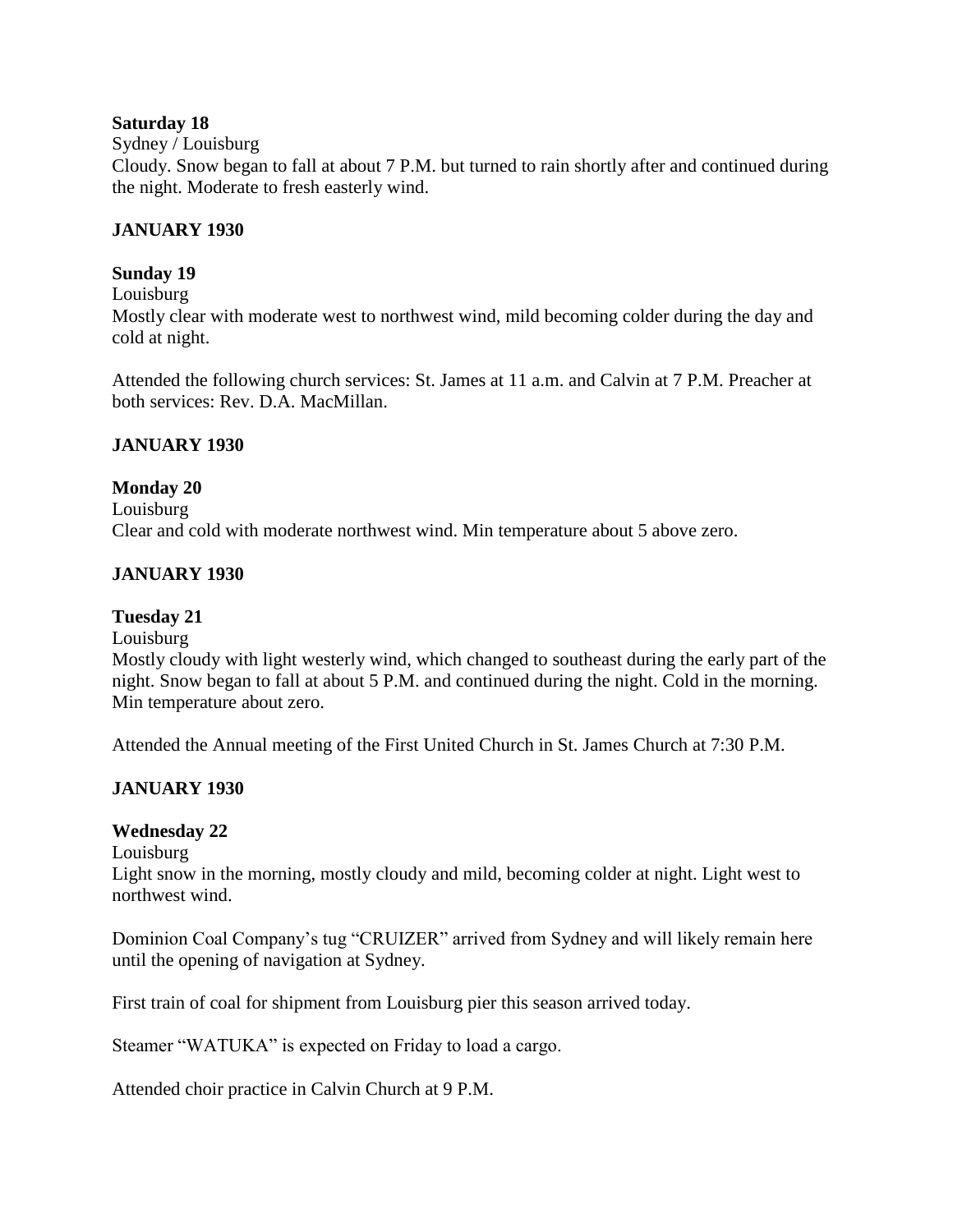## **JANUARY 1930**

#### **Thursday 23**

Louisburg

Clear and cold in the early part the morning and milder in the afternoon. Light northwest winds which changed to southwest, and later to south. Snow began to fall at about 7 P.M. Snow fall about 2 inches. Min temperature about 2 below zero.

Attended and presided at a meeting of the Town Council at 7:30 P.M.

## **JANUARY 1930**

#### **Friday 24**

Louisburg Clear and moderately cold with light west to northwest wind. A perfect day.

Steamer "SAMBRO" arrived, bunkered and sailed for Halifax. Steamer "WATUKA", Capt, Bragg arrived at about 10:30 a.m. for cargo of coal.

The first coal shipped from Louisburg pier this season was put on board the "SAMBRO" today.

Government steamer "STANLEY" arrived shortly after noon.

## **JANUARY 1930**

#### **Saturday 25**

Louisburg

Cloudy with a few snow squalls in the forenoon. Clear and mild during the afternoon. Light snow squalls during the night. Light south wind shifting to south west and west and back to south west.

Steamer "WATUKA", Capt Bragg sailed with a cargo of coal for Liverpool, N.S.

Government Steamer "STANLEY" sailed.

#### **JANUARY 1930**

#### **Sunday 26**

Louisburg Clear and cold with moderate to fresh westerly wind. Min temperature about 5 above zero.

Steamer "LINGAN" arrived for a cargo of coal.

Attended the following church services: Calvin Church at 11 a.m. and St. James at 7 P.M. Preacher at both services: Rev. D.A. MacMillan.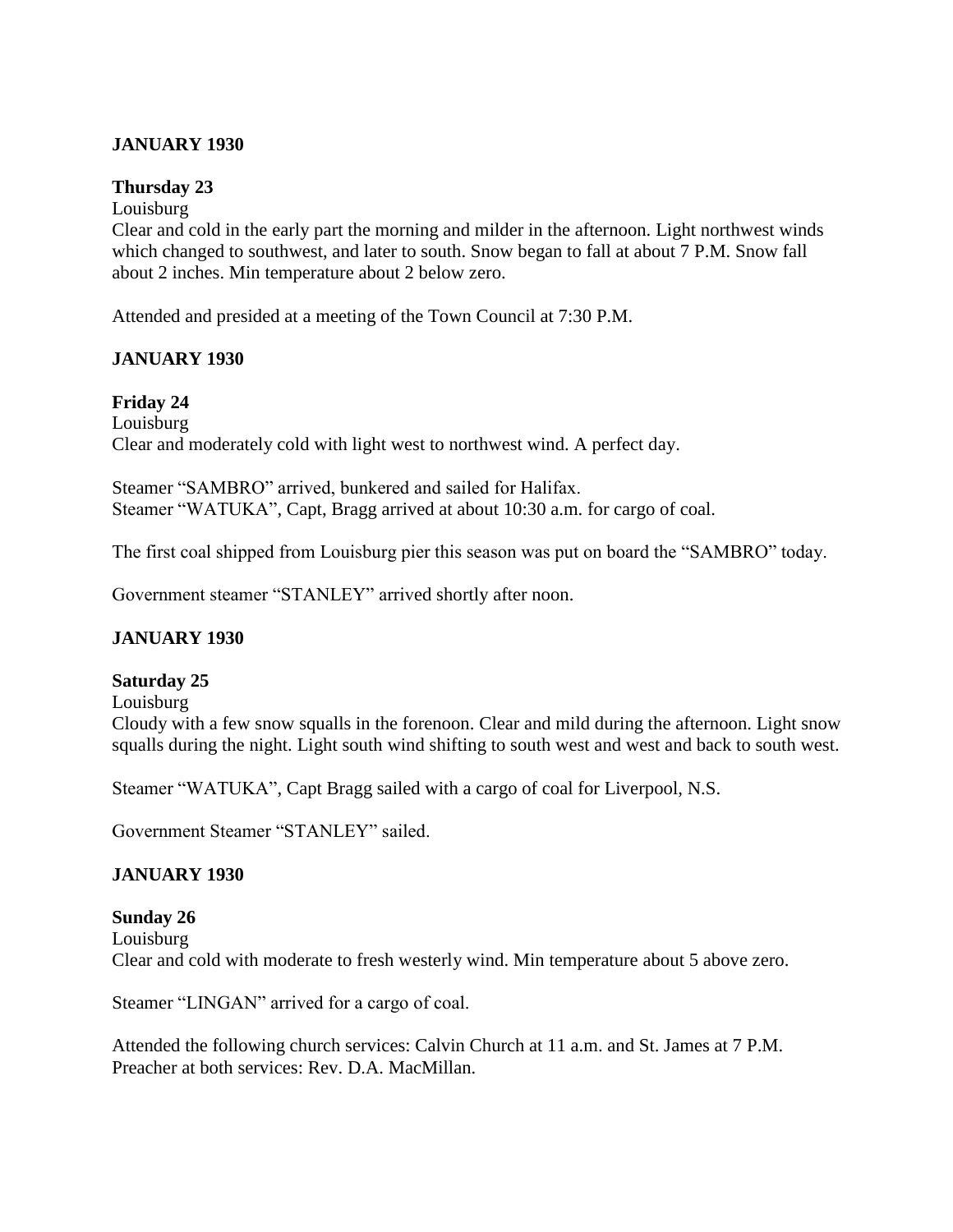## **JANUARY 1930**

#### **Monday 27**

Louisburg Cold and clear with moderate northwest wind. Min temperature a.m. about 5 below zero.

#### **JANUARY 1930**

#### **Tuesday 28**

Louisburg

Mild and mostly cloudy with south to southwest winds and a light drizzle of snow in the evening. Snowfall about 1 inch.

Steamer "LINGAN" sailed for Halifax with a cargo of coal.

Nomination day for town elections which are to take place on Feb  $4<sup>th</sup>$  next. The following nominations were filed in the Town office with the Clerk, Bev Spencer. For Mayor: M.S. Huntington For Councillor: Clarence Peters, only one candidate for councillor offering where there are three vacancies. The returning councillors are Clarence Peters and Daniel Fleet, the third vacancy being caused by the resignation of Alfred Tilly on April  $4<sup>th</sup>$ , 1928, whose place was never filled.

#### **JANUARY 1930**

#### **Wednesday 29**

Louisburg

Clear and mild in the early part of the day, becoming cold in the afternoon and night. Fresh to strong southwest to north west winds.

Attended choir practice in Calvin Church at 9 P.M.

#### **Sydney Post, Jan 29, 1930 MAYOR ELECTED BY ACCLAMATION AT LOUISBURG**

**Two seats at Council Board still remain vacant, Nobody seeking election in Each case.**

**Today was nomination day at Louisburg where the term of office of the Mayor and three councillors had expired. When nominations ceased at five o'clock, the only ones to file their nomination papers were Mayor M.S. Huntington, who is elected Mayor again by acclamation and Councillor Clarence Peters, who was seeking re-election. No candidates filed papers for the two other vacant seats at the Council Board and a situation not unlike that of the town of Dominion, a year ago has arisen. For several months, since Councillor Alfred Tilley resigned from the Council, the Louisburg Council Board has been a man short. The other retiring councillor besides Councillor Peters, this term was Councillor Daniel Fleet, who is not seeking re-election.**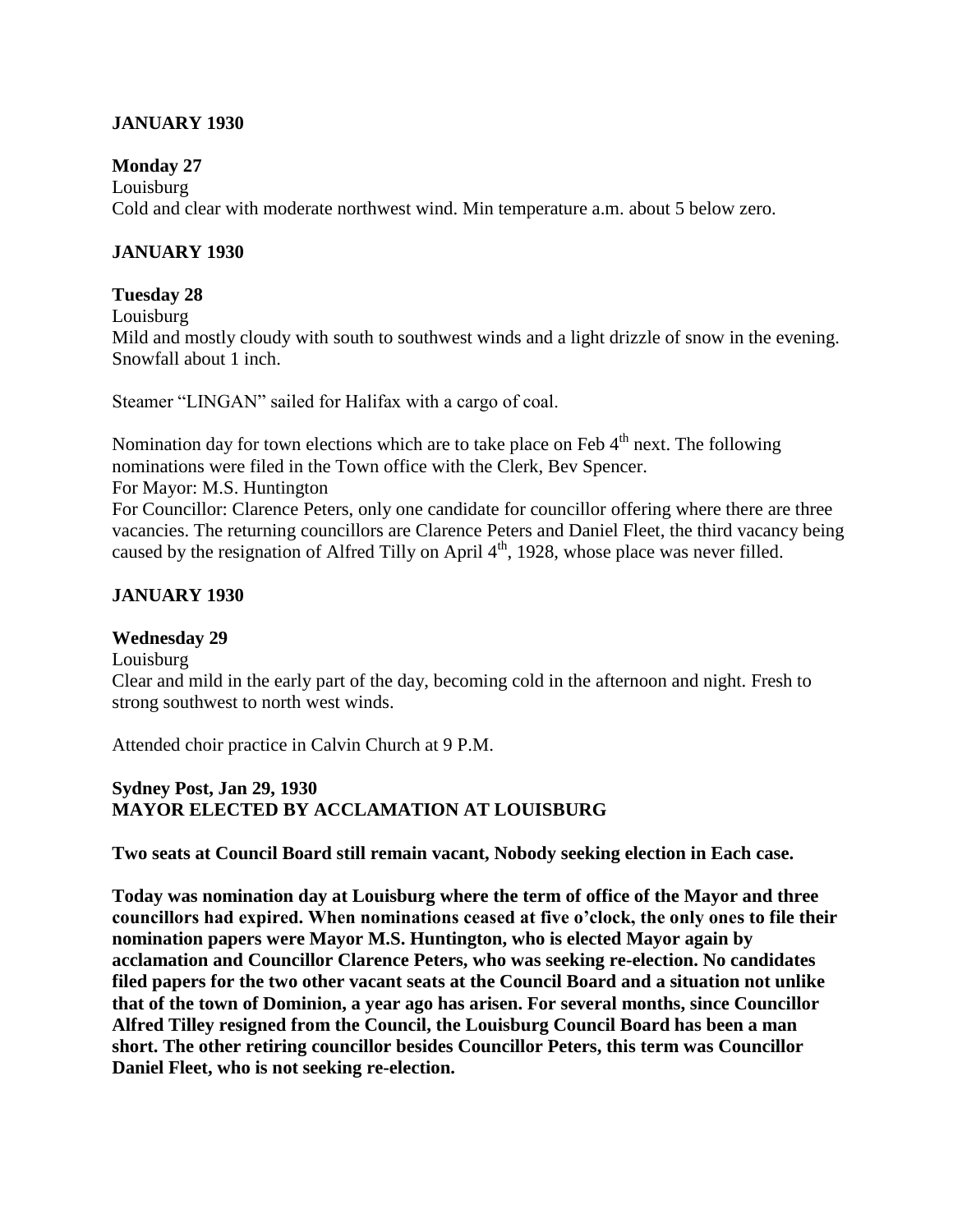**On account of the unusual situation that has arisen, Mayor Huntington will set a day for an election to be held to fill the two vacant seats at the Council Board. The Council as it now stands is as follows: Mayor: M.S. Huntington Councillors: Norman McRury Jeremiah Smith James Crowdis Clarence Peters**

#### **JANUARY 1930**

#### **Thursday 30**

Louisburg Clear and cold with light variable winds. Min temperature about 2 below zero.

Government Steamer "MONTCALM", Capt. Mercier arrived in the afternoon from North Sydney. The MONTCALM will likely remain here during the remainder of the winter.

#### **JANUARY 1930**

#### **Friday 31**

Louisburg

Snowed moderately all day with fresh to strong east to northeast wind. Snowfall about 5 inches. Steamer "WATUKA" , Capt, Bragg arrived shortly before noon for a cargo of coal.

#### **FEBRUARY 1930**

#### **Saturday 1**

Louisburg

Mostly clear and comparatively mild with a few light snow squalls. Light northwest wind. Min temperature P.M. 2 below zero.

Steamer "WATUKA" sailed for Liverpool, N.S. with a cargo of coal.

Attended a meeting of the Official Board of the First United Church in St. James Church at 7:30 P.M. At this meeting a motion was passed unanimously recommending St. James Church (former Methodist) as the permanent place of worship for the United Congregation.

#### **FEBRUARY 1930**

#### **Sunday 2**

Louisburg Cloudy and moderately cold with a light drizzle of snow in the evening. Wind south west.

Steamer "LINGAN" arrived for a cargo of coal.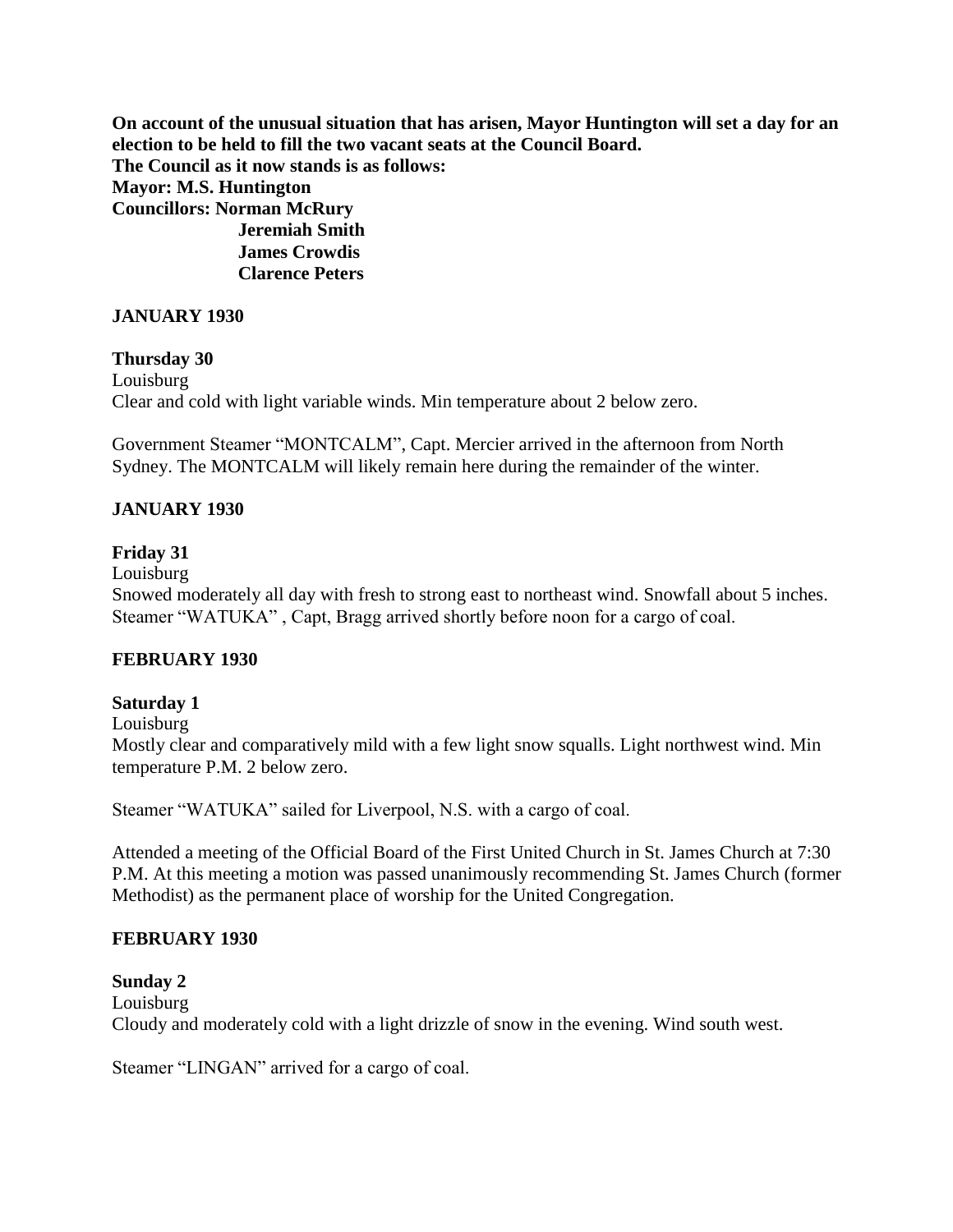Attended the following church services: St. James at 11 a.m. and Calvin at 7 P.M. Preacher at both services: Rev. D.A. MacMillan.

### **FEBRUARY 1930**

# **Monday 3**

Louisburg

Clear and comparatively mild with light variable winds. An ideal day.

Steamer "LA BELLE COUNTY" arrived in the afternoon for bunker coal. After coaling, she sailed during the night. The "LA BELLE COUNTY" was in the immediate vicinity of the Earthquake which took place on November  $18<sup>th</sup>$ , 1929 and was very badly damaged as a result. Huge waves boarded the ship carrying away the smoke stack and everything else that was movable. A large part of the Bridge was carried away and though repairs have been undergone, unmistakable evidence remains of her terrible experience.

## **FEBRUARY 1930**

**Tuesday 4** Louisburg Moderately cold and remarkably clear with light northeast wind.

Steamer "WILLOW POOL" arrived bunkered and sailed.

Annual Town Election results as follows: for Mayor: M.S. Huntington, Acclamation. For Councillors, Clarence Peters. As there were only one candidate nominated on Jan  $28<sup>th</sup>$  to fill 3 vacancies for Councillors, a date for a by-election will be named by the Town Clerk.

50<sup>th</sup> Wedding Anniversary of Capt. and Mrs. Thomas Townsend. In the afternoon a large number of their friends gathered at their home and presented each of them with a Gold Headed Cane as a token of the esteem in which both Capt. and Mrs. Townsend are held by their fellow citizens. A suitable address was read by Mayor M.S. Huntington.

## **FEBRUARY 1930**

# **Wednesday 5**

Louisburg

Snowed moderately all day, with light southeast to northeast wind becoming cold during the night. Snowfall about 6 inches.

Steamer "LINGAN", Capt, Leis sailed with a cargo of coal.

Attended choir practice in St. James Church at 9 P.M.

## **FEBRUARY 1930**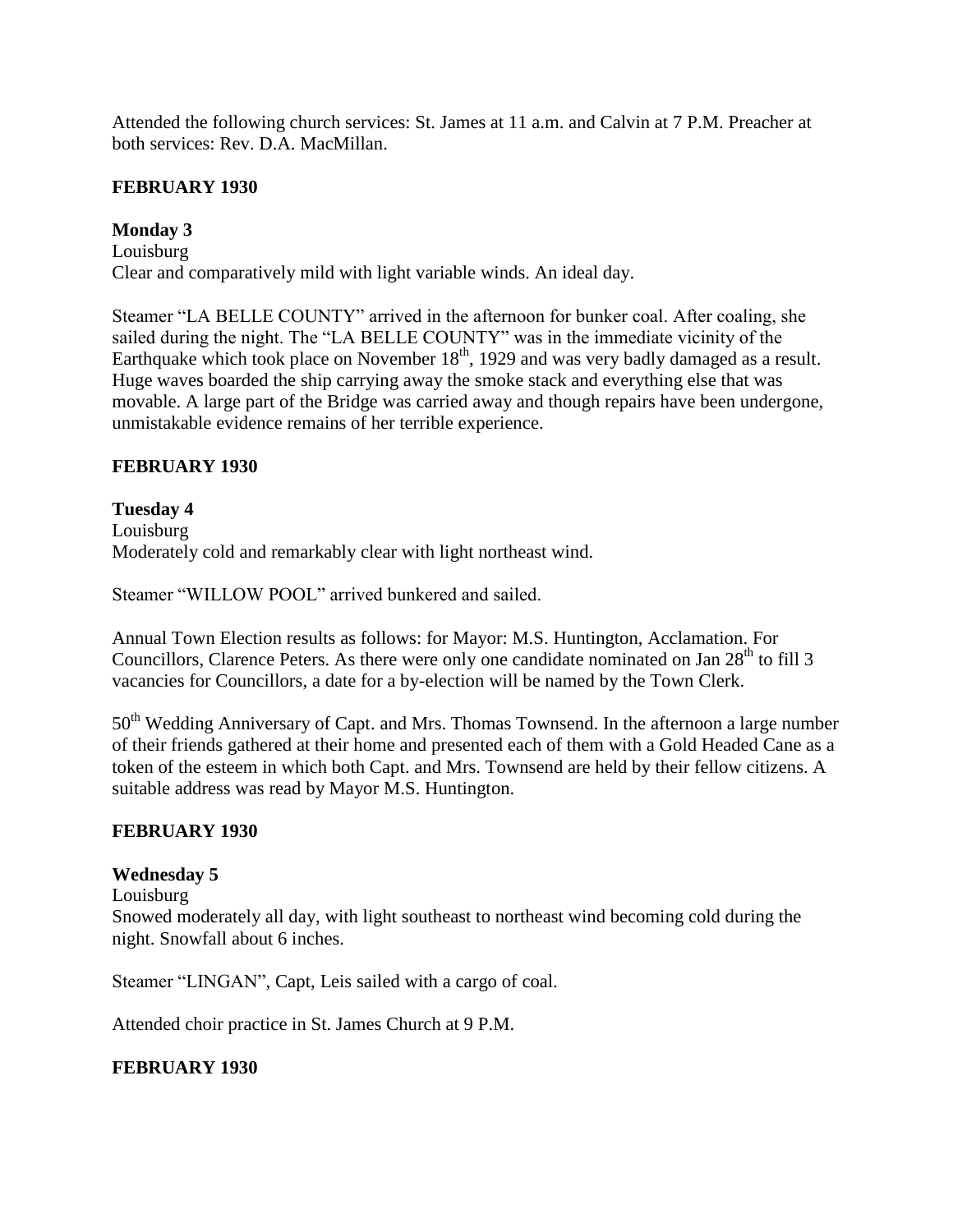### **Thursday 6**

#### Louisburg

Clear and very cold with fresh to strong northwest wind. Min temperature about 2 below. Max temperature about 5 above zero.

Attended and presided at a regular meeting of the Town Council at 7:30 P.M. At this meeting I was sworn in by Stipendiary Magistrate, B.M. Spencer, for my third two year term, as Mayor of Louisburg. I in turn swore in Clarence Peters, for his sixth two year term as Councillor for this Town.

#### **FEBRUARY 1930**

#### **Friday 7**

Louisburg

Clear and cold with moderate northwest wind. Min temperature about 5 below zero.

Steamer "WATUKA", Capt. Bragg, arrived for a cargo of coal.

Steamer "CANADIAN IMPORTER" arrived for bunker coal and part cargo of steel products.

#### **FEBRUARY 1930**

#### **Saturday 8**

Louisburg

Heavy gale and snow storm. Snow began to fall about 6 a.m. and continued until about 2 P.M., then turning to a light drizzle of hail and rain.

Wind southerly shifting to east, northeast and during the early part of the night to north and northwest. Wind kept increasing during the day, becoming a heavy gale during the evening and night. Snow fall about 8 inches. Most disagreeable day and night, for a number of years.

Steamer " WATUKA" sailed in the morning with a cargo of coal.

DuBlois Rehberg, Sydney, N.S. , Clerk of the Norfolk Hotel of the above city was murdered in the Norfolk Hotel by Carl Ingvald "Bing" Anderson, Alias "Emmett A. Sloan" of Berlin, N.H., U.S.A.

#### **FEBRUARY 1930**

#### **Sunday 9**

Louisburg

Clear and moderately cold with moderate northwest to west winds. Min temperature about 3 above zero.

Streets and roads quite badly blocked with snow, owing to the snowstorm of yesterday and the terrific gale of yesterday afternoon and last night.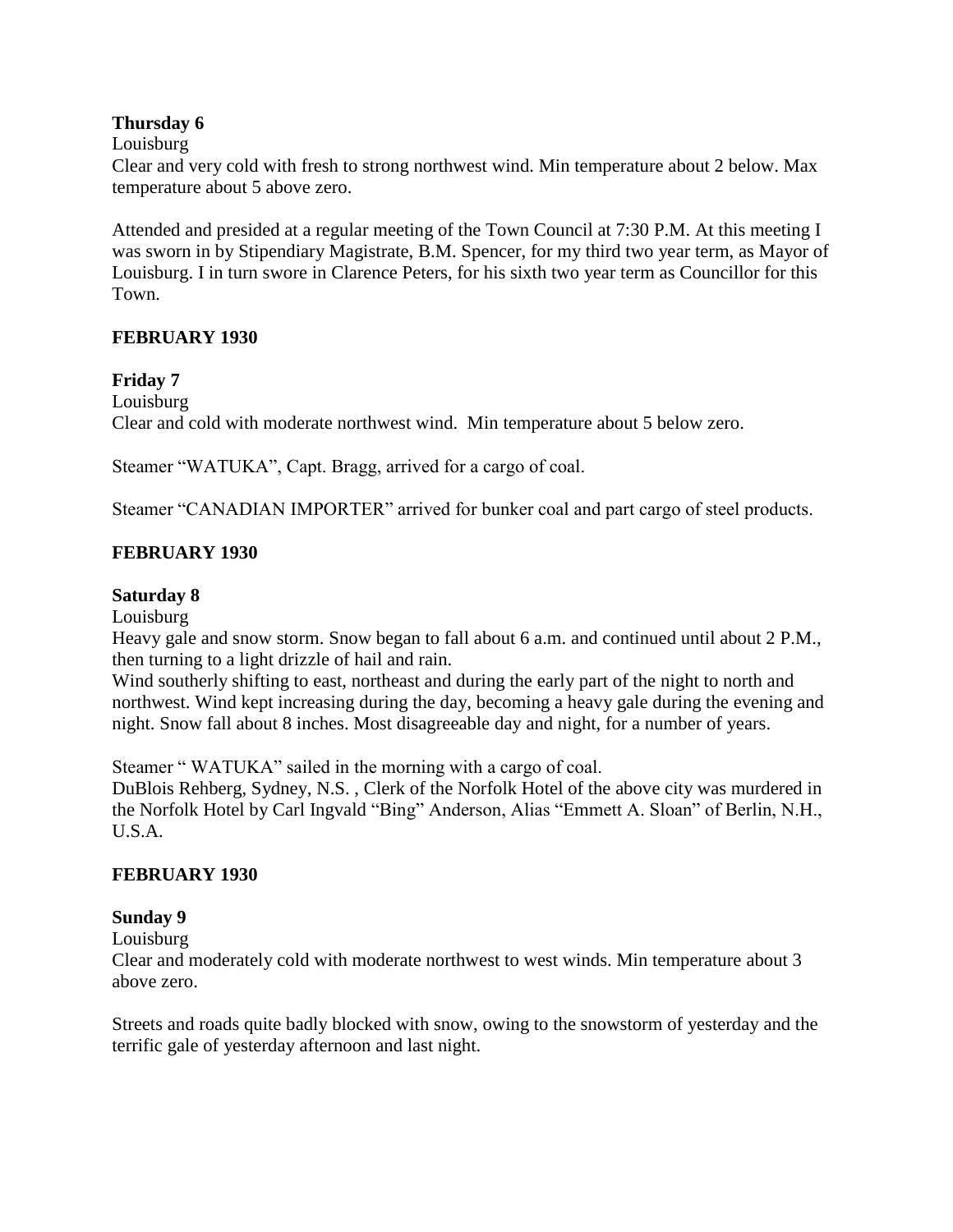Attended the following church services: Calvin Church at 11 a.m. and St. James at 7 P.M. Preacher at both services: Rev. D.A. MacMillan.

### **FEBRUARY 1930**

## **Monday 10**

### Louisburg

Snowstorm, snow began to fall at about 6 a.m. and continued until about 1 P.M. when it was followed by rain and drizzle which lasted for about 2 hours. Fresh to strong southeast wind shifting to southwest in the afternoon and moderating.

Steamer "GREY COUNTY" arrived in the evening for bunker coal.

Sydney newspapers contained the account of the murder at the Norfolk Hotel, Sydney of DuBlois Rehberg by Carl Ingvald Anderson, alias "Emmett A. Sloan" and the subsequent arrest of Anderson in a lumber camp near Sydney.

## **FEBRUARY 1930**

**Tuesday 11** Louisburg Clear and comparatively mild with light air of northwest wind. An ideal day.

Steamer "KENT COUNTY" arrived for bunker coal.

Steamer "GREY COUNTY" sailed.

Chalmers Dramatic Club of Dominion, C.B. staged a show in the Masonic Hall at 8 P.M. entitled "The Arrival of Kitty". A packed house greeted the play which everyone present enjoyed.

Canadian Government Steamer "STANLEY" arrived during the night.

## **FEBRUARY 1930**

#### **Wednesday 12**

Louisburg Clear and moderately cold with northwest to northeast winds. A perfect winter day.

Steamer "CANADIAN IMPORTER" sailed with part cargo of steel products, enroute for Vancouver, B.C. via St. John, N.B.

Steamer "KENT COUNTY" sailed.

Government Steamer "STANLEY" sailed.

Attended choir practice in St. James Church at 9 P.M.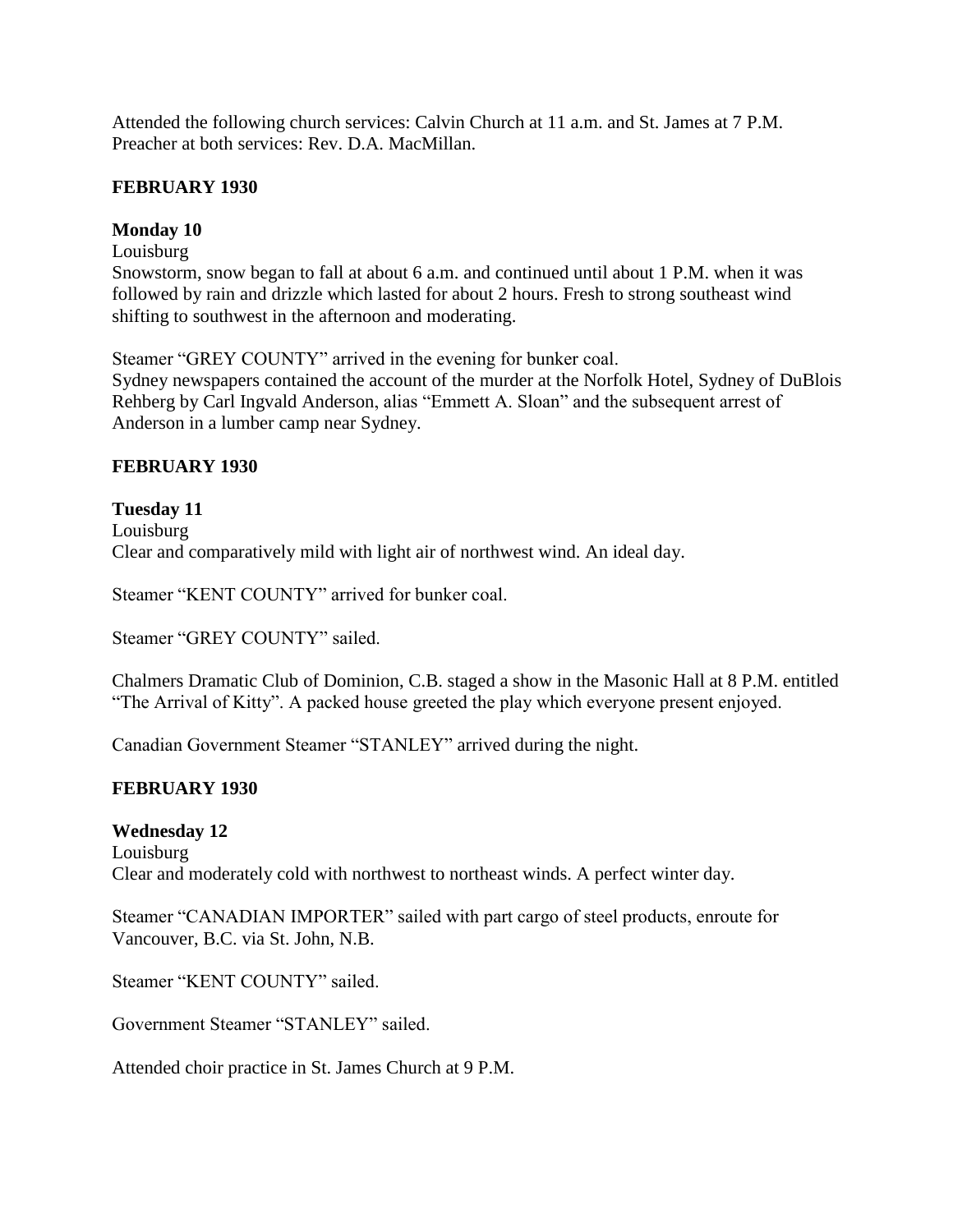### **FEBRUARY 1930**

#### **Thursday 13**

Louisburg

Cold in the morning but comparatively mild during the day. Clear with moderate northwest to southwest winds. Min temperature a.m. below zero.

Steamer "CANADIAN TRANSPORTER" arrived for part cargo of steel products.

German Steamer "HEINRICH APA" arrived and bunkered.

#### **FEBRUARY 1930**

#### **Friday 14**

Louisburg

Cloudy and mild, moderate southerly wind increasing to a heavy gale in the afternoon. Rain began to fall at about 1 P.M. and continued for about 2 hours.

Steamer "LINGAN" arrived for cargo of coal.

German Steamer "HEINRICH APA" sailed.

Steamer "WATUKA" arrived for cargo of coal.

#### **FEBRUARY 1930**

**Saturday 15** Louisburg Clear and comparatively mild with light variable wind. An ideal day.

Steamer "CANADIAN TRANSPORT" sailed with part cargo of steel products.

#### **FEBRUARY 1930**

#### **Sunday 16**

Louisburg

Terrific gale, snow and rain. Snow began to fall at about 9:30 A.M. followed by hail and rain at about noon which continued until about 4 P.M. Wind southeast shifting to east and later to southeast, south, southwest and in the early part of the night to west and northwest. From a moderate breeze in the morning the wind increased until it reached hurricane force at about 5 P.M. Between six and seven P.M. it moderated to some extent, but sill continued to blow a heavy gale the greater part of the night. From 5:30 to 6:15 P.M. I considered that it was the heaviest wind I ever experienced. Many chimneys blown down and considerable other damage done to property. Chimney of St. James Church blown down, badly damaging the roof. Attended service in St. James Church at 11 A.M. Preacher Rev. D.A. MacMillan. No service in the evening owing to the storm. Snowfall about 2 inches.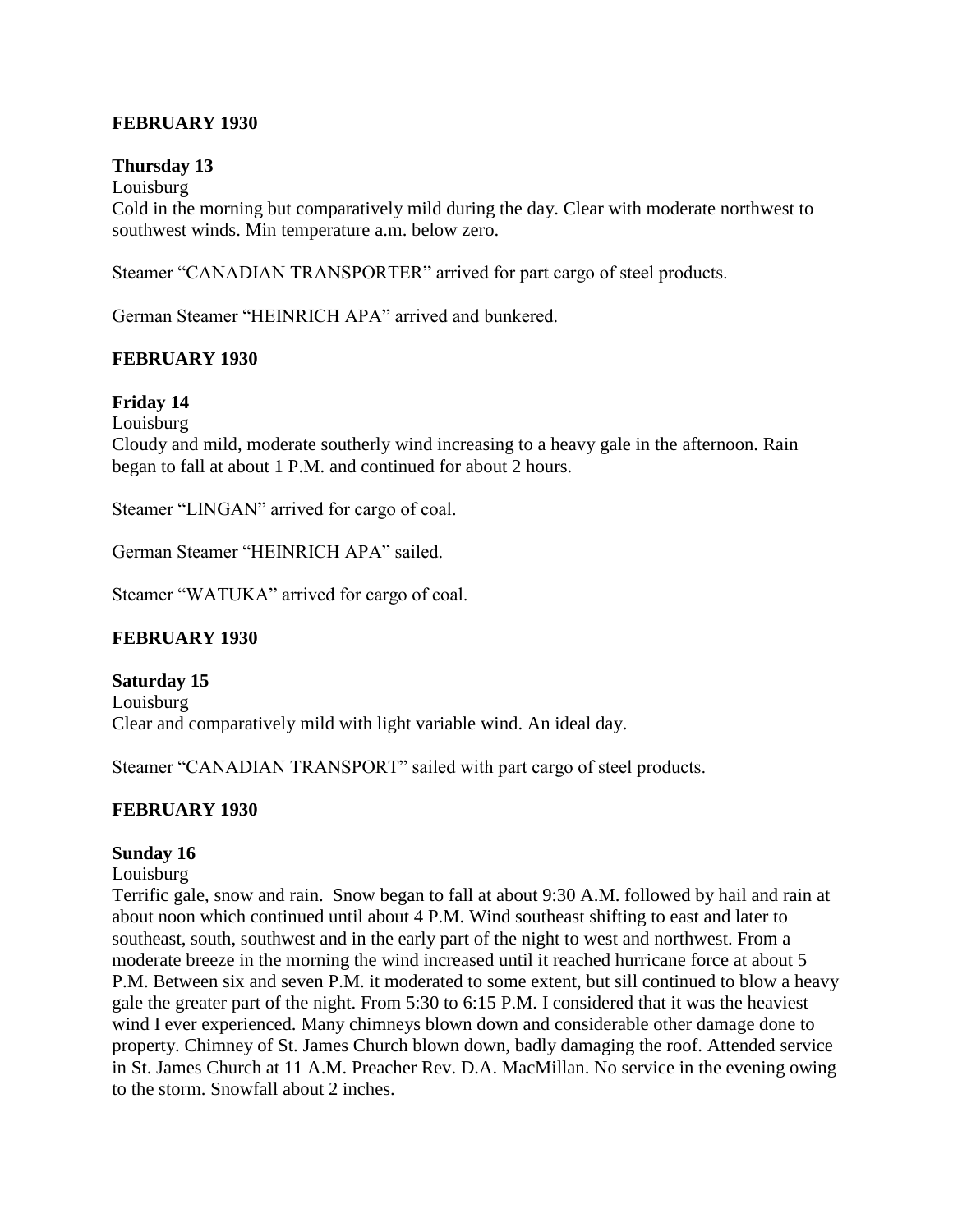#### **FEBRUARY 1930**

#### **Monday 17**

Louisburg Clear and cold with fresh to strong northwest wind. Min temperature a.m. below zero. Max temperature about 6 above. Min temperature P.M. 2 below.

Many reports of damage done as a result of yesterdays gale. From 15 to 20 chimneys blown down in Louisburg, windows blown in and quite a lot of other serious damage. Morning papers contained reports of much serious damage around Sydney and the mining towns. At New Aberdeen alone the damage to the coal company's property was estimated at \$10,000.00.

## **FEBRUARY 1930**

#### **Tuesday 18**

Louisburg Partly clear and moderately cold with moderate to fresh west to southwest winds.

By the newspaper reports, the storm of Sunday covered a wide range of territory and carried destruction over all parts of the Maritime provinces and Newfoundland, as well as the New England States. According to press reports the damage will amount to hundreds of thousands of dollars.

Attended and presided at a meeting of the School Board at 7:30 P.M. At this meeting the estimates for the year for school purposes were brought down, amounting to \$5,300.00.

## **FEBRUARY 1930**

## **Wednesday 19**

#### Louisburg

Cloudy and comparatively mild with light to moderate east to southwest winds. Snow began to fall at about 11 a.m. and continued until about  $4 \text{ P.M.}$  Snowfall about 3 inches.

Attended a dance in the Masonic hall in the evening given by the Officers and Crew of the Dominion Government Steamer MONTCALM. A large crowd in attendance and everybody apparently enjoying themselves. During the evening an address was read by one of the MONTCALM's men expressing thanks to the people of Louisburg for the kindness shown to the MONTCALM's crew during their stay in Louisburg. This address was responded to by A.A. Martell and myself.

## **FEBRUARY 1930**

**Thursday 20** Louisburg Cloudy and mild with light southwest wind, foggy at night.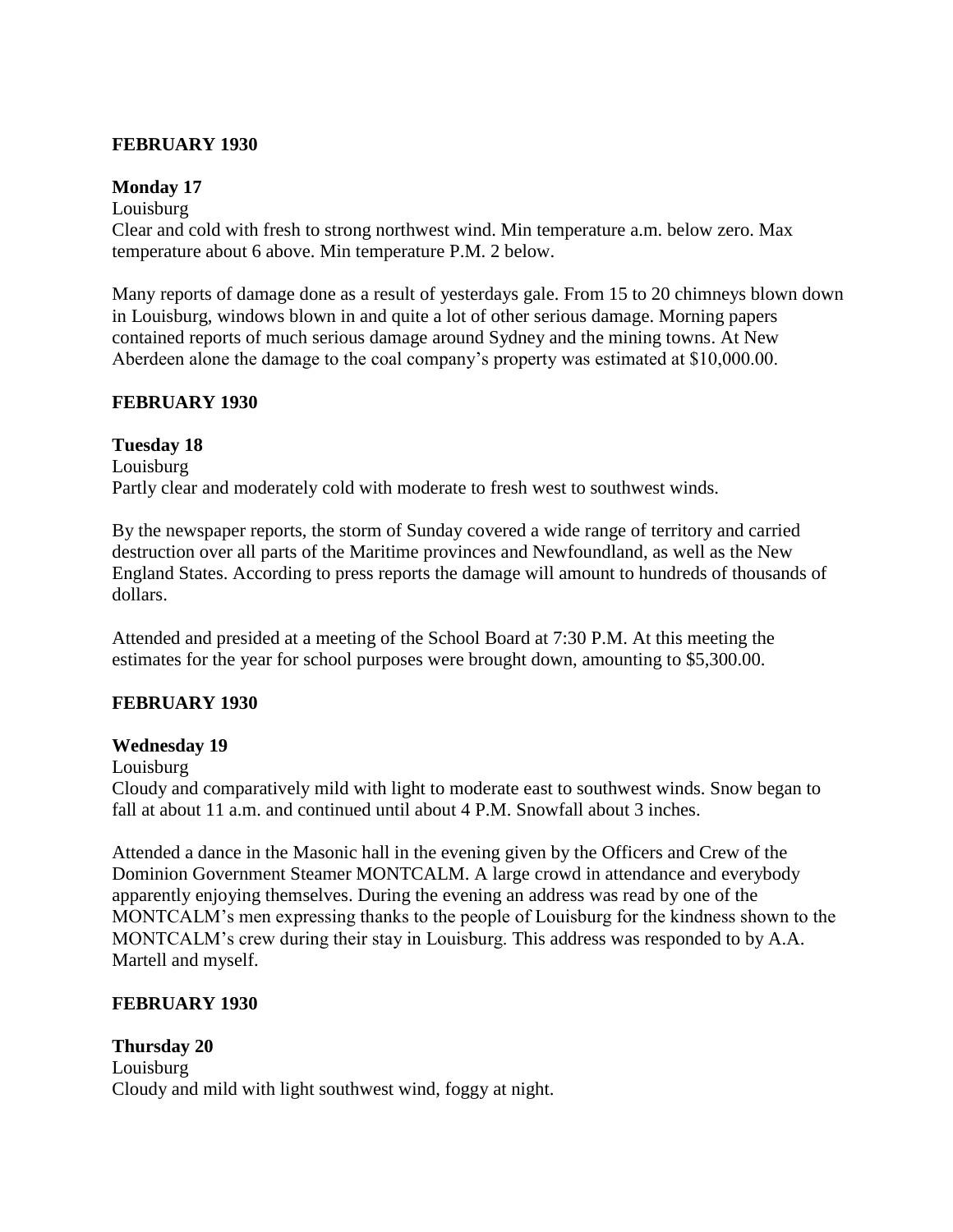Attended and presided at a meeting of the Town Council at 7:30 P.M. At this meeting a resolution was passed authorizing the borrowing of \$6000.00 for the purpose of retiring the School debentures which become due on May 1, 1930. A meeting of the ratepayers of the Town of Louisburg was set for March  $3<sup>rd</sup>$  for the purpose of voting yea or nay on the resolution.

### **FEBRUARY 1930**

### **Friday 21**

Louisburg Clear and very chilly with light winds mostly northeast. Government Steamer "STANLEY" arrived and bunkered. Danish Steamer "JAKOB MAERSK" arrived with a part cargo of fire brick, for the Steel Co. and docked at the Low Level Wharf and begun to discharge.

#### **FEBRUARY 1930**

#### **Saturday 22**

Louisburg Clear and mild with light west to southwest winds.

Steamer "LINGAN", Capt. Lewis arrived in the morning for a cargo of coal.

Steamer "WATUKA", Capt. Bragg arrived at about 8:30 P.M. for cargo of coal.

## **FEBRUARY 1930**

**Sunday 23** Louisburg Cloudy and mild with moderate southwest wind.

Attended service in Calvin Church at 11 a.m. and 7 P.M. Preacher Rev. D.A. MacMillan.

No service at St. James Church today owing to the destruction of the chimney and the damage to the roof, as a result of last Sunday's gale. Until repairs are affected all United Church services will be held in Calvin Church.

#### **FEBRUARY 1930**

**Monday 24** Louisburg Clear and mild with moderate south west winds.

#### **FEBRUARY 1930**

**Tuesday 25**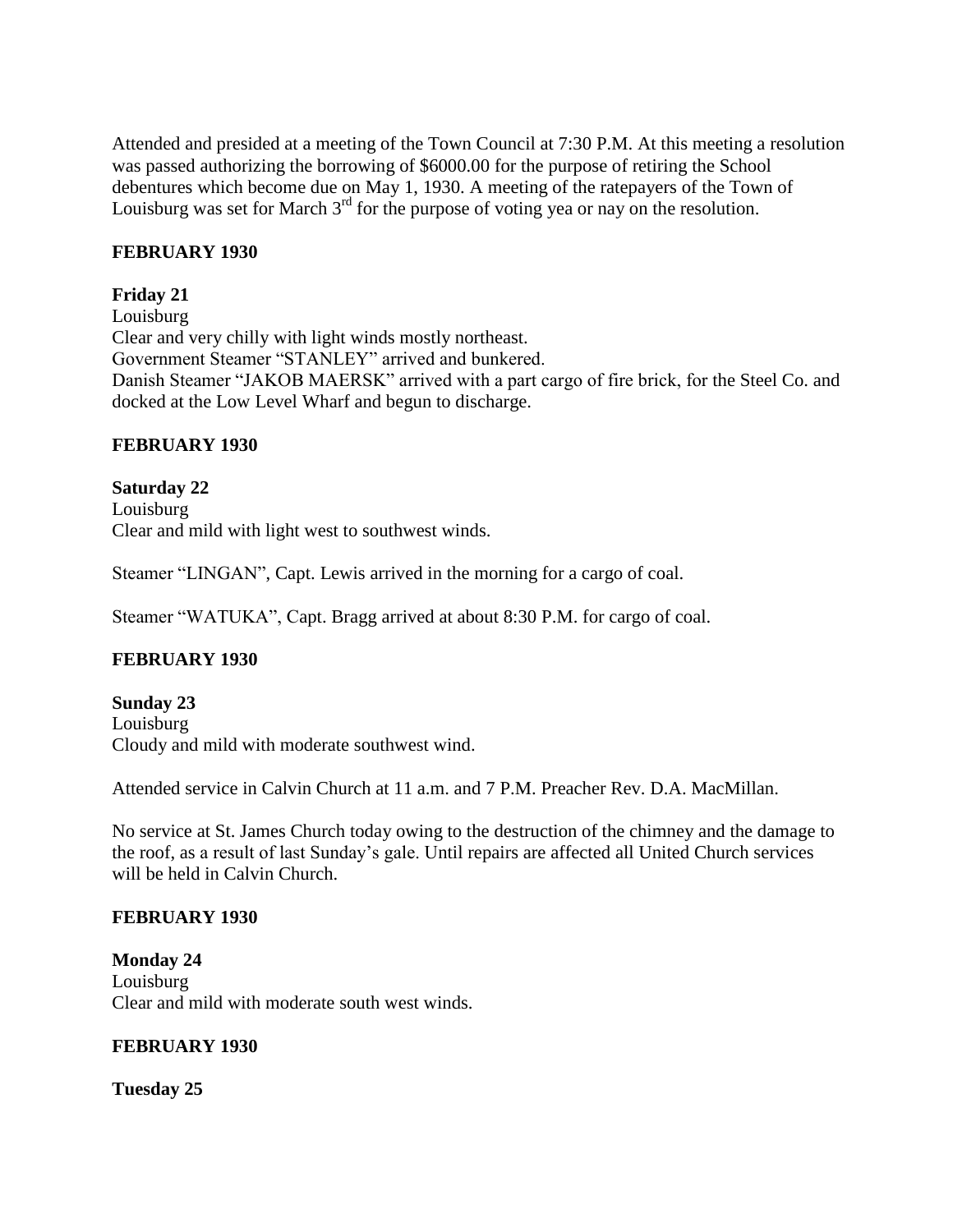Louisburg Mostly clear with light south west wind, foggy at night.

Attended and presided at the annual session of the assessment appeal court at 2 P.M. Other members of the Board, James Crowdis and Norman McRury. Three appeals before the Board, John Weatherbe, J.N. Spencer and James Crowdis. Appeals of Weatherbe and Spencer were disposed of as follows: \$100.00 reduction in the Weatherbe case, Spencer case dismissed. Court adjourned to meet on Monday evening March  $10<sup>th</sup>$  at 7:30 P.M. to consider the Crowdis appeal. Court objected to Councillor Crowdis dealing with his own appeal, so before the court meets on March  $10^{th}$ , a new member shall be appointed on the assessment committee in the place of Councillor Crowdis.

# **FEBRUARY 1930**

# **Wednesday 26**

Louisburg Mostly clear and moderately cold with moderate northerly wind.

Danish Steamer "JAKOB MAERSK" which since the 21<sup>st</sup> has been discharging a cargo of Fire Brick, sailed.

Attended reception and dance in the Masonic hall at 8:30 P.M. given in honour of Capt. Mercier, Officers and Crew of the Canadian Government Steamer "MONTCALM" by their friends and some of the business men of this town. There were about 200 present. During an intermission an address was read by Mayor Huntington and responded by A.A. Martell, M.P.P. on behalf of Capt. Mercier.

# **FEBRUARY 1930**

**Friday 27** Louisburg Mostly clear with moderate to fresh northerly wind. Moderately cold.

# **FEBRUARY 1930**

**Friday 28** Louisburg Clear and cold with fresh to moderate northerly wind.

# **MARCH 1930**

**Saturday 1** Louisburg Clear and comparatively mild with light northwest to southwest winds.

Steamer "MELMORE HEAD" arrived, bunkered and sailed.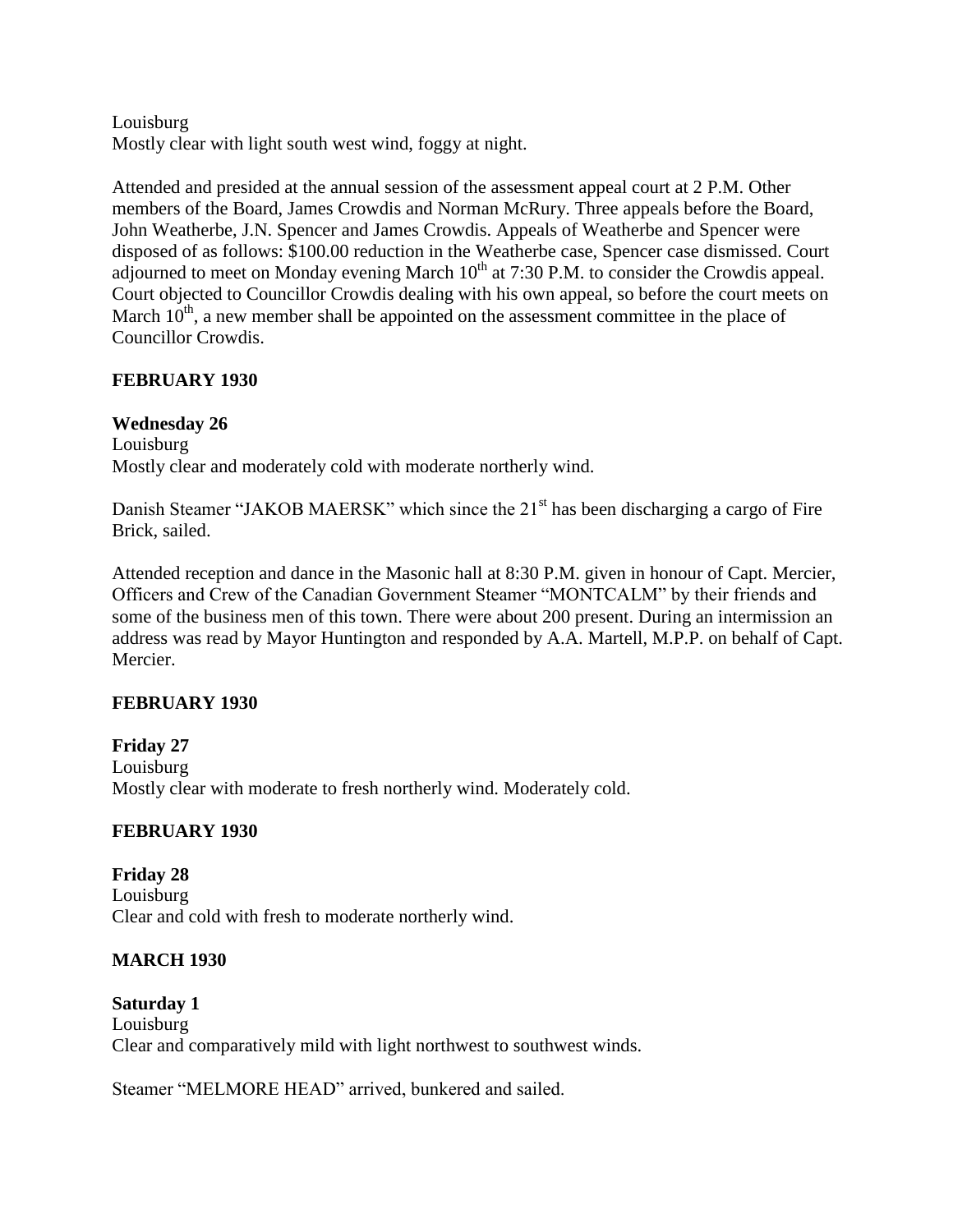Sealing Steamer "VEDAS", Capt. Murley arrived in the afternoon and docked at the coal pier for the purpose of taking bunker coal.

## **MARCH 1930**

# **Sunday 2**

Louisburg Fair and mild in the early part of the day, heavy rain during the afternoon and evening.

Attended services in Calvin United Church at 11 a.m. and 7 P.M. Preacher Rev. D.A. MacMillan.

## **MARCH 1930**

## **Monday 3**

Louisburg Clear and moderately cold with strong westerly wind.

Attended and presided at a meeting of the Ratepayers of the Town of Louisburg in the Town hall at 7:30 P.M. This meeting was called for the purpose of approving a resolution passed by the Town Council authorizing the borrowing of \$6000.00 for the purpose of retiring school debentures which become due on May  $1<sup>st</sup>$  next. The following ratepayers were present all voting in favor of the resolutions: James Crowdis, George H. Harris, Ben Hickman, G.B. Hiltz, M.S. Huntington, D.M. Johnston, Josiah Taybolt, Douglas MacDonald, John N. MacDonald, Edward MacDonald, Norman MacRury, Clarence Peters, Thomas Peck, Jeremiah Smith, B.M. Spencer, A.W. Stacey, Wesley Tanner.

Attended and preside at special meeting of the Town Council at 7 P.M.

## **MARCH 1930**

## **Tuesday 4**

Louisburg Clear and moderately cold with moderate westerly wind.

Canadian sealing steamer "VEGAS" Capt. Murley sailed for North Sydney enroute to the sealing grounds.

## **MARCH 1930**

## **Wednesday 5**

Louisburg Clear with light variable winds. Cold in the morning and evening, and mild during the day.

Norwegian Steamer "BETTY" arrived for bunker coal.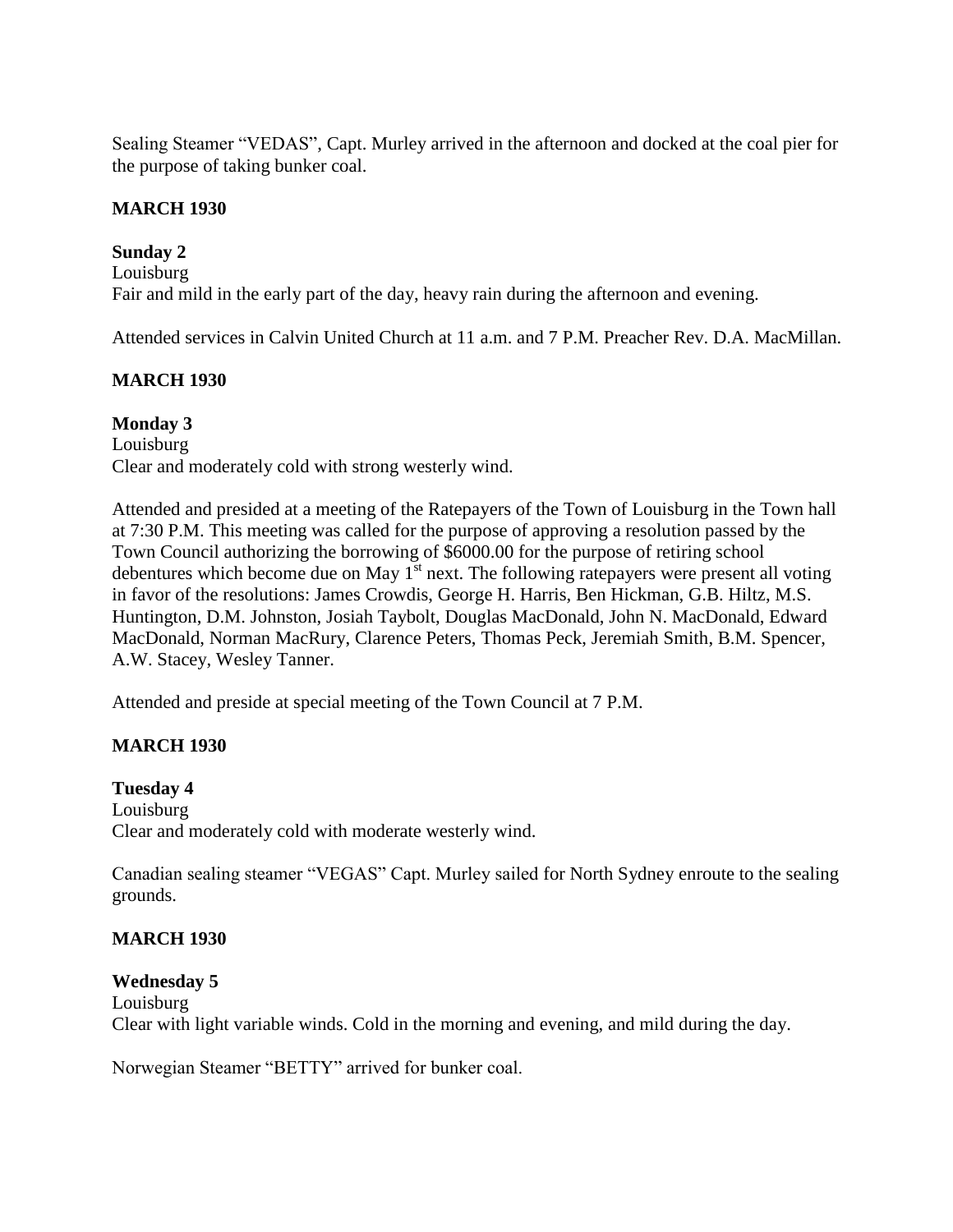Nova Scotia Legislature opened at Halifax, today.

## **MARCH 1930**

# **Thursday 6**

Louisburg Mild and mostly clear with light southwest wind.

Steamer "BETTY" sailed for Port-au-basque, Nfld. to load paper. Steamer "REED POOL" arrived and bunkered.

Attended and presided at a regular meeting of the Town Council at 7:30 P.M. At this the estimates for 1930 were passed and the tax rate of 4.25 per cent was set for this year.

## **MARCH 1930**

**Friday 7** Louisburg Mild and partly clear with light southeast to northeast winds.

Steamer "LINGAN" sailed with a cargo of coal.

Steamer "REED POOL" sailed.

## **MARCH 1930**

#### **Saturday 8**

Louisburg

Clear in the morning but becoming cloudy early in the day. Rain and drizzle during the night. Light east to southeast winds increasing to a strong breeze during the night.

Message received by Mr. & Mrs. Duncan Lamont saying that their daughter Annie, (Mrs. Landry) had died in the United States. Her body is expected to arrive here on Monday morning's train, where burial will take place.

#### **MARCH 1930**

#### **Sunday 9**

Louisburg Cloudy, foggy, misty and mild with light to moderate southwest wind. Attended service in Calvin Church at 11 a.m. and 7 P.M. Preacher D.A. MacMillan.

#### **MARCH 1930**

**Monday 10** Louisburg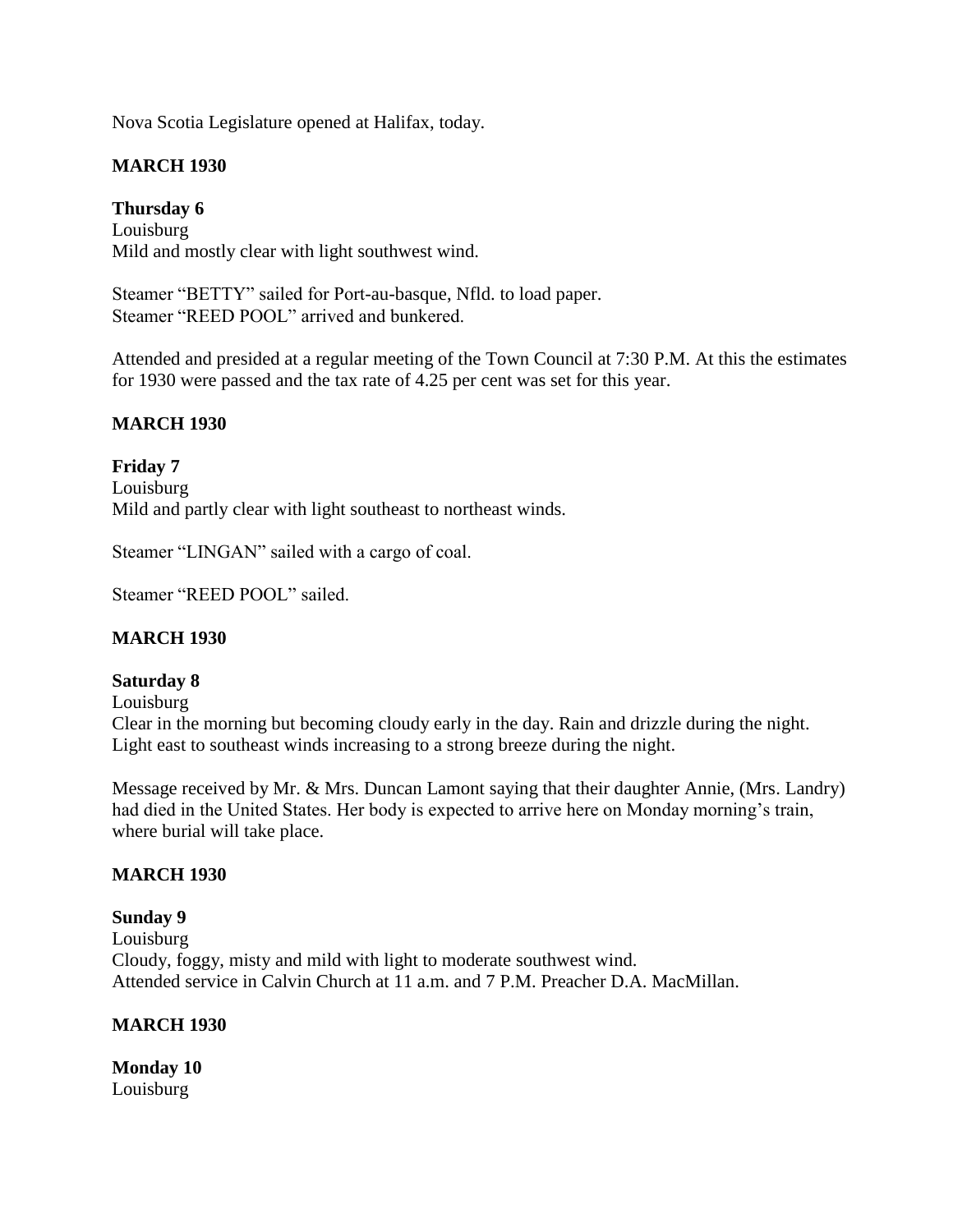Cloudy, foggy and mild, partly clearing in the afternoon. Light southwest wind.

Steamer "TROUT POOL" arrived, bunkered and sailed.

Steamer "CANADIAN MILLER" arrived for part cargo of steel products.

Steamer "FIRBY" arrived for bunker coal.

Attended and presided at an adjourned session of the assessment of appeal court at 7:30 P.M. Heard the appeal of James Crowdis against the assessment on the "Louisburg Hotel" property which was assessed in 1929 at \$3000.00. After hearing arguments, the assessment was reduced to \$2000.00.

Government Steamer "MONTCALM" sailed at about 7:30 P.M. for St. Paul's Island.

#### **MARCH 1930**

#### **Tuesday 11**

Louisburg Clear and mild with light southwest wind. A perfect day.

Steamer "KIRBY" sailed.

Attended the funeral of the late Mrs. Landry at 10:30 a.m. Funeral service was conducted by Rev. Father Doyle in the Roman Catholic Church. Interment took place in the Roman Catholic Cemetery.

#### **MARCH 1930**

#### **Wednesday 12**

Louisburg

Cloudy and misty with heavy rain in the afternoon and evening. Wind east to south increasing to a moderate gale.

Steamer "SALMON POOL" arrived for bunker coal.

Steamer "LINGAN" arrived for cargo of coal.

Roads throughout the Province of Nova Scotia, closed to automobile traffic until further notice, by order of the Minister of Highways.

Attended choir practice in Calvin Church at 9 P.M.

#### **MARCH 1930**

**Thursday 13**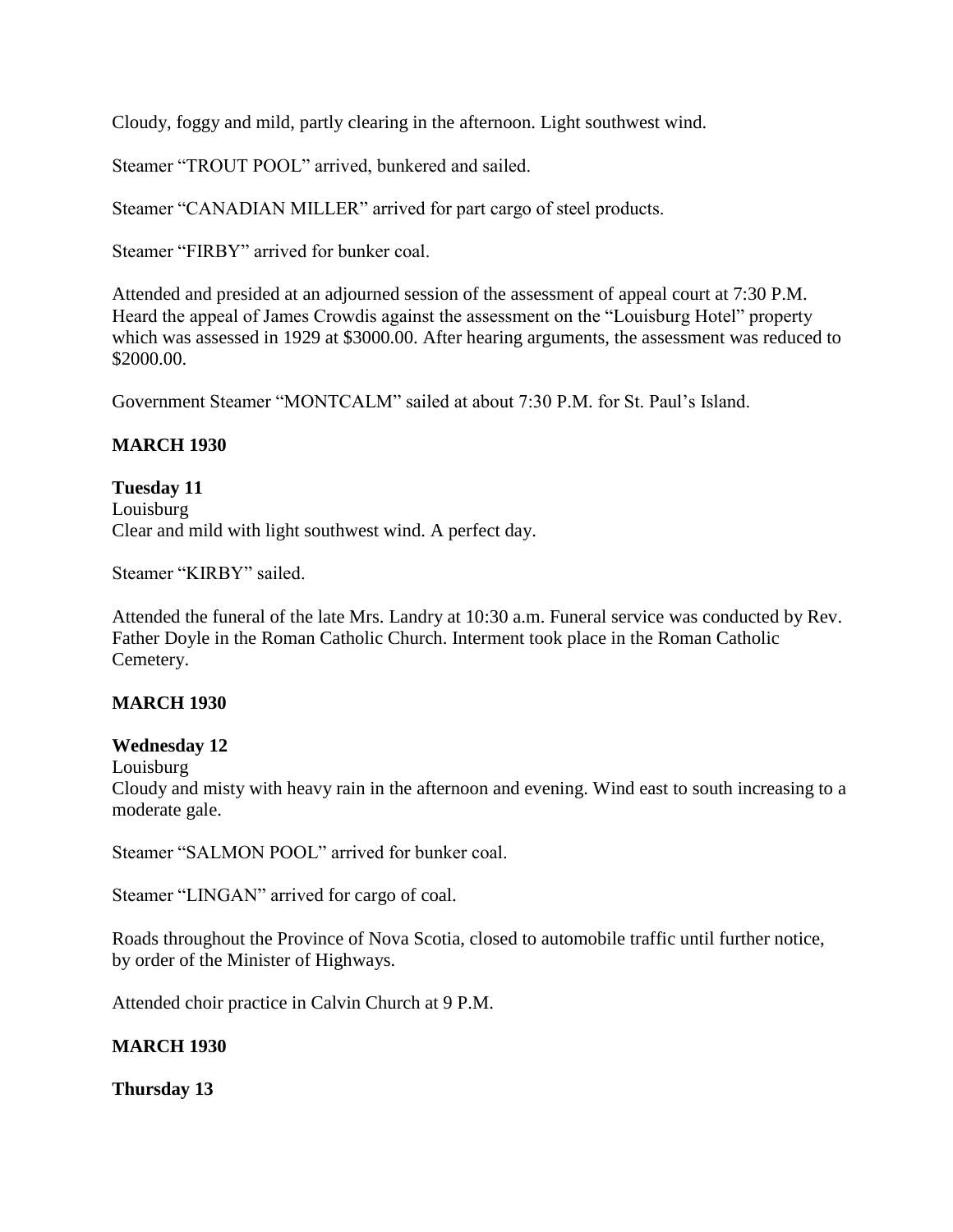#### Louisburg

Heavy rain in the early morning. Cloudy and foggy during the greater part of the day with light to moderate southwest winds. Snowfall disappearing. Streets entirely bare with the exception of a few patches of ice.

Steamer "SALMON POOL" sailed.

## **MARCH 1930**

## **Friday 14**

Louisburg

Snow squalls in the morning. Partly clear in the afternoon and evening with some frost at night. Wind southwest changing to northwest.

Steamer "CANADIAN MILLER" sailed for Vancouver, B.C. with part cargo of steel products.

Steamer "LINGAN" sailed for St. John, N.B. with a cargo of coal.

Mr. Justice Hugh Ross of the Supreme Court of Nova Scotia sentenced Carl Anderson of Berlin, New Hampshire, U.S.A. to be hanged on May 20, 1930 for the murder of DuBlois Rehberg, on Feb 8, last in the Norfolk Hotel, Sydney.

## **MARCH 1930**

## **Saturday 15**

Louisburg Cold and partly clear with moderate northwest wind. Very chilly and raw.

## **MARCH 1930**

**Sunday 16** Louisburg Partly clear and cold with northwest wind.

Attended service in Calvin Church at 11 a.m. and 7 P.M. Preacher: Rev. D.A. MacMillan.

## **MARCH 1930**

## **Monday 17**

Louisburg Mostly cloudy with moderate northerly wind. Cold and raw. Min temperature about 8 above zero.

Government Steamer "MONTCALM" arrived.

Norwegian Steamer "DAGO" arrived for a cargo of coal.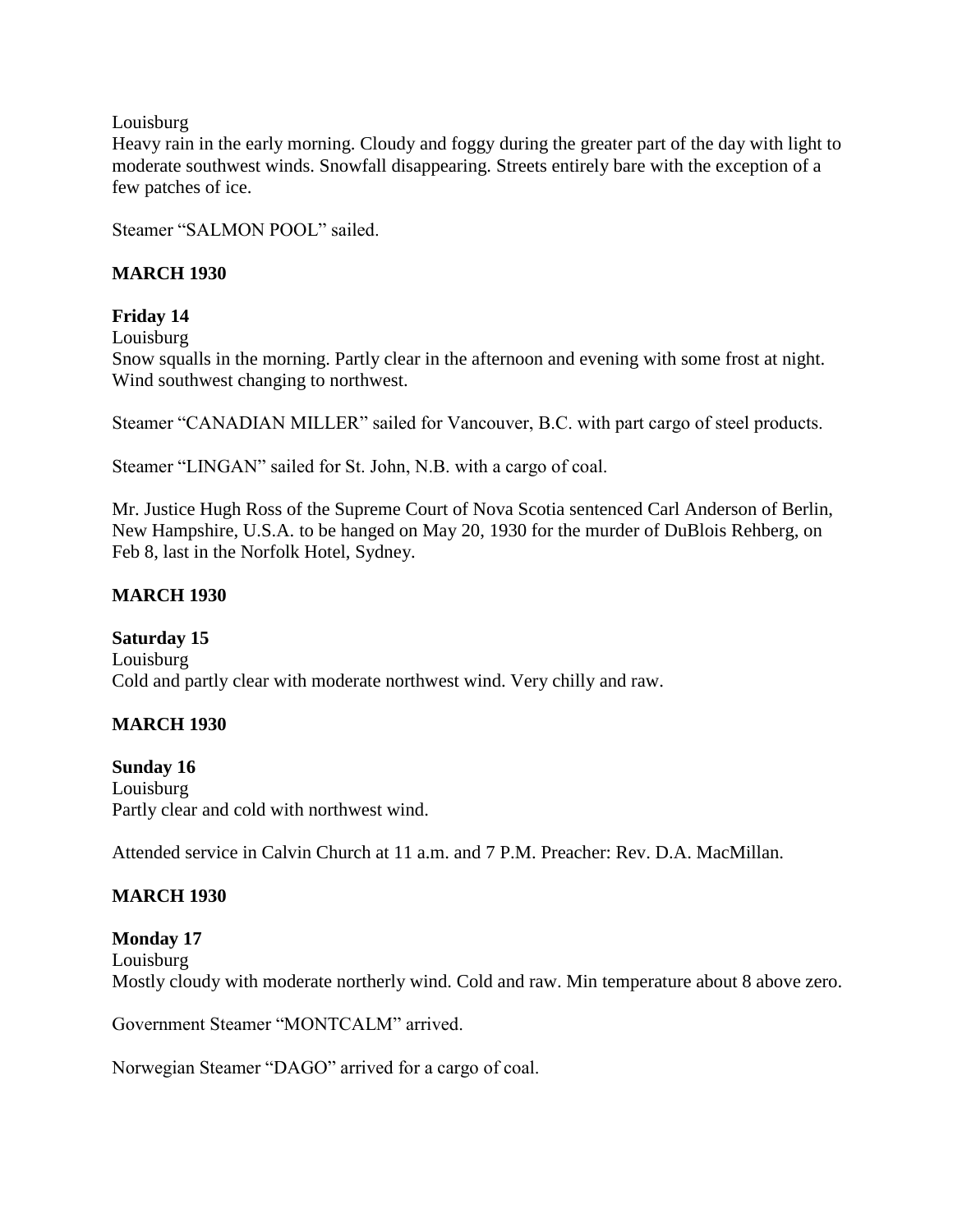Mr. H.W. Mahon representing Hon. J.F. Fraser, Minister under the Nova Scotia Water Act, arrived on the evening train for the purpose of getting first hand information respecting protests which were filed against the granting to John Murphy, permission to drive timber, logs, pulpwood, ECT, on Forbes or Jereets Brook, where the Town of Louisburg receives its water supply. Shortly after his arrival I met him at the Crowdis Hotel, and presented the Town's side of the case in respect to the above log driving scheme.

# **MARCH 1930**

## **Tuesday 18**

Louisburg Clear and moderately cold with moderate northwest wind.

Steamer "CANADIAN CONQUEROR" arrived for part cargo of steel products.

Mr. H.W. Mahon, of Halifax, who arrived here yesterday evening for the purpose of inquiring into the application of John Murphy for an authorization to stream drive in Forbes Brook, (the Town's water supply) left on the 3:50 P.M. train enroute to Halifax. During the forenoon he inspected Forbes Brook and the town reservoir, in company with John Murphy. I had an interview with him at noon, and also shortly before his departure. During the latter James MacLean, President of the Louisburg Water Company was present. Mr. Mahon was noncommital as to the result of his investigation.

## **MARCH 1930**

## **Wednesday 19**

Louisburg

Snow in the early morning, followed by rain during the day. Streets very slushy and wet but by night the snow had all disappeared.

Attended choir practice in Calvin Church at 9 P.M.

## **MARCH 1930**

**Thursday 20** Louisburg Cold and partly clear with fresh northwest wind.

Government Steamer "MONTCALM" sailed for the Bras d'or Lakes for the purpose of breaking the ice up to Baddeck.

Attended and presided at a meeting of the Town Council at 7:30 P.M.

## **MARCH 1930**

**Friday 21**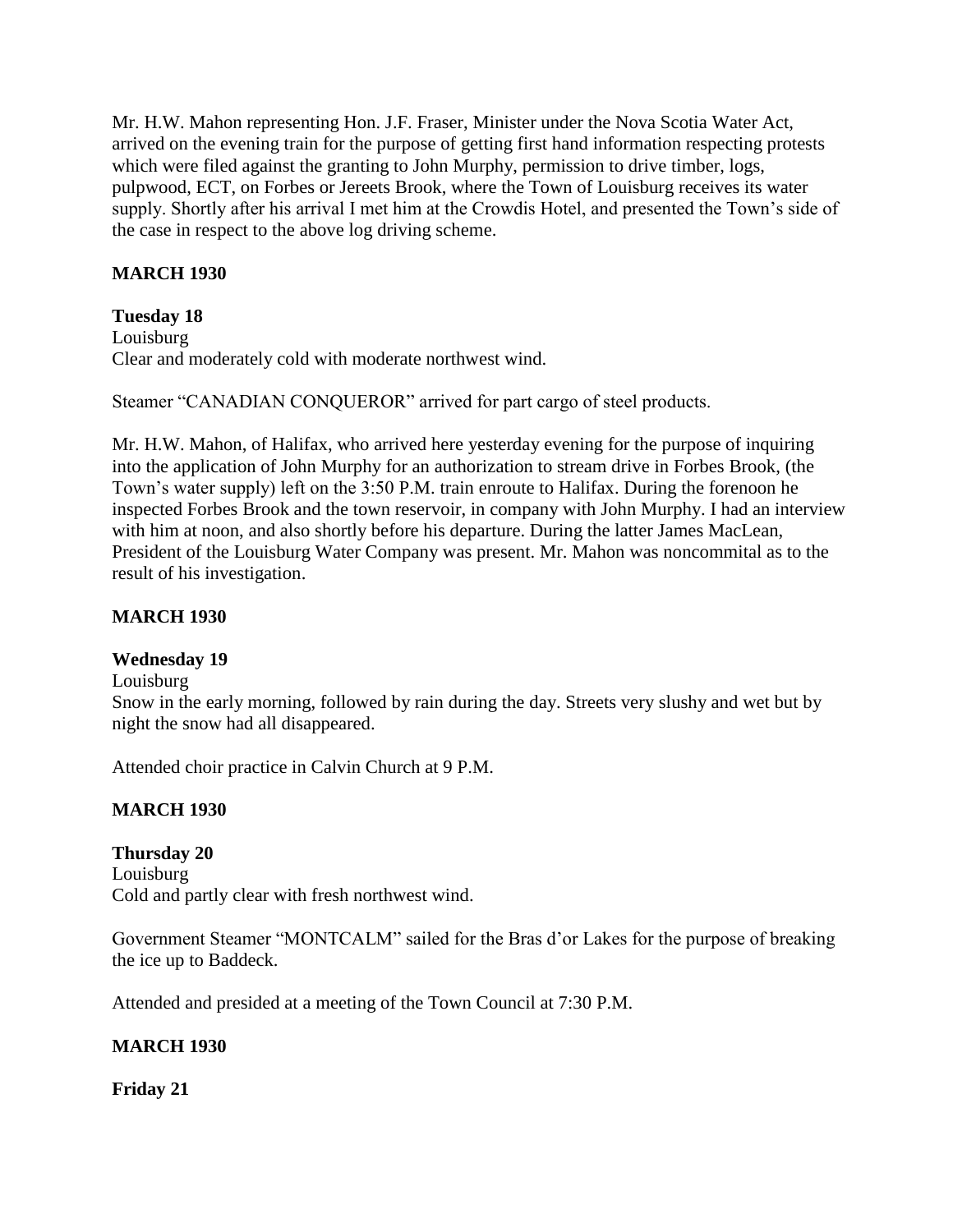Louisburg

Cloudy, chilly and raw with light snow squalls. Fresh northwest to north winds. Frost at night.

Steamer "LINGAN" arrived for a cargo of coal.

# **MARCH 1930**

# **Saturday 22**

Louisburg Cold and mostly cloudy with moderate northwest wind.

Steamer "CANADIAN CONQUEROR" sailed with part cargo of steel products.

# **MARCH 1930**

# **Sunday 23**

Louisburg Clear and cold with moderate northwest wind.

Steamer "LINGAN", Capt. Lewis , sailed for Halifax with a cargo of coal.

Attended service in Calvin Church at 11 a.m. and 7 P.M. Preacher: Rev. D.A. MacMillan.

Attended practice for an Easter Cantata at the close of the evening service.

# **MARCH 1930**

**Monday 24** Louisburg Clear and cold with moderate northwest wind.

# **MARCH 1930**

**Tuesday 25** Louisburg Clear and moderately cold with light variable wind. An ideal day.

Steamer "WARLSBY" arrived, bunkered and sailed.

Attended and presided at a special meeting of the Town Council at 7:30 P.M. The meeting was called for the purpose of fixing the denomination and rate of interest on the bonds of our refunding loan. After a short discussion, the rate was set at 5% and the denomination of 10 of \$100.00 each and 4 of \$500.00.

# **MARCH 1930**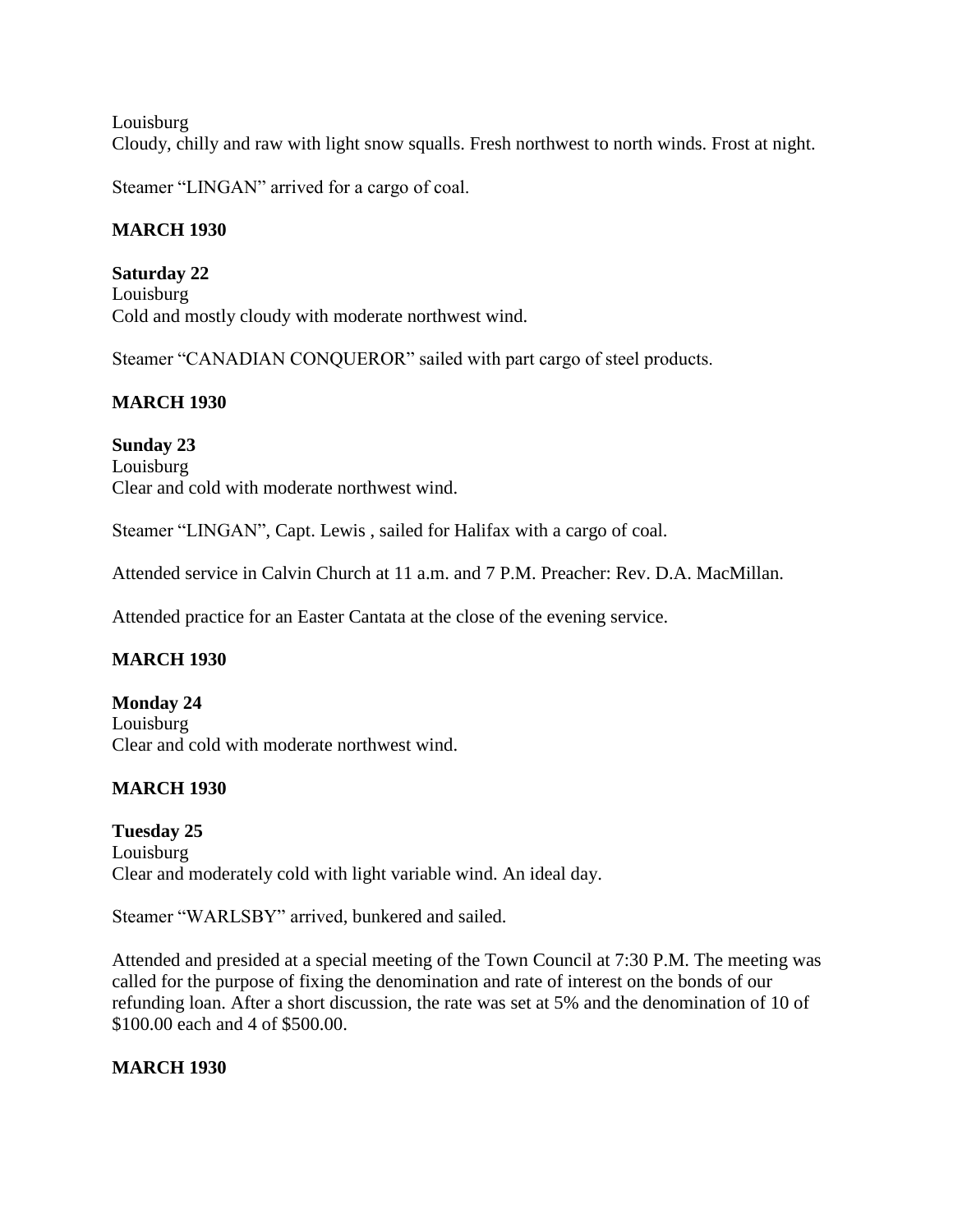#### **Wednesday 26**

Louisburg

Cloudy and cool, misty in the afternoon, rain at night and silver thaw. Light northeast to southerly winds.

Attended choir practice in Calvin Church at 9 P.M.

## **MARCH 1930**

# **Thursday 27**

Louisburg Clear and moderately cold with moderate to fresh south west wind.

United States Steamer "CHICKASAW CITY" arrived for part cargo of steel products.

French Trawler "TEMERAIRE" arrived bunkered and sailed.

Norwegian Steamer "DAGO" arrived for a cargo of coal.

# **MARCH 1930**

**Friday 28** Louisburg Partly clear with occasional snow squalls. Wind west to northwest.

## **MARCH 1930**

**Saturday 29** Louisburg Clear and moderately cool with moderate westerly wind.

## **MARCH 1930**

## **Sunday 30**

Louisburg

Cool and mostly cloudy with moderate west to northwest winds. Light fall of snow in the early morning which all melted by noon.

United States Steamer "CHICKASAW CITY" which loaded a part cargo of steel products and sulphate of ammonia at this port, sailed in the early morning enroute to Japan.

Attended the following church services: Calvin United Church at 11 a.m. and 7 P.M. Preacher: Rev. D.A. MacMillan.

## **MARCH 1930**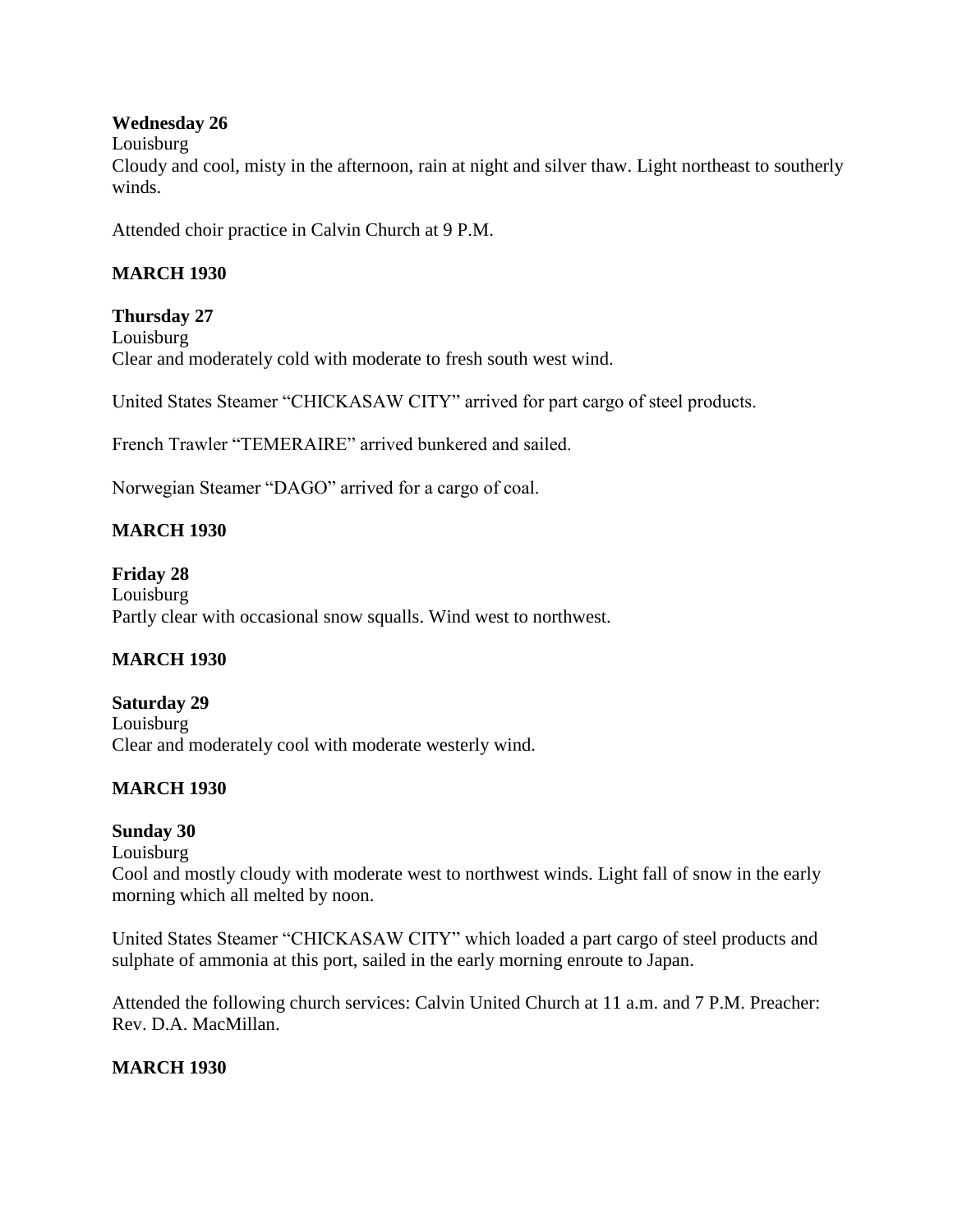#### **Monday 31** Louisburg Mostly clear and cool with moderate southwest wind.

# **APRIL 1930**

# **Tuesday 1**

Louisburg Clear and moderately cool with light west to northwest winds.

Attended and presided at a regular meeting of the School Board at 7:30 P.M. At this meeting the teaching staff for the 1930-31 term was engaged.

# **APRIL 1930**

## **Wednesday 2**

Louisburg

Cloudy and chilly with heavy rain during the afternoon and evening. Wind southeast to south west increasing to a strong breeze.

Steamer "KAMOURASKA", Capt. Angus MacDonald, arrived and will likely load a cargo of coal about the last of this week.

## **APRIL 1930**

## **Thursday 3**

Louisburg

Light fall of snow in the early morning, which disappeared early in the day. Cloudy and raw with fresh west to northwest winds.

Steamer "ROSECASTLE", Capt. Black, arrived in the evening from England, to go on a charter with the Dominion Coal Company in the coal trade.

## **APRIL 1930**

# **Friday 4**

Louisburg

Cloudy, very chilly and raw with strong northeast wind, which increased to a gale during the night.

## **APRIL 1930**

# **Saturday 5**

## Louisburg

Chilly and partly clear with a moderate gale from the northeast, north and northwest, which moderated in the afternoon. Snow squalls in the early morning.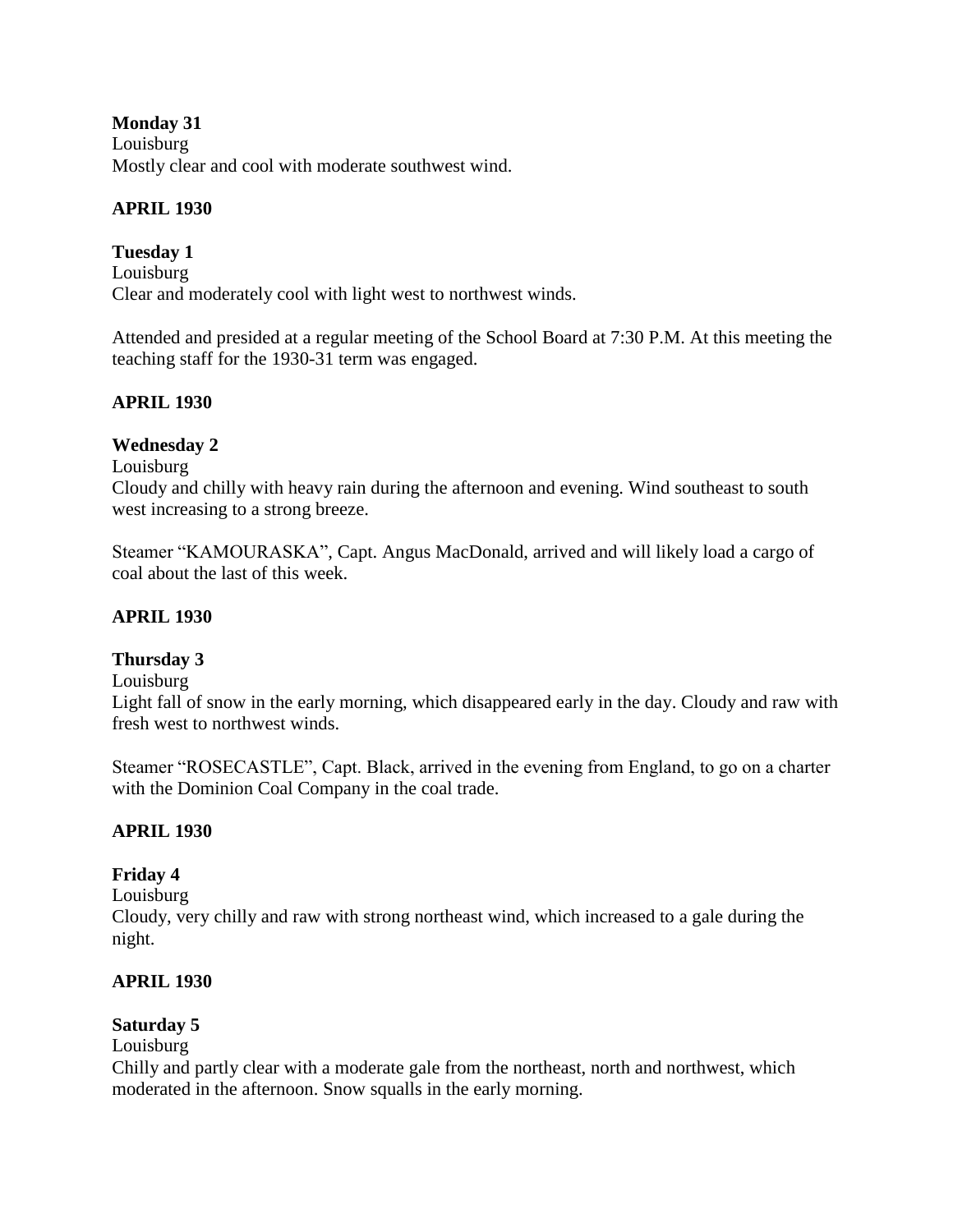## **APRIL 1930**

#### **Sunday 6**

Louisburg

Moderately warm and remarkably clear with light variable wind. Mostly southeast. An ideal day.

Steamer "DAGO" arrived for a cargo of coal.

Steamer "DACHILD" arrived and anchored in the upper end of the harbour.

Attended service in Calvin United Church at 11 a.m. and 7 P.M. Preacher: Rev. D.A. MacMillan.

## **APRIL 1930**

#### **Monday 7**

Louisburg

Cloudy and cool, heavy rain in the afternoon and evening. Wind southerly increasing to a moderate gale in the evening.

Norwegian Steamer "NORD" arrived for orders.

Steamer "DAGO" loaded a cargo of coal and sailed.

## **APRIL 1930**

#### **Tuesday 8** Louisburg [no entry]

**APRIL 1930**

#### **Wednesday 9**

Louisburg Clear and moderately warm during the greater part of the day with light southwest wind.

Steamer "DACHILD" which arrived here last Sunday, sailed for Sydney where she will likely load a cargo of coal for the St. Lawrence trade.

Dominion Coal Company's tug "CRUIZER", Capt. MacLean, which has been here during the winter months sailed for Sydney in the evening.

## **APRIL 1930**

**Thursday 10** Louisburg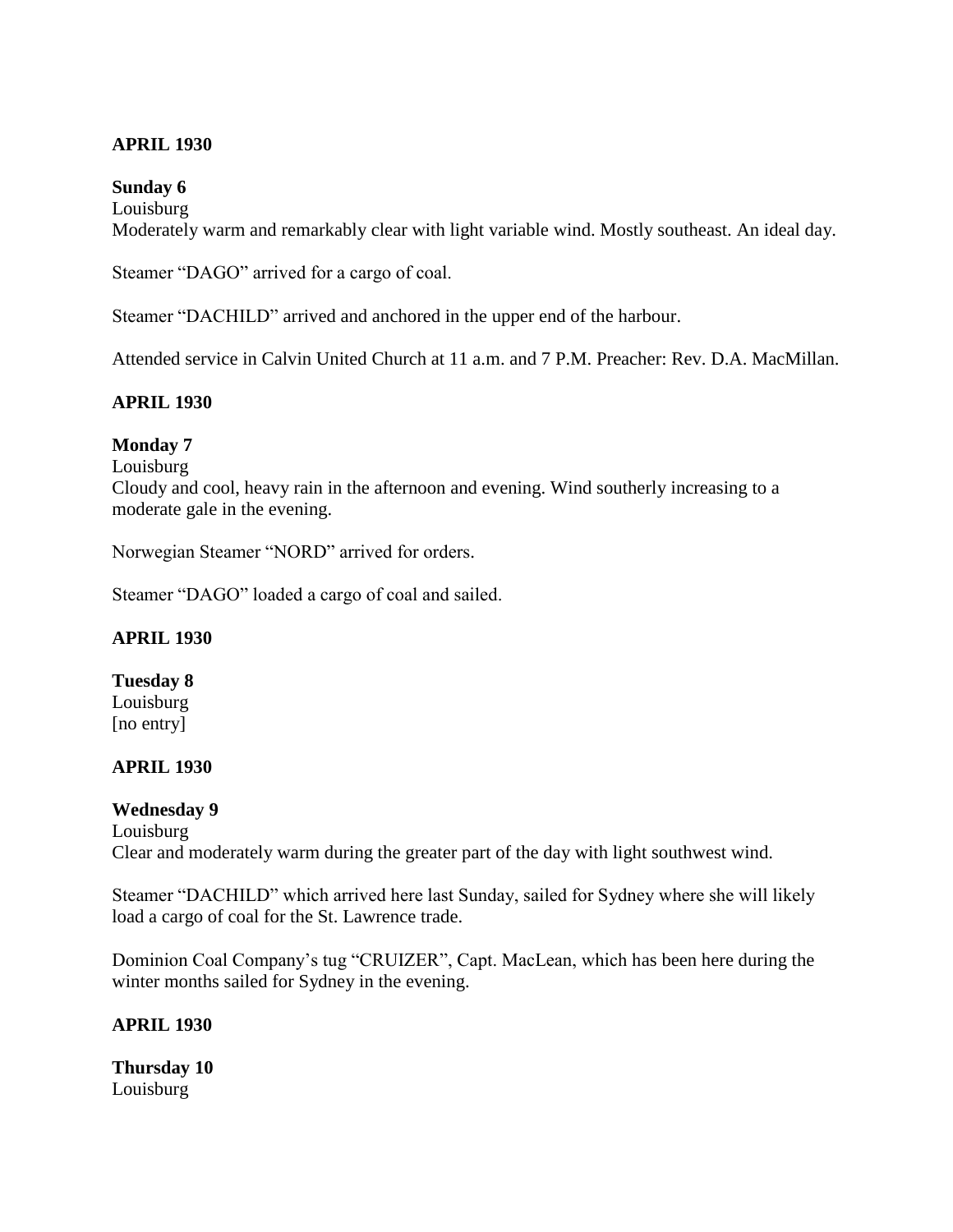Clear and moderately warm during the first half of the day, cloudy and cool in the afternoon and evening. Light east to northeast wind.

Steamer "ROSECASTLE" and "KAMOURASKA" which loaded coal cargos during this week are anchored in the stream awaiting a favorable chance to sail for the St. Lawrence.

Attended and presided at a meeting of the ratepayers at 7:30 P.M. in the town hall. Meeting called for the purpose of voting for or against a resolution to authorize the borrowing of \$1200.00 for repairing the School Buildings. 12 persons present for the resolution: C. Peters, Rev. D.A. MacMillan, B.M. Spencer, Gen Harris, J. Smith, W. Tanner, Dan Johnston, J. Crowdis, M.S. Huntington. Did not Vote: A.H. Cann, Archie MacDonald, Abe Cameron.

# **APRIL 1930**

# **Friday 11**

Louisburg

Cool and partly clear with light north to northeast winds. Snow fall of about 1 inch in the early morning.

Norwegian Steamer "SOLHAVN" arrived in the afternoon and bunkered.

# **APRIL 1930**

## **Saturday 12**

Louisburg Clear and moderately warm with light variable wind. An ideal day.

APRIL 1930 Sunday 13 Louisburg

Clear and moderately warm with light variable wind. A perfect day.

Attended service in Calvin United Church at 11 a.m. and 7 P.M. Preacher: Rev. D.A. MacMillan.

# **APRIL 1930**

**Monday 14** Louisburg Cloudy with a few scattered showers, foggy in the evening. Light southwest wind.

Norwegian Steamer "NORD" which arrived here on April 7<sup>th</sup> for orders, bunkered and sailed.

## **APRIL 1930**

**Tuesday 15**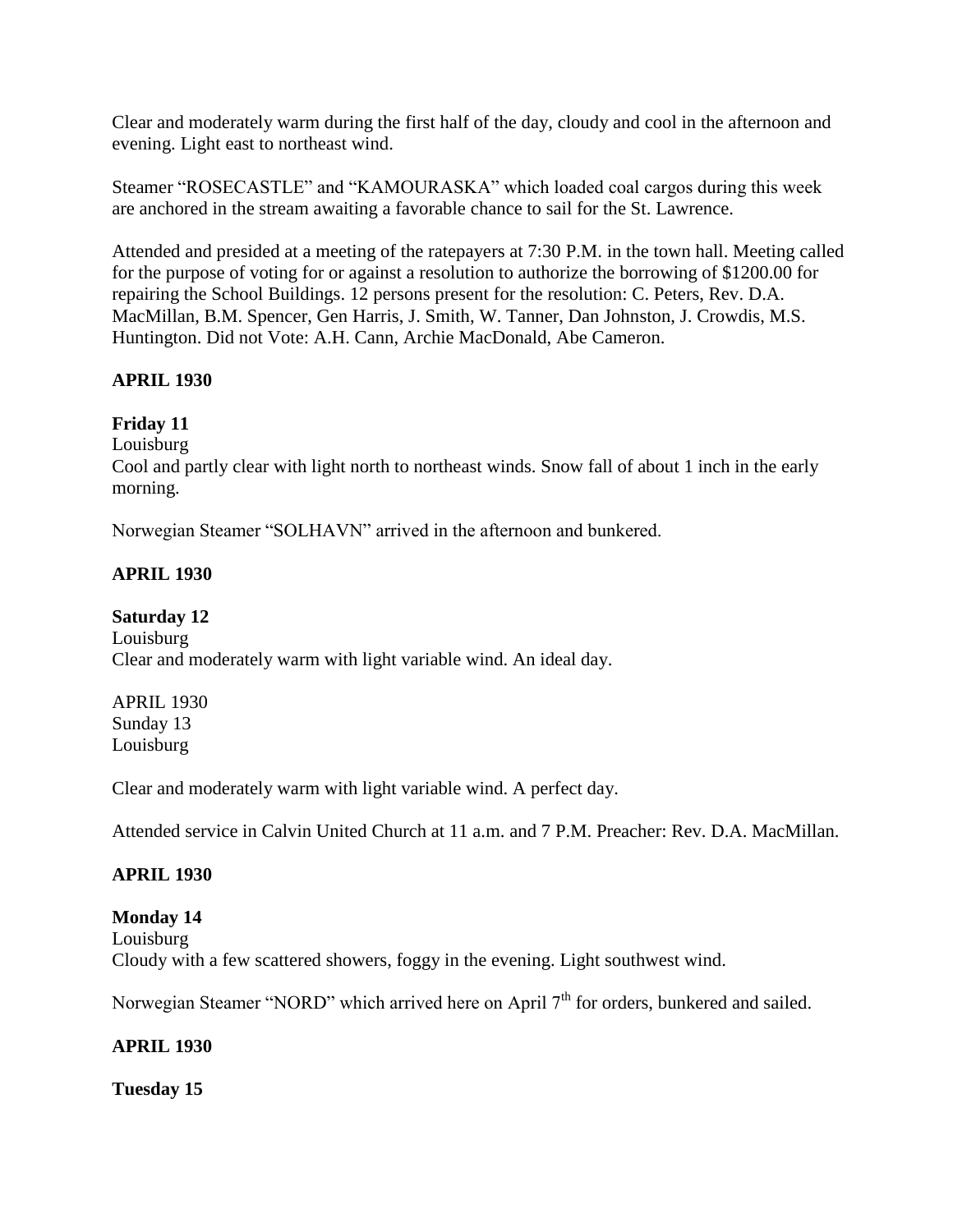Louisburg Clear and cool with moderate northwest wind.

Steamer "WATUKA", Capt. Holmes, sailed for Liverpool, N.S. with a cargo of coal.

Steamer "WENTWORTH" enroute to Montreal arrived and bunkered.

Attended a meeting of Louisburg Fire Brigade at 8 P.M.

# **APRIL 1930**

#### **Wednesday 16**

Louisburg

Partly clear, cold and raw with occasional snow squalls. Fresh west to south west wind which changed to northwest at night. Snowfall about 1 inch.

Attended choir practice in Calvin United Church at 9 P.M. At the close of the practice the choir gowns which were ordered some time ago, were distributed to the choir members who were present. Caps were also distributed to the lady members.

# **APRIL 1930**

**Thursday 17** Louisburg Clear and very cool with moderate to fresh northwest winds.

Attended a regular meeting of the Town Council at 7:30 P.M.

## **APRIL 1930**

# **Friday 18**

Louisburg

Cloudy and cool with moderate west to southwest winds. Hail followed by rain during the evening.

Oceangoing tug "FOUNDATION FRANKLIN", Capt. Sutherland arrived for bunker coal, enroute to Montreal.

## **APRIL 1930**

#### **Saturday 19**

Louisburg

Cloudy, foggy and cool with moderate rain and mist. Silver thaw, all out of doors covered with ice. Telegraph, telephone and electric wires heavily coated with ice, but luckily very little damage resulted as it was calm. In the afternoon the temperatures raised slightly and nearly all the ice fell from the wires. Light easterly to southerly winds.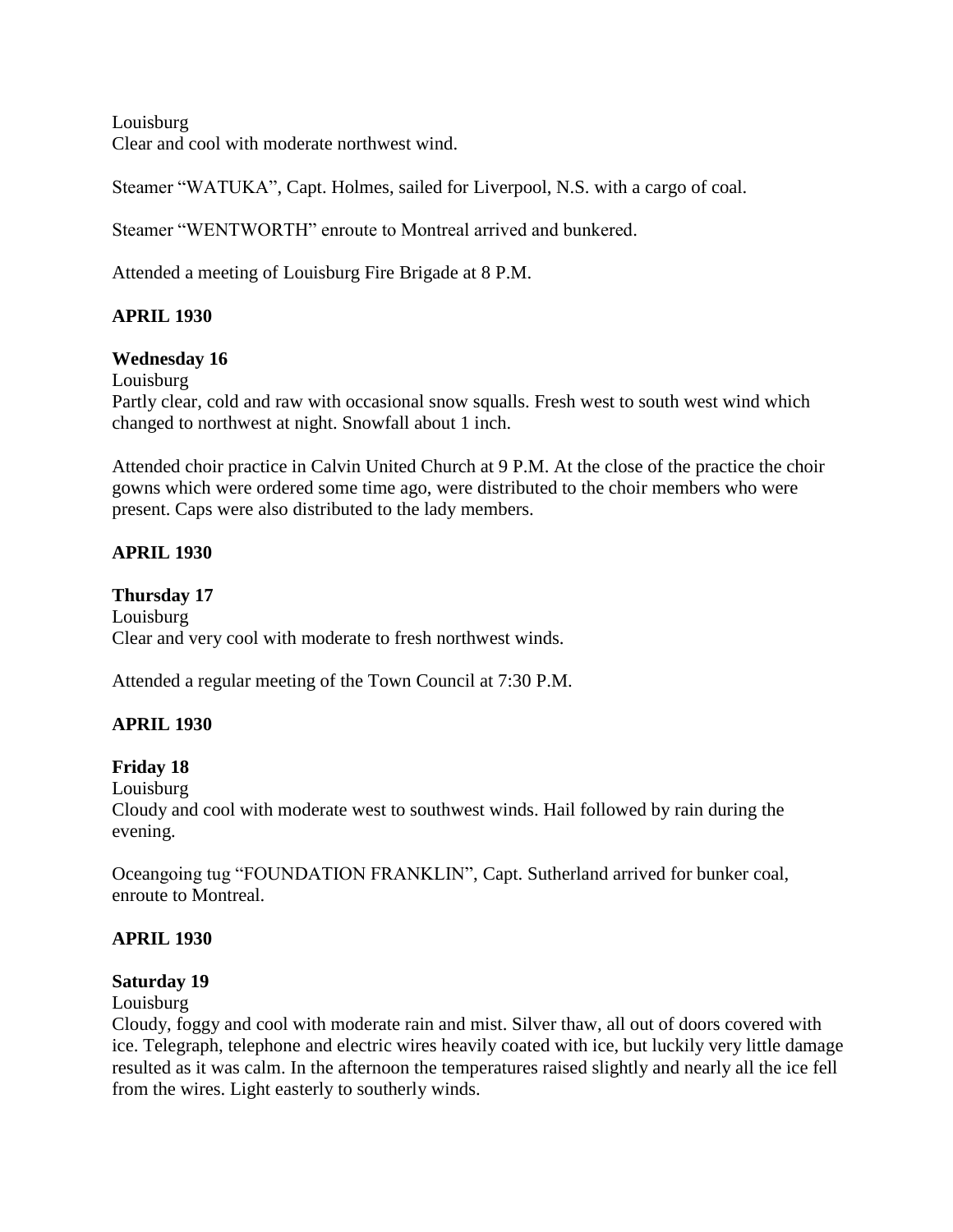Went to Calvin to attend a meeting of the Official Board at 7:30 P.M. As there were not enough members for a quorum the meeting was called off until a later date.

## **APRIL 1930**

### **Sunday 20**

Louisburg

Cloudy, foggy and misty with light east to northeast winds. Snow squalls in the evening. Snowfall about 2 inches.

Steamer "KAMOURASKA", Capt. MacDonald sailed for Montreal with a cargo of coal. First coal boat to sail from a Cape Breton port for the St. Lawrence this season.

Attended service in Calvin United Church at 11 a.m. and 7 P.M. Preacher: Rev. D.A. MacMillan.

## **APRIL 1930**

# **Monday 21**

#### Louisburg

Clear and very cold with fresh northwest wind. Snow which fell yesterday evening nearly all disappeared during the day.

Canadian Government Cruiser "MARGARET" arriving in the evening.

Attended a supper and Fancy sale in the Parish hall in the evening, given under the auspices of the ladies of the Anglican Congregation.

## **APRIL 1930**

**Tuesday 22** Louisburg Clear and cool with moderate northwest wind.

Death of Mrs. George Kehoe, aged about 95 years.

#### **APRIL 1930**

#### **Wednesday 23**

Louisburg

Cloudy and chilly, with a few light snow squalls and light rain in the forenoon. Partly clear in the afternoon. Wind easterly changing to south west.

Steamer "ROSECASTLE" sailed of Montreal with a cargo of coal.

#### **APRIL 1930**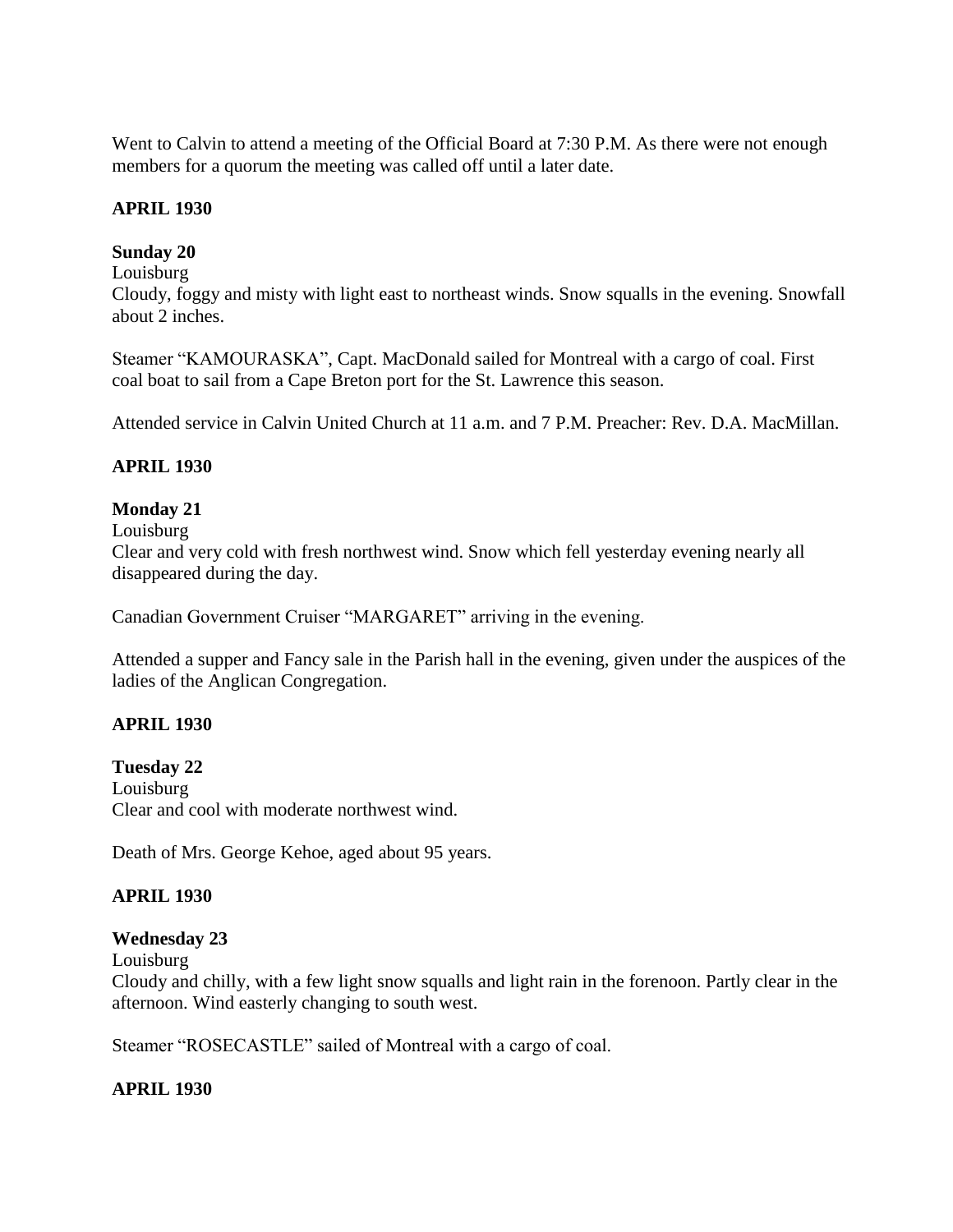## **Thursday 24**

Louisburg Clear and cold with fresh southwest wind.

Attended practice for a play entitled "The Singing School" at Arthur Townsend's in the evening.

Death of Mrs. Mary Norton at the Cape Breton Insane Hospital. Mrs. Norton was a former resident of this town, and has been in the above institution for a number of years. She was about 66 years of age. The body is to be brought to Louisburg on tomorrow mornings train.

Funeral of the late Mrs. George Kehoe at 9 a.m. Interment in the Roman Catholic Cemetery.

## **APRIL 1930**

**Friday 25** Louisburg Clear and very chilly with moderate southwest wind.

Attended the funeral of the late Mrs. Mary Norton at 10:30 a.m. The body arrived on the morning train from Sydney and was taken directly to the Calvin Cemetery on Clarkes Road where interment took place. The funeral service at the grave was conducted by Rev. D.A. MacMillan.

#### **APRIL 1930**

**Saturday 26** Louisburg Clear and moderately cool with moderate to fresh south west wind.

#### **APRIL 1930**

#### **Sunday 27**

Louisburg Moderately cool and mostly cloudy with moderately southwest wind. Attended service in Calvin United Church at 11 a.m. and 7 P.M. Preacher: Rev. D.A. MacMillan.

#### **APRIL 1930**

#### **Monday 28**

Louisburg Mostly cloudy, and very chilly with fresh northwest wind. Snow squalls during the day.

#### **APRIL 1930**

**Tuesday 29** Louisburg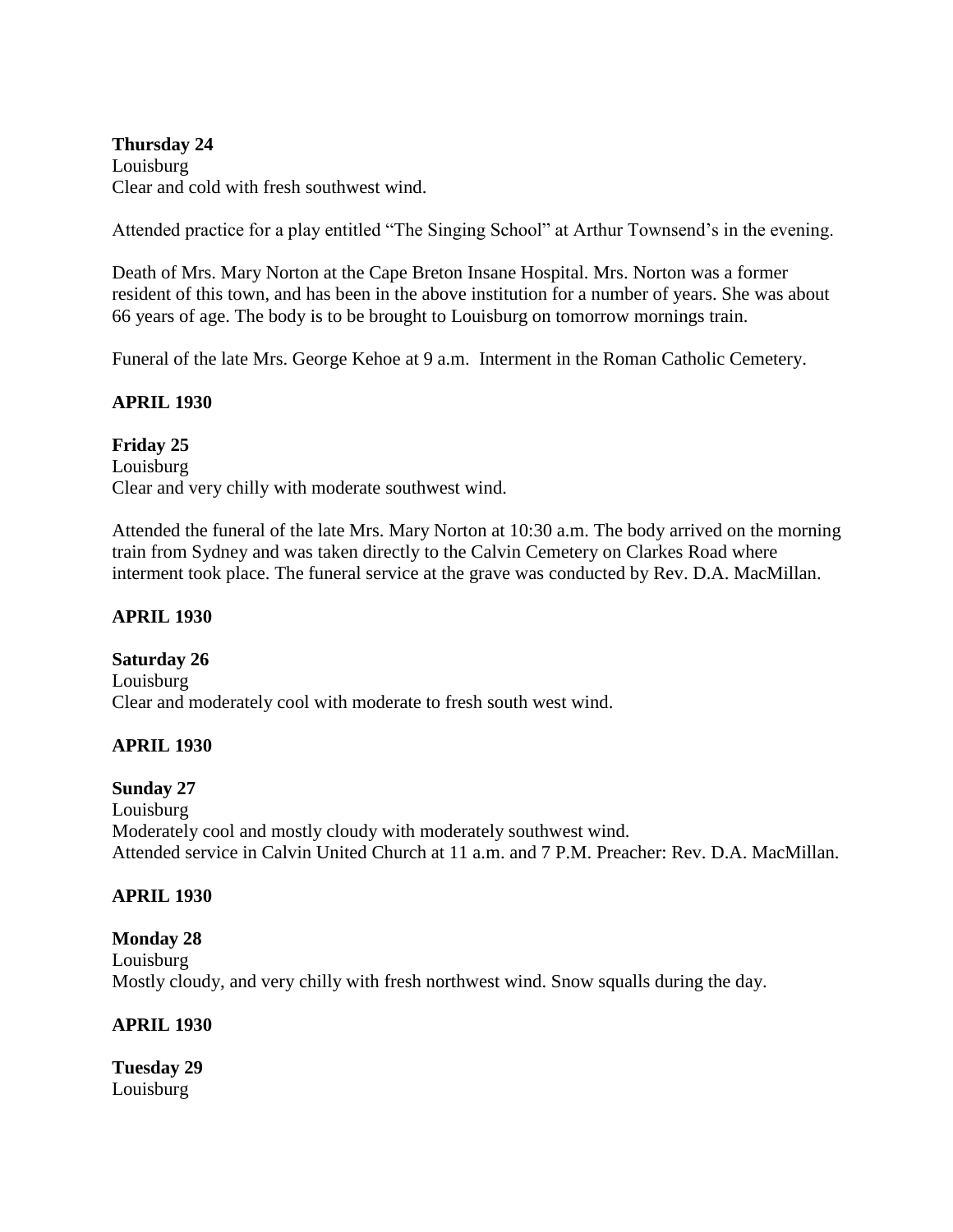Clear and moderately warm with moderately westerly wind.

First United Church Choir presented the "Singing School" in the Masonic hall at 8 P.M. "CAST" as follows: Prof. Percival P.Peppin, Wesley Townsend; Homer Gaines, J.A. MacDonald; Al Falfar, Hugh Beaver; Justin Stile, Malcolm MacLeod; Hi Waters, J.A. MacCormack; Timothy Hay, M.S. Huntington; Cy Furr, Murdock Kerr; Cal Amity, Everitt Skinner; Effa Viscent, Orettia Hunt; Sofy Cushing, Annie MacIntyre; Eva Green, Mrs. M. Kerr; Vera Swift, Bessie MacInnis; Irma Kidd, Olive Townsend; Ura Kidd, Emma Tutty; Ann Sowforth, Margaret Stacey; Phyllis Tate, Beulah Cross; Elvey Kitchern, Blanche Cross; Flossie Fewcurls, Mrs. M. MacLeod; Deacon Jones, A.W. Stacey; Mrs. Amanda Squegee, Mrs. D.A. MacMillan; Squire Grumps, John Skinner; Christy Arganist, Mrs. J.A. MacDonald; Kitty Bubbles, Mrs. Arthur Townsend; Minnie Brainstone, Mrs. Ed McDonald; Susie Whistlebritches, Mrs. M.S. Huntington.

# **APRIL 1930**

#### **Wednesday 30**

Louisburg Clear and moderately warm with moderate to fresh southerly wind.

Attended choir practice in Calvin Church at 9 P.M.

## **MAY 1930**

**Thursday 1** Louisburg Clear and moderately warm with light southwest wind. An ideal day.

Canadian Government Steamer "ARRANMORE", Capt. Gilbert arrived in the morning.

Death at Kentville Sanatarium of Miss Mary MacPhee of this town. Miss MacPhee was a member of the Louisburg teaching staff from the beginning of the present term until she resigned last November, owing to ill health.

## **MAY 1930**

## **Friday 2**

Louisburg

Cloudy with a few light showers in the morning, partly clear during the afternoon. Cloudy in the evening with some thunder, light showers during the night.

## **MAY 1930**

## **Saturday 3**

#### Louisburg

Cloudy, foggy and chilly with a few showers in the evening. Moderate to fresh southwest wind.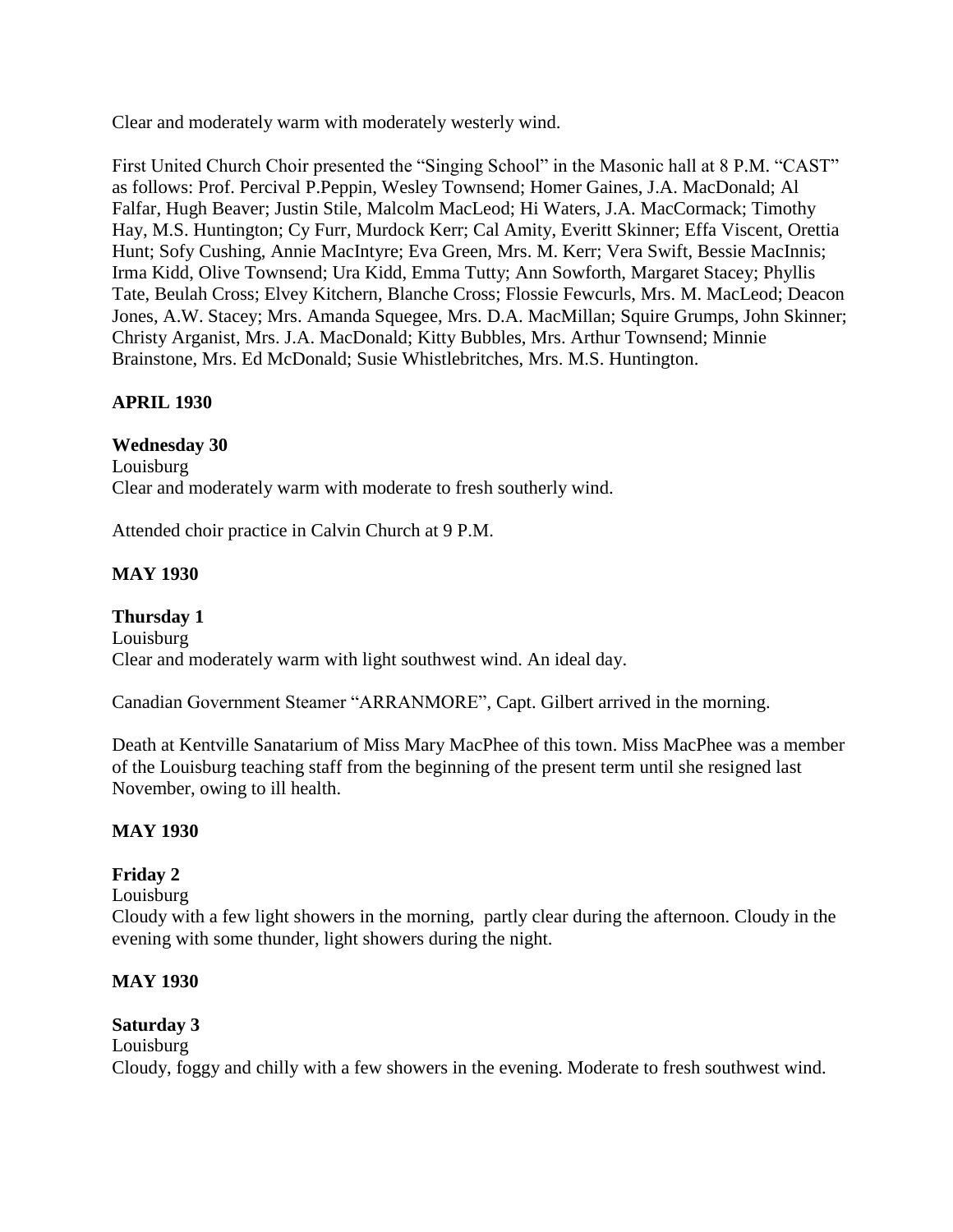The body of the late Miss Marie MacPhee who died in the Provincial Sanatarium at Kentville, N.S. arrived on the morning train and was taken to her late residence on Main Street.

#### **MAY 1930**

## **Sunday 4**

Louisburg Cloudy and chilly with moderate southwest wind.

Attended the funeral of the late Miss Marie MacPhee at 2 P.M. Funeral service conducted by Rev. Father Doyle, burial in the Roman Catholic Cemetery.

Attended service in Calvin Church at 11 a.m. and 7 P.M. Preacher: Rev. D.A. MacMillan.

#### **MAY 1930**

## **Monday 5**

Louisburg Mostly cloudy with fresh northeast to north winds. Very chilly and raw.

## **MAY 1930**

#### **Tuesday 6**

Louisburg / Sydney Cloudy and cool.

Wesley Townsend, Mrs. G.W. Townsend, Emeline and I motored to Sydney in the evening and attended the graduation exercises of eight nurses who graduated from the City Hospital. The exercises were carried out in the Lyceum which was crowded to the doors. Mayor McConnell presided. The following composed the graduating class: Miss Maud Huntington, Miss Bertha Robertson, Miss Evelyn Martin, Miss Helen Holland, Miss Rita Jones, Miss May MacKenzie, Miss Elizabeth MacPhee, Miss Hildegerde Lott. Miss Maud Huntington was presented with a gold medal for the highest aggregate. Miss Rita Jones won the award for general proficiency.

## **MAY 1930**

#### **Wednesday 7**

Louisburg

Rain in the morning, clearing in the afternoon. Wind southwest changing to northwest at noon and increasing to a gale, which moderated at night.

Attended choir practice in Calvin Church at 9 P.M.

#### **MAY 1930**

**Thursday 8**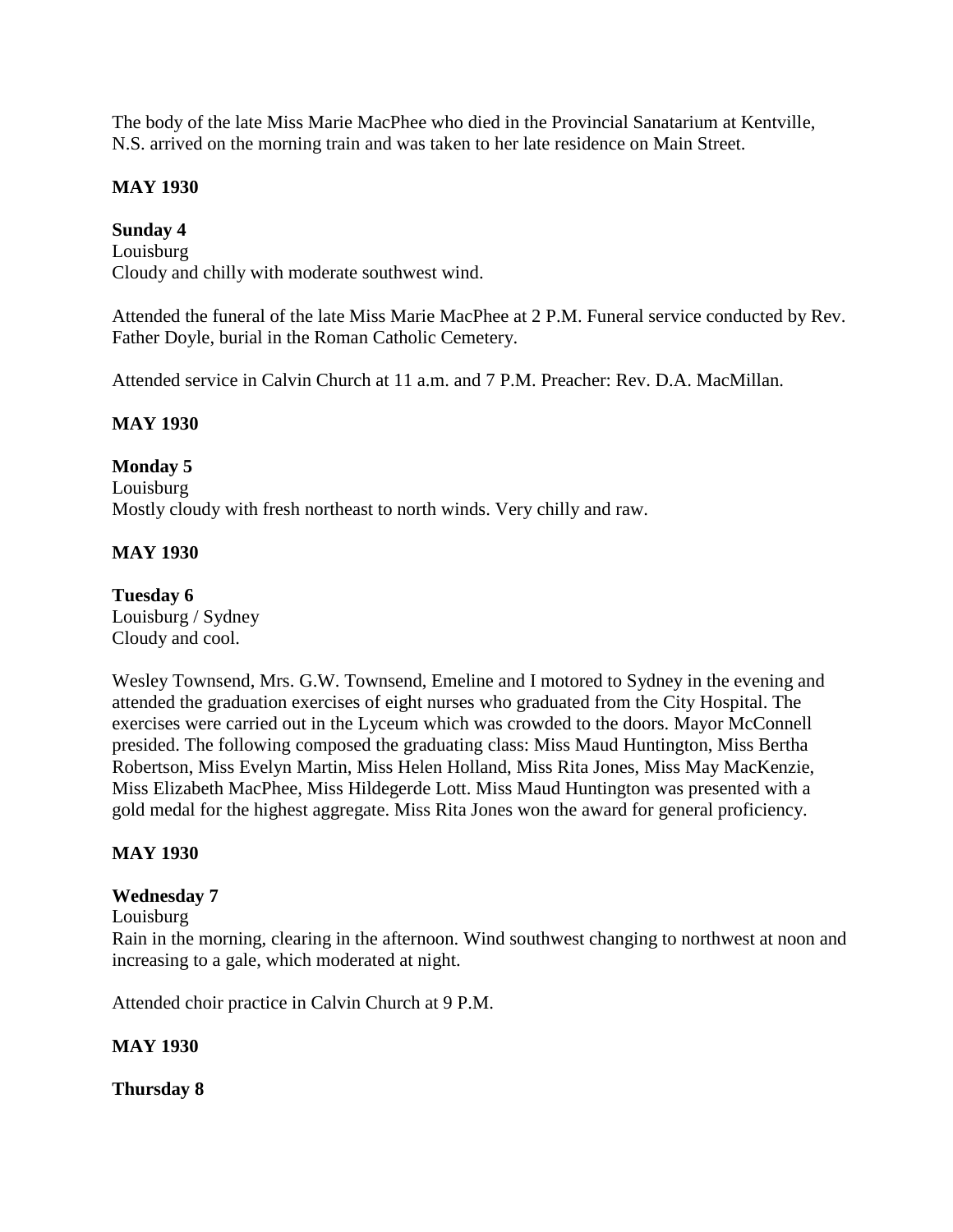Louisburg Clear and moderately warm, with moderate northwest wind.

# **MAY 1930**

**Friday 9** Louisburg Clear and moderately warm with light variable winds.

# **MAY 1930**

**Saturday 10** Louisburg Clear and cool with strong northwest to northeast winds.

Government Steamer "LADY LAURIER" arrived.

# **MAY 1930**

**Sunday 11** Louisburg Clear and cool with fresh northeast wind.

# **MAY 1930**

**Monday 12** Louisburg Clear and cool, becoming cloudy in the afternoon, with fresh southwest wind.

Death of Patrick Mahon, aged 72. Mr. Mahon was a former resident of Main-a-dieu, but had made his home in Louisburg for upwards to twenty years. He is survived by one son and one daughter.

## **MAY 1930**

**Tuesday 13** Louisburg Clear and cool with fresh to moderate northeast wind.

## **MAY 1930**

# **Wednesday 14**

Louisburg

Clear and cool. Attended the funeral of the late Patrick Mahon at 8:30 a.m. Funeral service conducted by Rev. D.H. Doyle in "Stella Maris" Church. Interment in the Roman Catholic Cemetery.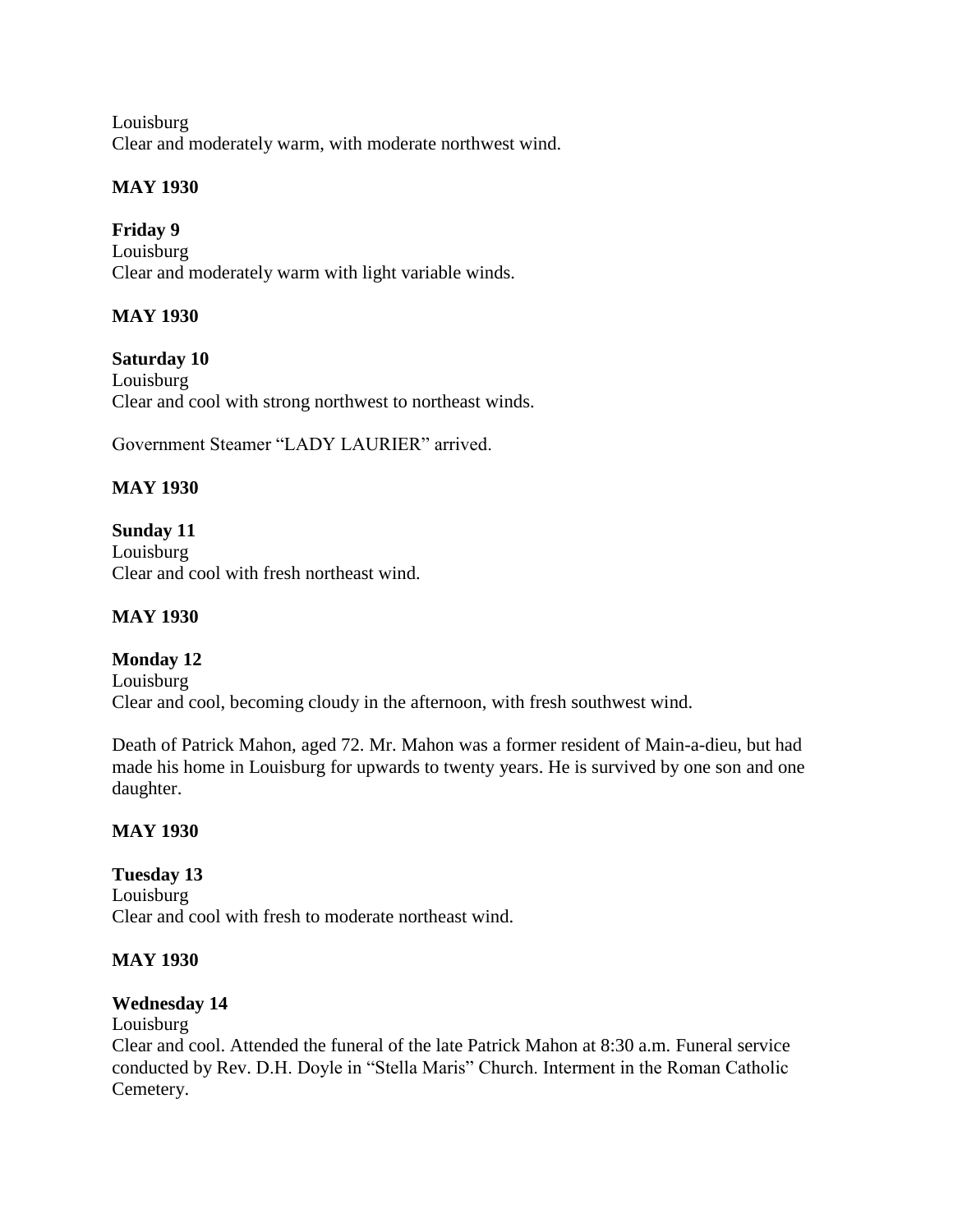Death at "Old Town" of Mrs. Margaret Kehoe, aged 81 years.

Attended choir practice in Calvin Church at 9 P.M.

## **MAY 1930**

## **Thursday 15**

Louisburg Clear and cool, becoming cloudy in the afternoon. Wind southerly. First salmon to be caught this season on the coast were landed today. Attended and presided at a regular meeting of the Town Council at 7:30 P.M.

## **MAY 1930**

# **Friday 16**

Louisburg

Heavy rain in the early morning and heavy showers during the day. Foggy with fresh to moderate southwest wind.

Mr. Peter Ross MacIntosh Farrell, Anglican Student Minister, arrived to take charge of the Anglican Congregation during the summer months or to assist the present pastor Rev. T.F. Draper, who has been in poor health during the past few months.

## **MAY 1930**

## **Saturday 17**

Louisburg Cloudy and cool, clearing in the afternoon. Moderate southwest wind.

## **MAY 1930**

## **Sunday 18**

Louisburg

Clear and cool with fresh to strong northwest wind. Thunder and lightning accompanied by heavy showers in the early morning hours.

Attended services in Calvin Church at 11 a.m. and 7 P.M. Preacher at both services: Rev. D.A. MacMillan. The "Mothers Day" services which were postponed from last Sunday were held today. As part of the evening service the choir rendered "The Home Life Beautiful".

## **MAY 1930**

**Monday 19** Louisburg Cool and mostly clear with moderate northeast wind.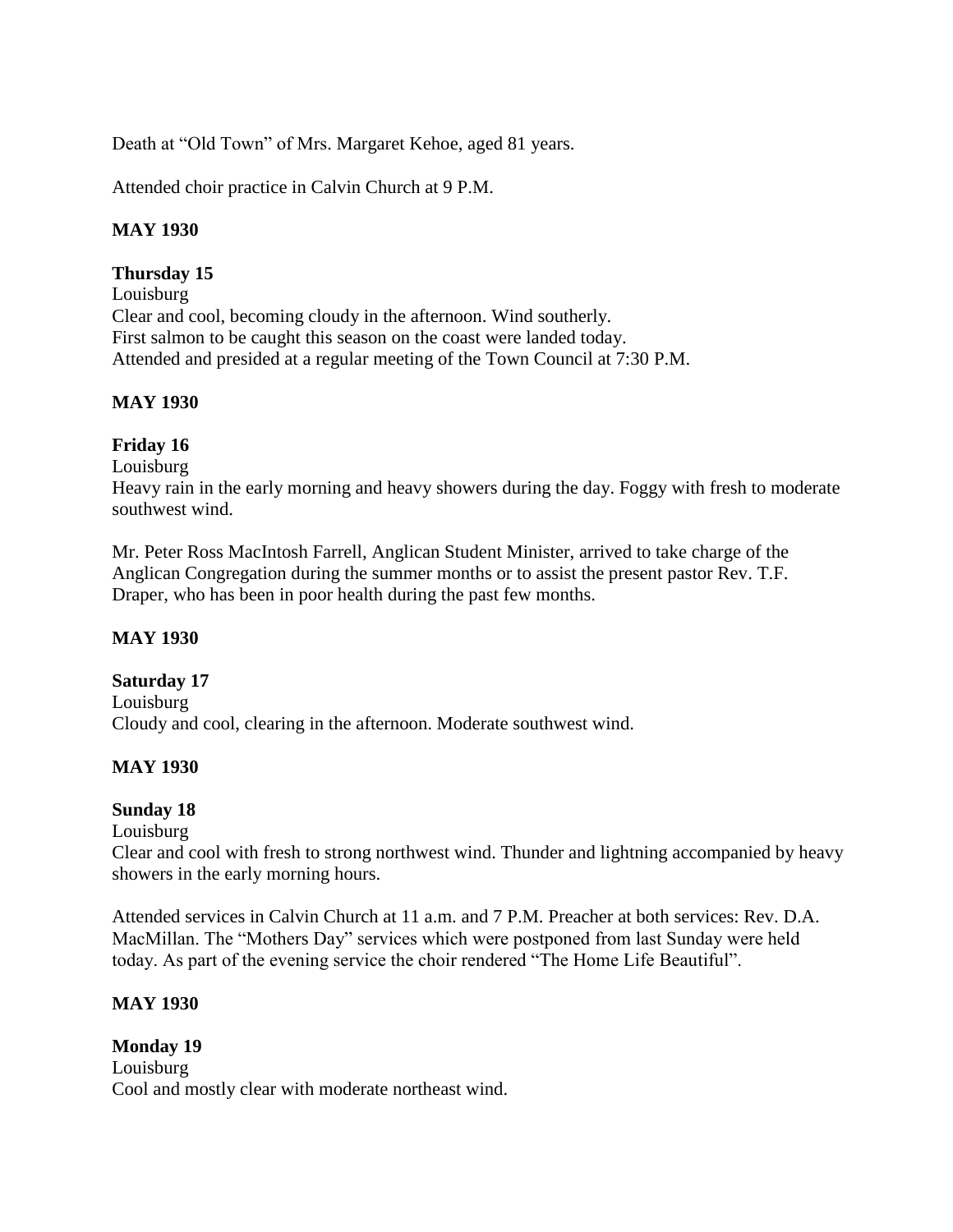In the afternoon James Crowdis and I motored and walked to MacKenzies Barren and brought home some trees for planting, including Poplars, Dogwoods and Wild Cherrys.

## **MAY 1930**

### **Tuesday 20**

Louisburg Cool and mostly cloudy with light easterly wind.

At 2 P.M. James Crowdis and I motored to Catalone, parked the car near Catalone Railway Station and followed the railway track in the direction of Louisburg, in search of trees suitable for planting. We returned to town at about 5 P.M.

Carl Ingvald "Bing" Anderson, Alias, Emmett A. Sloan, was hanged at the County Jail, Sydney for the murder of DuBlois Rehberg in the Norfolk Hotel, Sydney on Feb 8, 1930.

#### **MAY 1930**

#### **Wednesday 21**

Louisburg

Heavy rain in the early morning, moderate rain and drizzle during the remainder of the day, with strong northeast wind which reached moderate gale proportions. Today's rainfall was the heaviest for several months.

#### **MAY 1930**

## **Thursday 22**

Louisburg / Kennington Cove Cloudy and very chilly with fresh northeast wind.

I motored to Kennington Cove with Mr. Ross, a Government Engineer who arrived here at about 9 a.m. Mr. Ross surveyed the plot of land donated by Dan A. MacInnis for the purpose of erecting a memorial to mark the spot where General Wolfe and his men landed in 1758. Mr. Ross also surveyed a Right of Way from the monument site to the highway. Returning we visited Old Town and called on Mr. Price, caretaker of the Park. We arrived back at Louisburg at about 3 P.M. Mr. Ross who was accompanied by his father then proceeded to Sydney.

Attended and presided at a meeting of the Town Council at 7:30 P.M.

#### **MAY 1930**

**Friday 23** Louisburg Clear and cool with moderate northeast wind.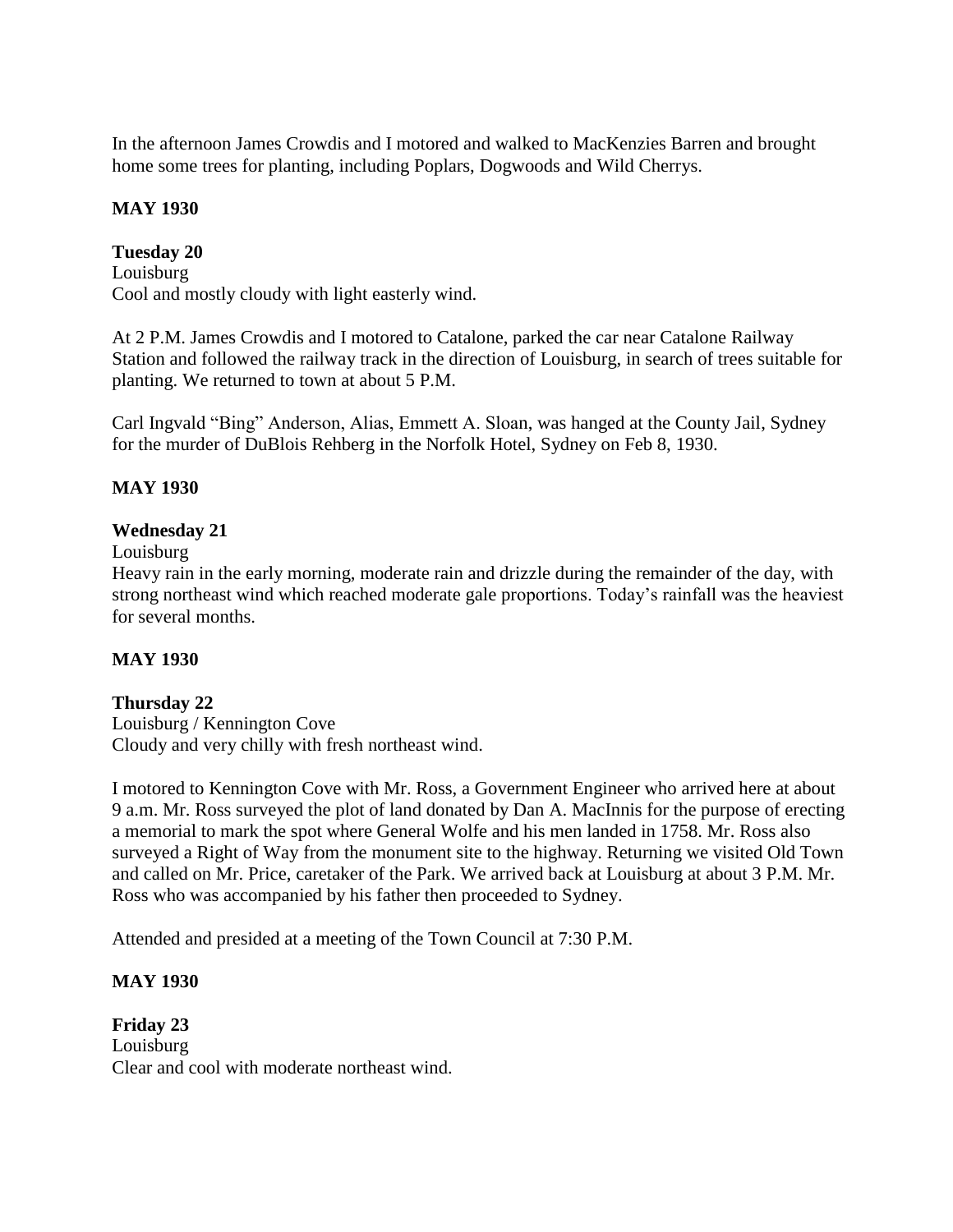Dominion Coal Company's tug "ASCUPART" which was laid up here during the winter months sailed for Sydney under the command of Capt. D.W. Ley.

Road Maintainer and Tractor belonging to the Provincial Highway Board which has been engaged to drag the Town Streets commenced work today. The result of the days work was very satisfactory, Main Street, in the evening showing a decided improvement.

### **MAY 1930**

#### **Saturday 24**

Louisburg Cool and mostly cloudy with fresh to moderate east northeast wind.

Today was a general holiday. A number of the business places closed for the day.

Had my shop open for business from about 8:30 a.m. until 11:30 P.M. with the exception of about one hour.

First mackerel to be caught off this coast during this season were reported today, being 7 days ahead of last season.

#### **MAY 1930**

## **Sunday 25**

#### Louisburg

Cloudy and cool with moderate northeast wind. Misty in the afternoon and some rain during the night.

Clifford, Marie, Fred, Bertha and Frances arrived by motor car at about 10:30 a.m. and remained with us until about 4 P.M. when they left for home.

Attended service in Calvin Church at 11 a.m. and 7 P.M. Preacher: Rev. D.A. MacMillan.

Emeline and I spent the evening after church at the home of John A. MacDonald.

#### **MAY 1930**

#### **Monday 26**

Louisburg Cloudy and moderately cool with light to moderate northeast to east winds.

Attended the annual Tax Sale at the Town hall at 10:30 a.m. The following properties were put up for sale:

Malcolm MacLean Estate, amount due \$37.80. Purchased by Gordon Cameron for \$65.00 Atlantic Engineering Works amount due \$37.80 Purchased by George Lewis. George Harris Estate, amount due \$25.48. No sale.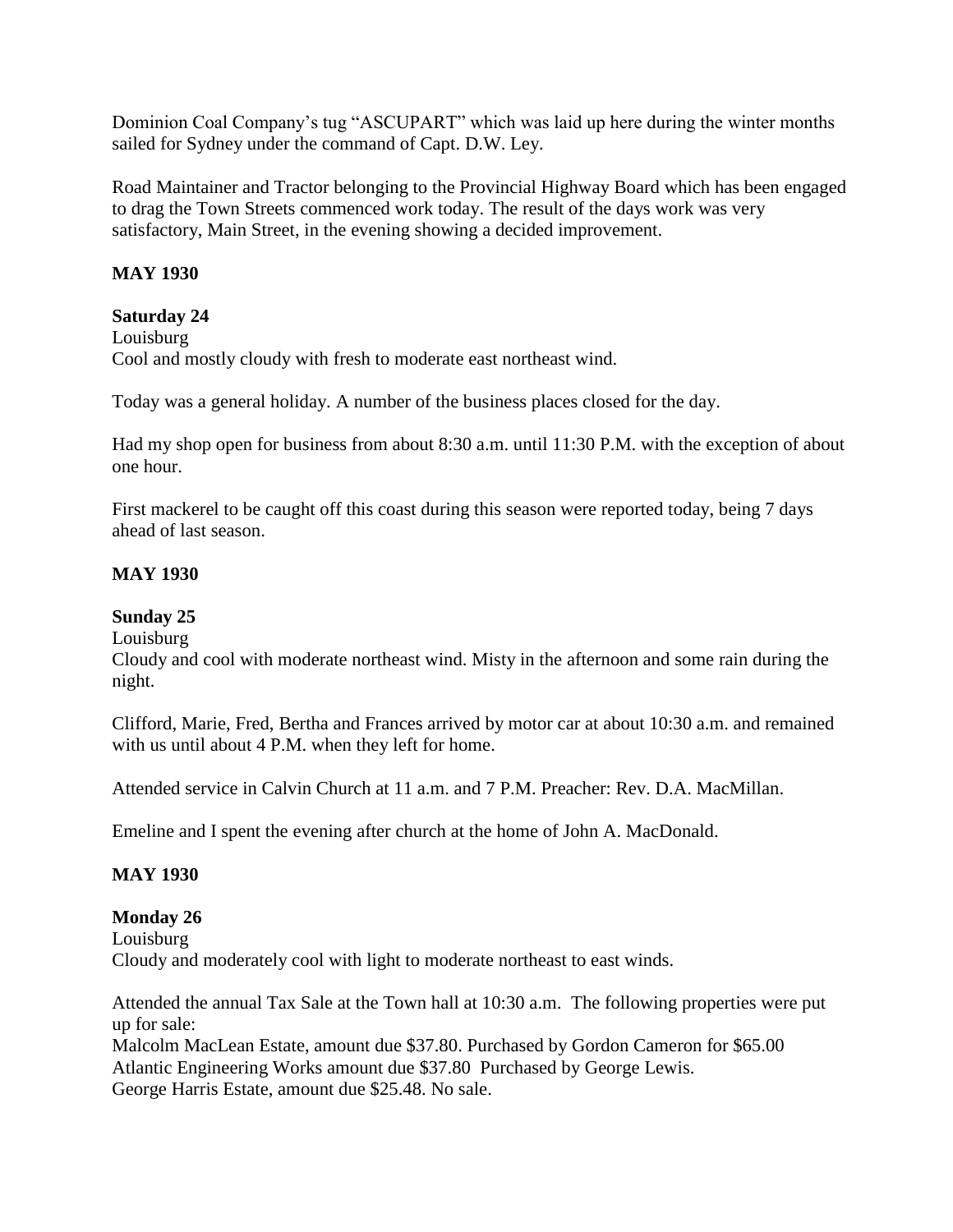Annie Hiltz Estate, amount due \$191.37. Purchased by G.B. Hiltz for \$191.37. William MacGillivray property, amount due \$51.99. No sale Alex MacCuish Estate, amount due \$131.05. Purchased by A.J. MacInnis of Glace Bay for \$131.05. Lauchlin MacDonald Estate, amount due \$30.86. No sale.

# **MAY 1930**

**Tuesday 27** Louisburg Cloudy and cool with fog in the afternoon and evening.

# **MAY 1930**

## **Wednesday 28**

Louisburg Cloudy, cool and misty with heavy rain in the afternoon , wind northeast. Attended choir practice in Calvin Church at 9 P.M.

# **MAY 1930**

## **Thursday 29**

Louisburg Cloudy and cool, with light northeast to north winds.

# **MAY 1930**

**Friday 30** Louisburg Cool and partly clear with light winds. Rain during the night.

## **MAY 1930**

## **Saturday 31**

Louisburg Rain during the early morning and the greater part of the afternoon, with light southeast wind.

## **JUNE 1930**

**Sunday 1** Louisburg Cool and partly clear with fresh southwest wind.

Attended service in Calvin Church at 11 a.m. and 7 P.M. Preacher: Rev. D.A. MacMillan.

## **JUNE 1930**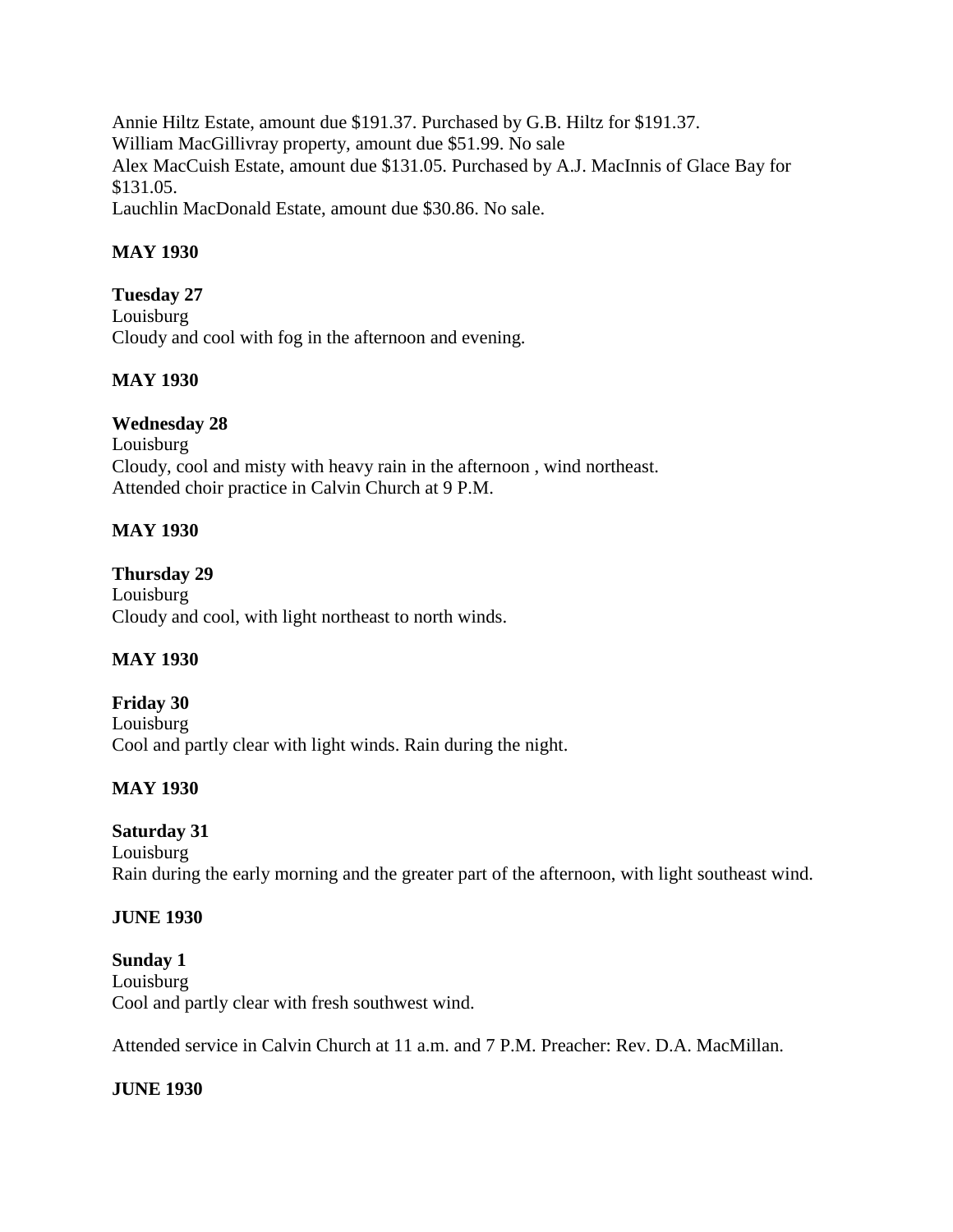## **Monday 2**

### Louisburg

Rained in the early morning. Showery during the forenoon. Mostly clear in the afternoon with strong northwest to north winds, very cool.

## **JUNE 1930**

# **Tuesday 3**

Louisburg Clear and moderately cool with fresh west to southwest winds.

Show entitled "Brown's In Town" was presented in the Parish hall at 8:15 P.M. by the "Y's Men" (Y.M.C.A.) of Sydney. This show was well patronized and greatly enjoyed by all who attended. Emeline and I were both present.

# **JUNE 1930**

# **Wednesday 4**

Louisburg

Partly clear in the forenoon, cloudy in the afternoon with a few light showers, thunder and lightning accompanied by rain in the evening.

Death of Alfred Tanner. Mr. Tanner became ill last week, being found unconscious in the residence where he lived alone. He was about 78 years of age.

At about 3:20 P.M. I accompanied a party of visitors to "Old Town" and gave them a short talk on "Old Louisburg" and showed the points of interest in and around the old fortifications. These visitors, about 20 in number, are attending a "Rotary" convention in the City of Sydney.

### **JUNE 1930**

### **Thursday 5**

Louisburg Clear and moderately warm with light northerly wind. A perfect day.

Visited "Old Town" in the forenoon with Mr. & Mrs. Don Buckley of Sydney and Mr. & Mrs. Nelson of Montreal.

### **JUNE 1930**

**Friday 6** Louisburg / Sydney Clear with southwest wind, cool at Louisburg, but hot in Sydney.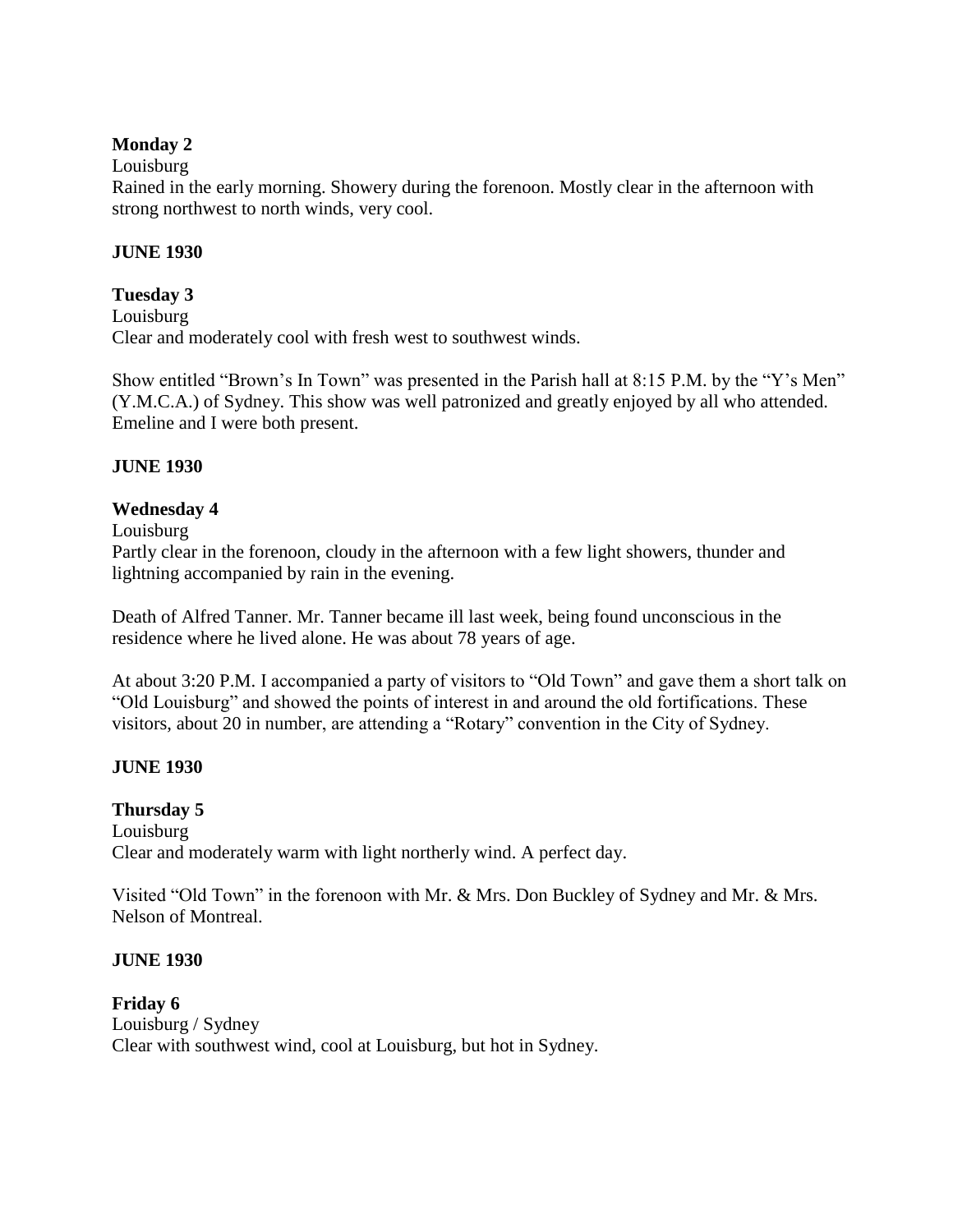Motored to Sydney shortly after noon with Fletcher Townsend, Mrs. G.W. Townsend and Emeline. Returned to Louisburg at about 6:30 P.M.

Funeral at Louisburg of the late Alfred Tanner. The funeral service was conducted by Rev. D.A. MacMillan.

#### **JUNE 1930**

**Saturday 7** Louisburg Clear and cool with fresh southwest wind. Foggy at night.

### **JUNE 1930**

**Sunday 8** Louisburg Cool and clear with moderate southwest wind.

Attended service in Calvin Church at 11 a.m. and 7 P.M. Preacher : Rev. D.A. MacMillan.

### **JUNE 1930**

**Monday 9** Louisburg Cool and clear with some fog, wind southwest.

Death of Mrs. Frances Holland of Sydney Road, aged 92 years.

### **JUNE 1930**

**Tuesday 10** Louisburg Clear and moderately cool with light southwest wind.

Motored to Dominion in the evening with members of the Choir of the First United Church who put on an operetta entitled "The Singing School" under the auspices of Chalmers United Church Choir of Bridgeport. The show took place in the I.O.C. hall and was well attended. After the show we returned to Louisburg, arriving at a late hour. Blanche Cross, Beulah Cross, Emeline and I went and returned with Wesley Townsend.

#### **JUNE 1930**

**Wednesday 11** Louisburg Clear and moderately warm with light southwest wind.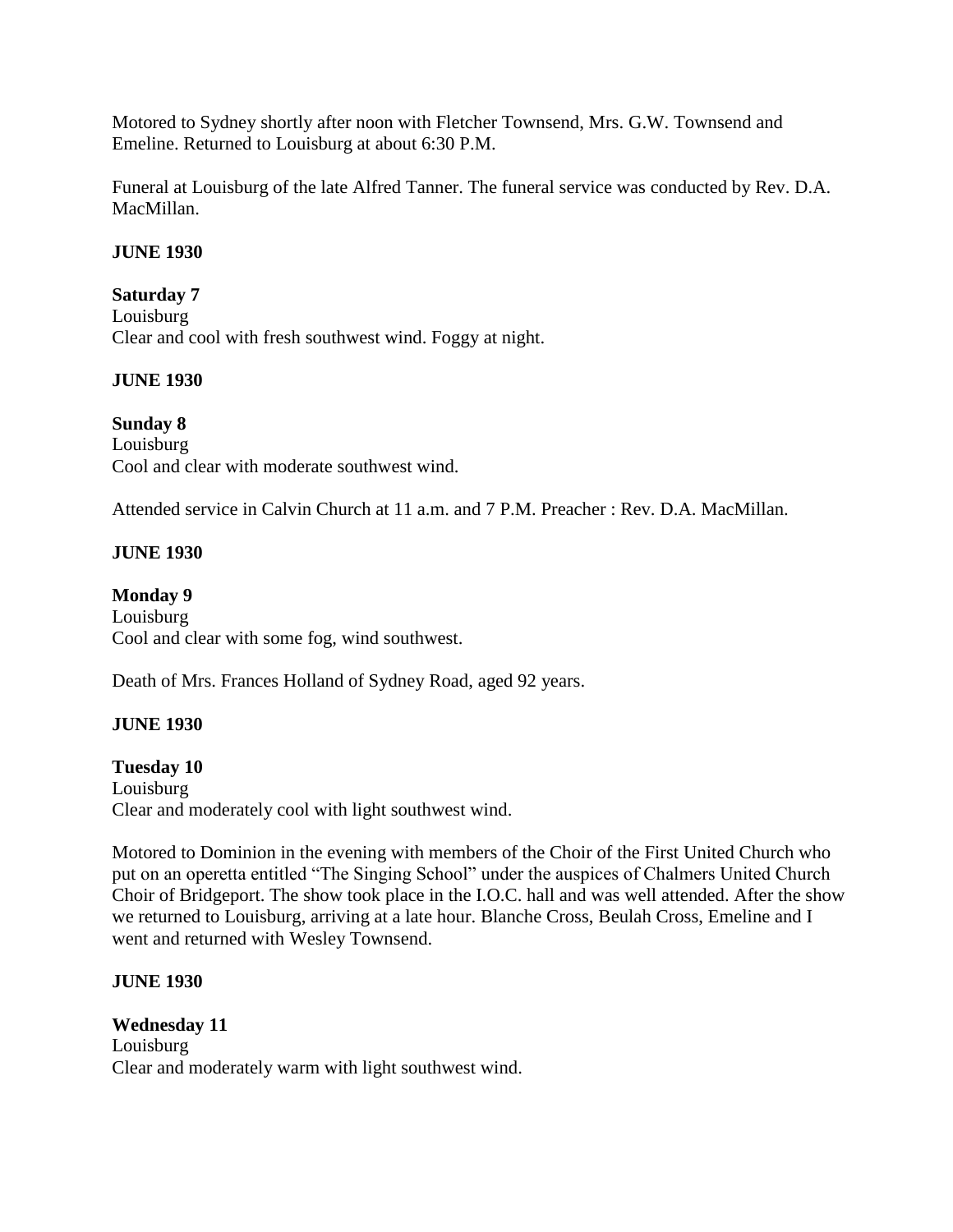Funeral of the late Mrs. Frances Holland of Sydney Road in the afternoon.

Funeral service at the house and grave conducted by the Rev. D.A. MacMillan. Interment at Catalone Cemetery.

### **JUNE 1930**

## **Thursday 12**

Louisburg Clear and very warm with moderate northwest wind. Max temperature about 85.

### **JUNE 1930**

# **Friday 13**

Louisburg

Clear and very warm with fresh to light west to northwest wind. Max temperature 85.

District Lodge of the I.O.G.L. met in the Temperance hall in the afternoon and evening.

### **JUNE 1930**

### **Saturday 14**

Louisburg

Clear in the forenoon, becoming cloudy in the afternoon. Very warm with a few light showers in the evening. Northwest wind becoming variable in the afternoon. Max temperature about 82.

A Seaplane flew over our town at about 12:30 P.M. coming from a northeasterly direction and landed in the harbour and tied up to Lewis & Company's Wharf. After remaining for about an hour she took off and headed in the direction of Sydney.

### **JUNE 1930**

### **Sunday 15**

Louisburg

Cloudy and showery in the forenoon, clear and moderately warm in the afternoon and evening. Wind southwest.

Attended service in Calvin Church at 7 p.m Preacher : Rev. D.A. MacMillan. No service at 11 a.m. as the pastor was holding service at Kennington Cove.

#### **JUNE 1930**

**Monday 16** Louisburg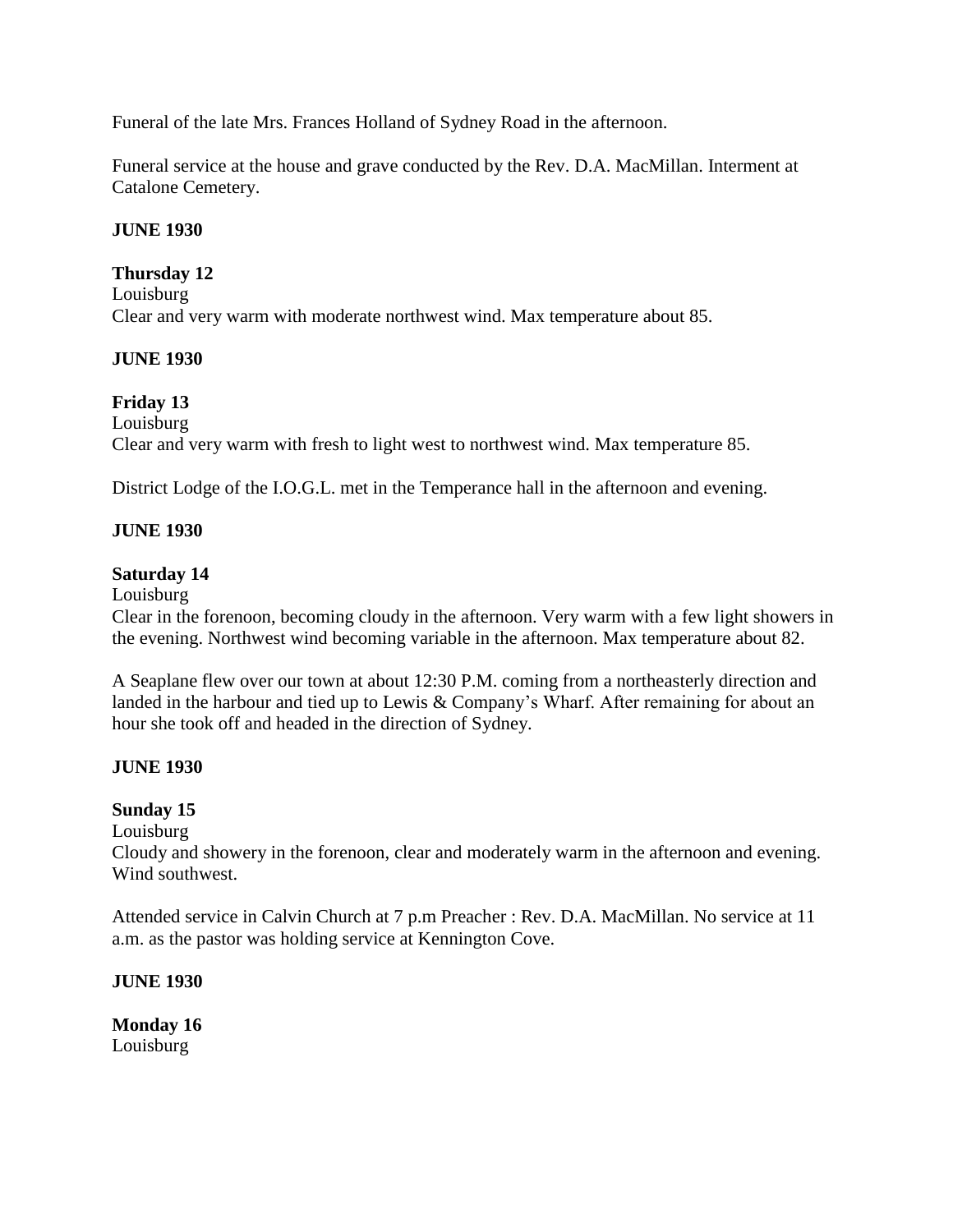Clear and warm becoming cooler in the afternoon. Moderate wind varying from southwest to northwest in the forenoon, southwest in the afternoon. Max temperature 87, the hottest day experienced in Louisburg for many years.

# **JUNE 1930**

**Tuesday 17** Louisburg Clear and warm with moderate southwest wind.

In the evening the members of the Choir of the First United Church, Louisburg, motored to Port Morien and staged an operetta entitled "The Singing School" under the auspices of the Boy Scouts of the United Church of Morien. After the show, which was fairly well attended we motored back to Louisburg, arriving safely after midnight, with everybody apparently pleased with the outing.

### **JUNE 1930**

### **Wednesday 18**

Louisburg Warm and partly clear with light southwest wind, cool at night. Max temperature 80.

Attended choir practice in Calvin Church at 9 P.M.

### **JUNE 1930**

**Thursday 19**

Louisburg Cloudy with a few light showers, wind southwest, foggy at night.

Attended and presided at a regular meeting of the Town Council at 7:30 P.M.

# **JUNE 1930**

# **Friday 20**

Louisburg

Heavy rain in the morning and occasional showers during the day, foggy and moderately warm with light southwest wind.

Visited "Major Ross Fort" on Lorraine Road in the afternoon.

### **JUNE 1930**

### **Saturday 21**

Louisburg Cloudy, foggy and showery with light southwest wind. Moderately warm.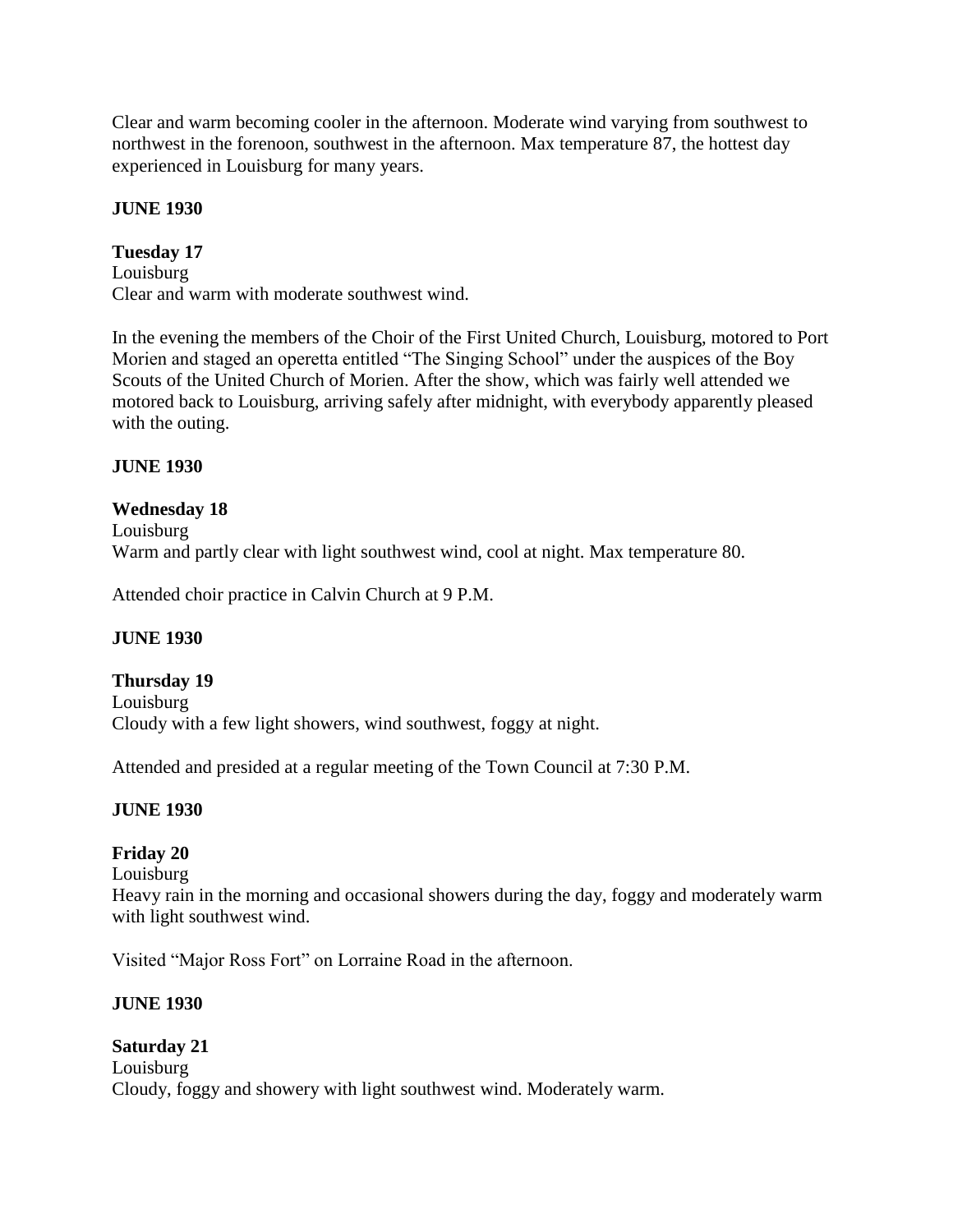#### **JUNE 1930**

#### **Sunday 22**

Louisburg Mostly cloudy with some fog. Moderately warm with moderate south west wind.

In the afternoon Emeline and I walked to Havenside, returning at about 5:30 P.M.

Attended service in Calvin Church at 11 a.m. and 7 P.M. Preacher: Rev. D.A. MacMillan.

Mariners Lodge A.F. & A.M. attended the morning service in a body.

#### **JUNE 1930**

#### **Monday 23**

Louisburg Cloudy, foggy and cool with moderate southwest wind. Showers at night.

#### **JUNE 1930**

#### **Tuesday 24**

Louisburg / Salmon River Clear and moderately warm with moderate southwest wind.

In the afternoon I motored to Salmon River, with James Crowdis, via Albert Bridge and Head of Grand Mira, arriving at Salmon River at about 3:15 P.M. Mr. Crowdis, after dropping me off at Salmon River, returned to Louisburg. The other occupants of the car were Mrs. Sophia Crowdis, George and Charlie Crowdis, and a Miss or Mrs. MacDonald who is visiting at the Crowdis Hotel.

At about 4 P.M., Heber and I went through the woods to the foot of the "Mountain" in search of traces of the old French Road, which led from Louisburg, across country to the shores of the Bras d'or Lake. We returned at about 7 P.M. after in several places finding unmistakable evidence of where the road led through the woods.

#### **JUNE 1930**

#### **Wednesday 25**

Salmon River

Clear and warm in the forenoon. Mostly cloudy in the afternoon, heavy thunder and lightning storm in the distance.

Death at Louisburg of Alex McCuish. Mr. McCuish was working for the Provincial Highway Board in a gravel pit a short distance off Lorraine Road, where a large tree stump, which had been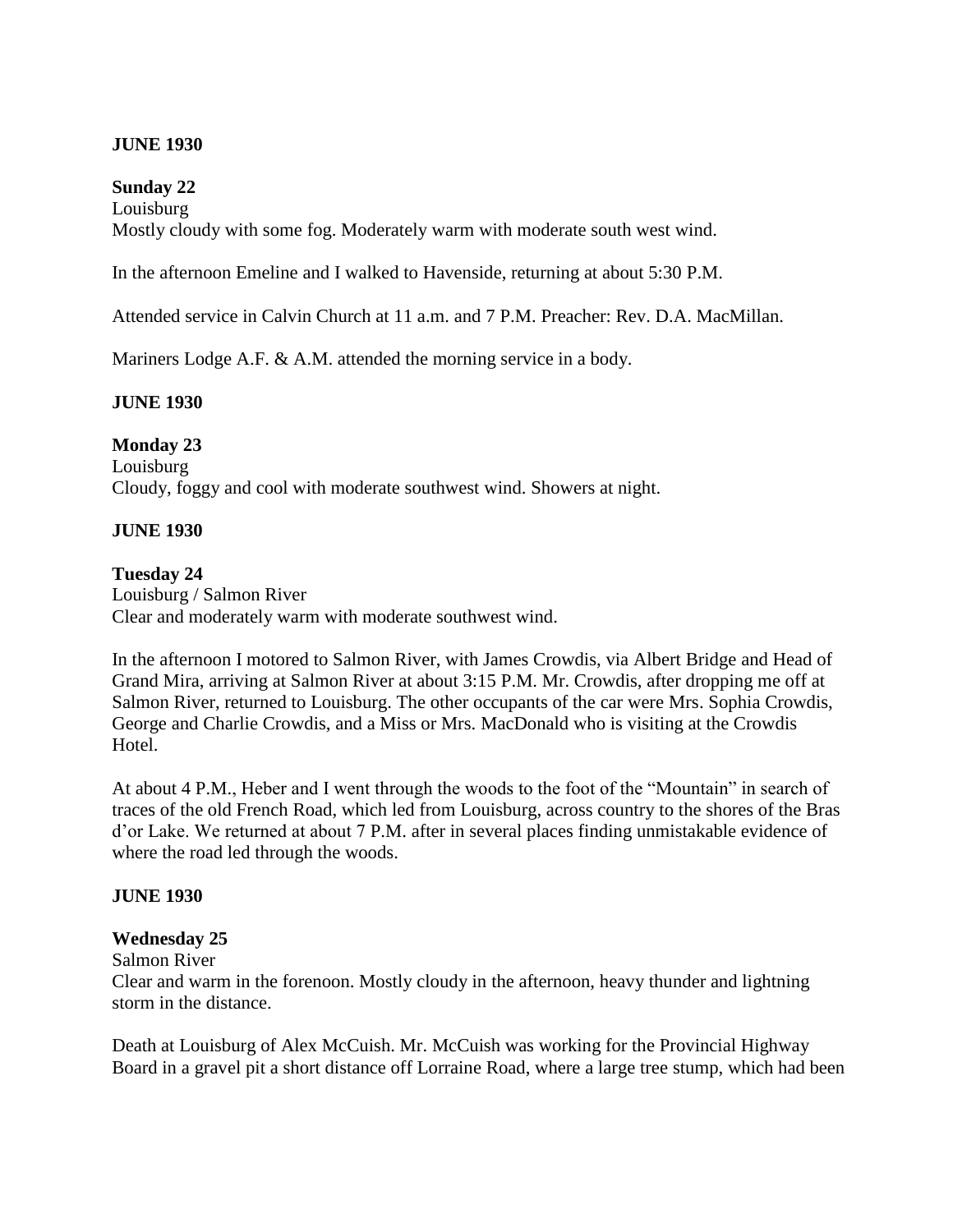undermined by the shovelers suddenly fell from the top of the bank, crushing him beneath its weight. Death was almost instantaneous.

Marriage at Louisburg of William Townsend, son of Mr. and Mrs. Enoch Townsend to Miss Olive Townsend, daughter of Mr. & Mrs. Arthur Townsend. Ceremony performed by Rev. D.A.MacMillan, former St James United Church.

#### **JUNE 1930**

**Thursday 26** Salmon River Clear and warm with light southwest wind. Max temperature 85.

### **JUNE 1930**

**Friday 27** Salmon River / Sydney / Louisburg Clear and warm with southwest wind.

Motored to Sydney with Heber in the morning, arriving at about 8 a.m. Went to Glace Bay by train car at 2:50 P.M. Glace Bay to Louisburg on the evening train arriving at about 6 P.M.

Funeral today at Louisburg, of the late Alex McCuish who was accidently killed on Wednesday. Funeral service was conducted at the home, Calvin Church and grave by Rev. D.A. MacMillan. Interment in Catalone Cemetery.

#### **JUNE 1930**

#### **Saturday 28**

Louisburg Cloudy, foggy and cool with moderate southwest increasing at night.

Visited the Old Fortress in the forenoon with Mr. & Mrs. H.A. Porter and family of Saint John, N.B. who had a letter of introduction from S.P. Challoner, Sect. of C.B. Tourist Association.

#### **JUNE 1930**

**Sunday 29** Louisburg Clear and moderately warm with southwest wind.

Mr. & Mrs. Charles Huntington and daughter were visiting in town today, the guest of Mr. & Mrs. J.M. Spencer. They called to see us shortly before leaving for home.

Anniversary services of the First United Church of this town took place today, with Rev. Dr. MacConnell, Supt. of the Home Mission Board of the United Church as preacher. Services were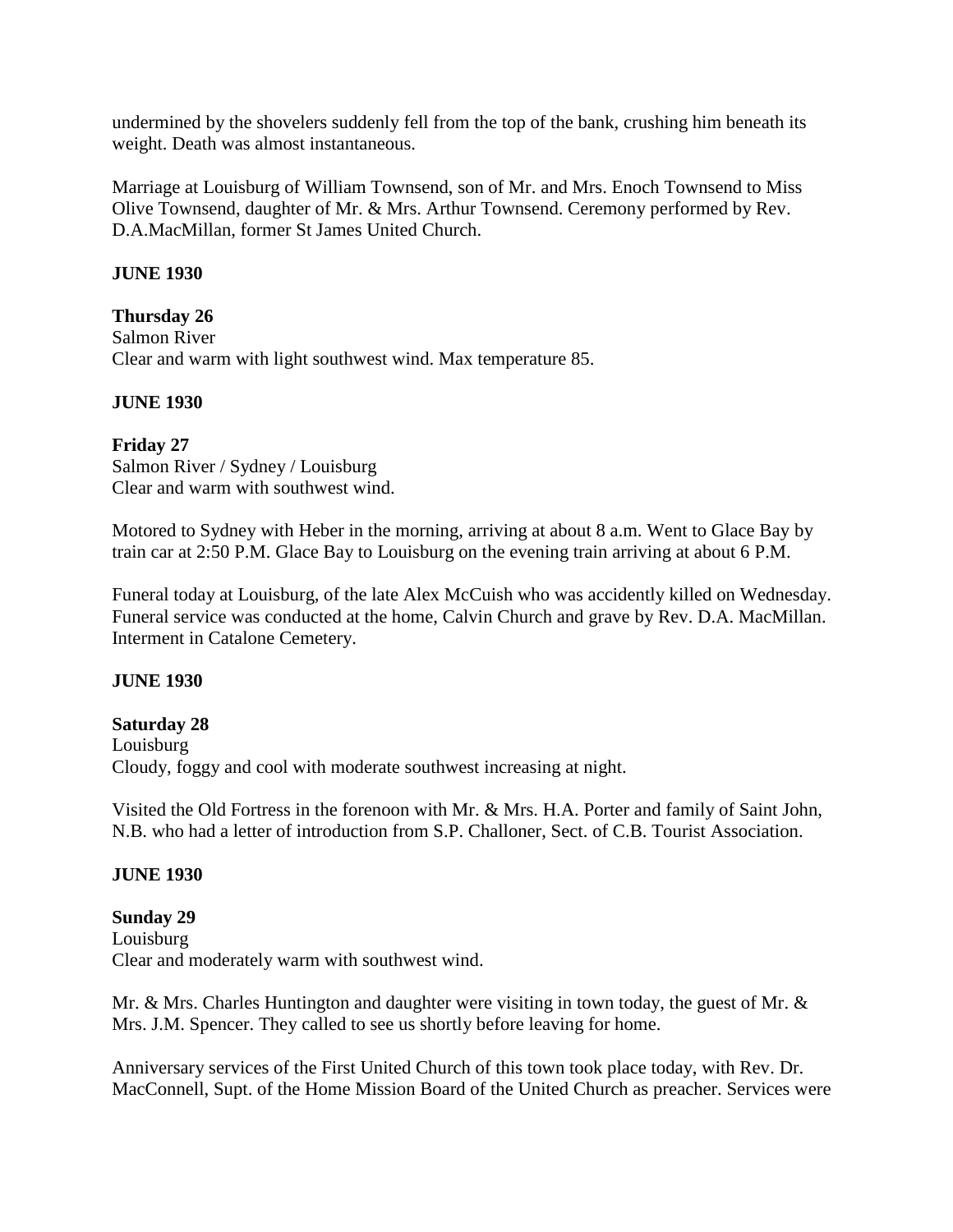held in Calvin Church at 11 a.m., 3 P.M. and 7 P.M. Rev. D.A. MacMillan, Pastor of the First United Church, assisted at all the services. The offerings for the day amounted to about \$240.00.

### **JUNE 1930**

## **Monday 30**

Louisburg Clear, moderately warm with moderate southwest wind.

### **JULY 1930**

### **Tuesday 1**

Louisburg

Cloudy and foggy in the morning but becoming clear in the forenoon. Very cool with fresh southwest wind.

### **JULY 1930**

### **Wednesday 2**

Louisburg

Foggy in the morning and late afternoon but clear during the remainder of the day, moderately warm with light southwest wind, showers at night, followed by heavy rain.

Attended choir practice in Calvin Church at 9 P.M.

### **JULY 1930**

#### **Thursday 3**

Louisburg

Heavy rain in the early morning. Moderately warm and mostly clear during the day with light southwest wind which changed to easterly at night.

Visited the Old Fortress at about 11 a.m. with Mr. & Mrs. Russell and party of New Bedford, Mass. who had a letter of introduction from S.P. Challoner, Secretary of the C.B. Tourist Association.

Attended a special meeting of the School Board at 7:30 P.M. Meeting called for regular business.

#### **JULY 1930**

#### **Friday 4**

Louisburg

Light rain in the early morning, also light showers at night. Cloudy during the day, wind northeast. Rainfall about 1/4 of an inch.

#### **JULY 1930**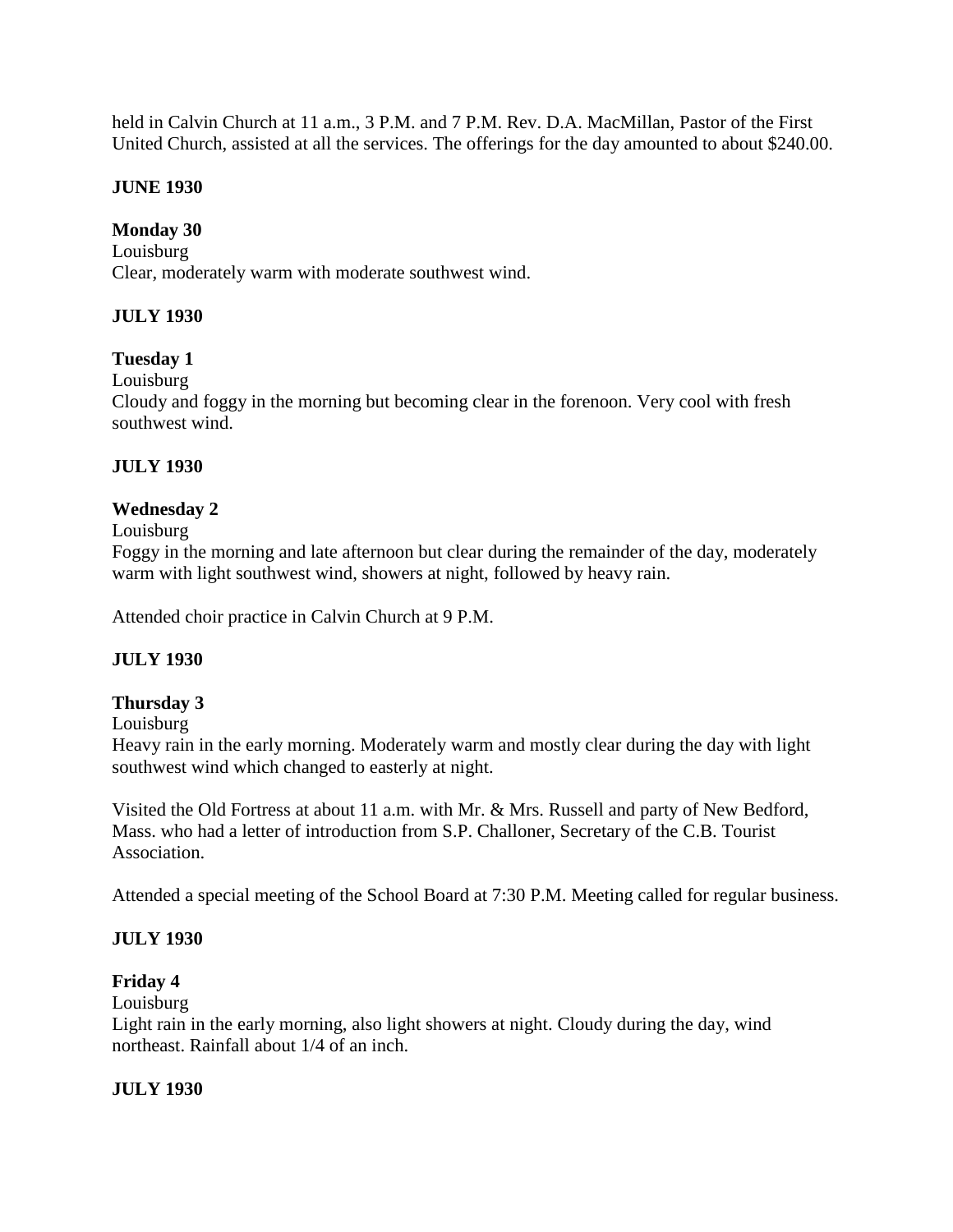### **Saturday 5**

Louisburg Cloudy and moderately warm with light northeast wind. An ideal day.

### **JULY 1930**

### **Sunday 6**

Louisburg

Clear and moderately warm becoming cloudy and foggy in the evening. Wind southwest.

In the afternoon, Emeline and I went for a walk to the Lighthouse, returning at about 5:30 P.M.

Attended service in Calvin Church at 11 a.m. and 7 P.M. Preacher: Rev. D.A. MacMillan.

# **JULY 1930**

### **Monday 7**

#### Louisburg

Cloudy and cool with heavy rain in the afternoon. Wind southerly, increasing to a strong breeze, moderating at night. Rainfall about 3/4 of an inch.

### **JULY 1930**

### **Tuesday 8**

Louisburg

Thunder and lightning accompanied by heavy rain in the early morning. Cloudy and cool with some fog during the day. Wind southwest. Rainfall about 3/4 of an inch.

Visited the "Old Fortress" with Mr. & Mrs. Eddy of Maine, U.S.A. who had a letter of introduction from Mr. Challoner of the Cape Breton Tourist Association.

### **JULY 1930**

### **Wednesday 9**

Louisburg Partly clear and moderately warm with light southwest wind.

Attended choir practice in Calvin Church at 9 P.M.

### **JULY 1930**

### **Thursday 10**

#### Louisburg

Cloudy and threatening with a few light scattered showers. Moderately warm with light southwest wind.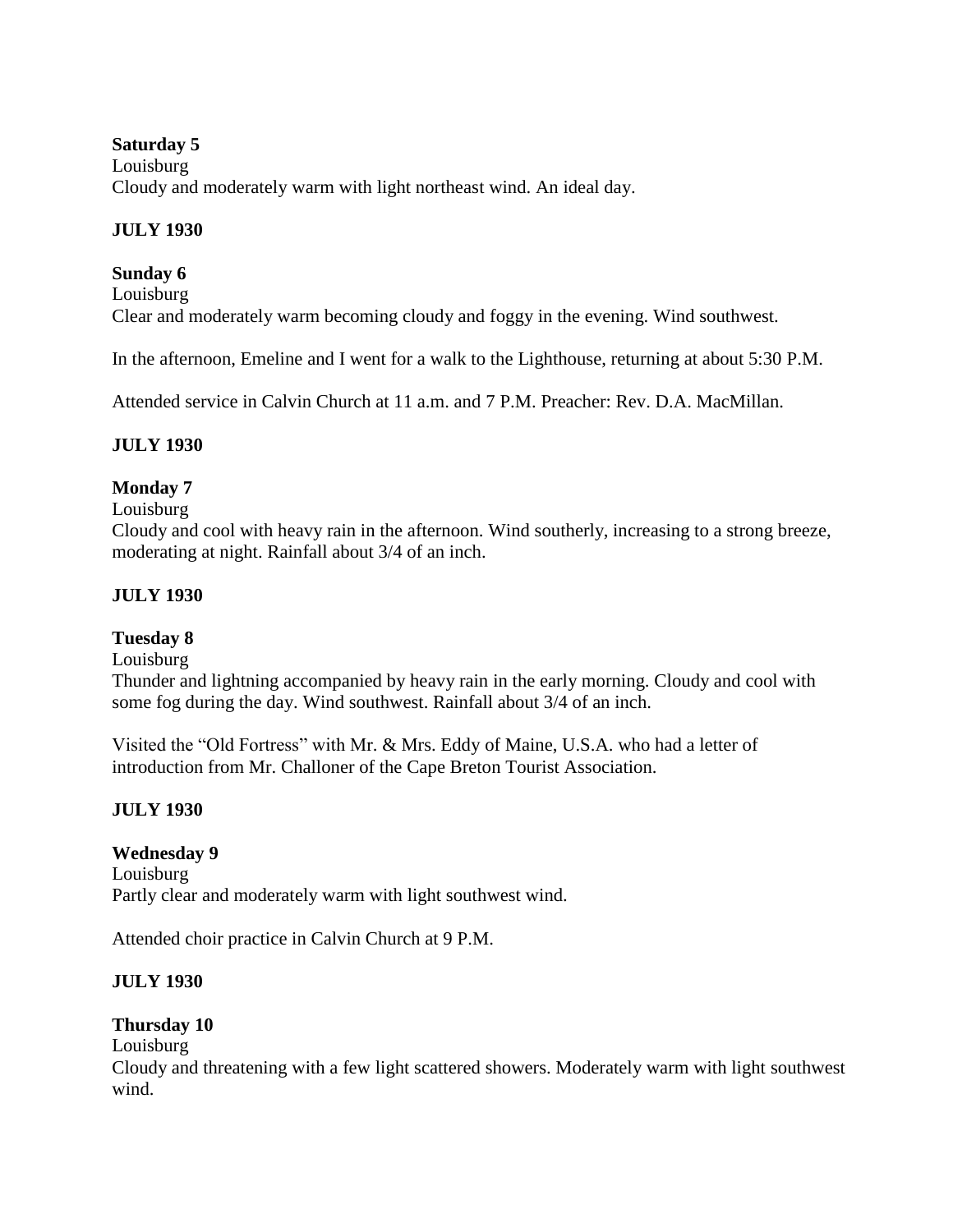The annual outing of the Congregation of the First United Church, Louisburg took place at Mira today, and was fairly well attended.

In the afternoon I motored to "Old Town" with Judge Crowe of Sydney. While at "Old Town" I met up with Mr. & Mrs. Frank Bennett of St. Petersburg, Florida who had a letter of introduction from S.P. Challoner, Sec. of the C.B. Tourist Association. After I gave them a short talk on Louisburg and its early history they returned to Sydney via Glace Bay. Before leaving "Old Town" I also met Mr. Challoner of Sydney and Miss Langille of Washington, D.C. Miss Langille is spending a few days in Cape Breton and took the opportunity of visiting Louisburg with Mr. Challoner.

Attended and presided at a meeting of the Town Council at 7:30 P.M.

### **JULY 1930**

# **Friday 11**

Louisburg

Rained heavily during the entire forenoon, foggy and showery in the afternoon and evening. Moderate east to south west winds. Rainfall about 3/4 of an inch.

# **JULY 1930**

### **Saturday 12**

Louisburg Cloudy and foggy with light southwest wind, partly clear for a short time in the afternoon.

### **JULY 1930**

### **Sunday 13**

Louisburg

Cloudy and foggy with rain during the forenoon. Partly clear for a short time in the afternoon. Wind southwest. Rainfall about 3.4 of an inch.

### ACCIDENT AT MIRA GUT

An automobile going at a high rate of speed runs off the road at Mira Gut, and crashes on to the S & L Railway track, killing 4 persons.

### **JULY 1930**

### **Monday 14**

Louisburg Cloudy and foggy with some rain in the morning, partly clear in the afternoon. Wind southwest.

### **JULY 1930**

**Tuesday 15**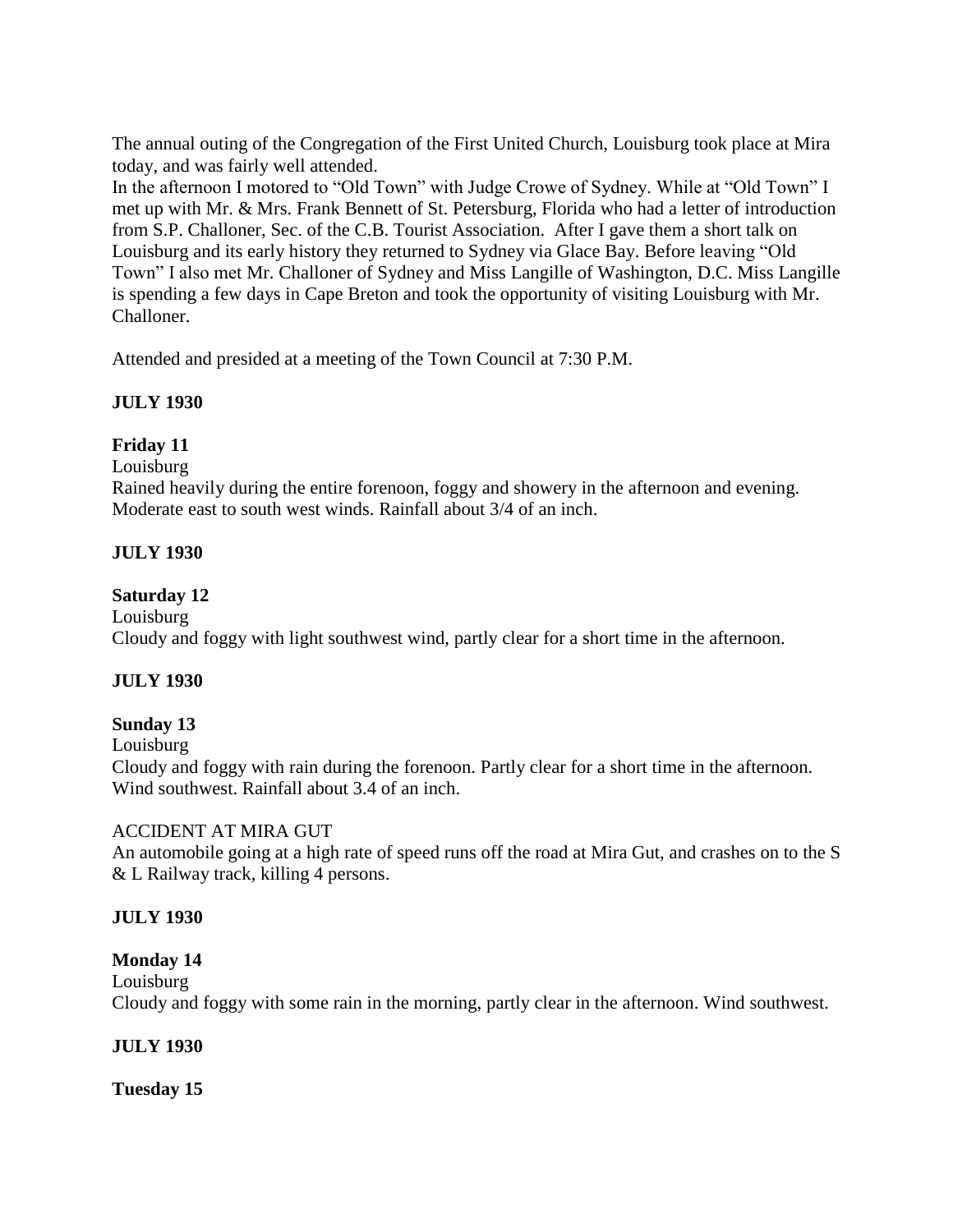Louisburg

Cloudy and foggy with heavy rain during the afternoon. Wind southwest. Rainfall about 1 inch.

Visited the Old Fortress at noon with a Tourist party from the U.S.A. consisting of the Misses Ackley, Lathe, Hill and Vandenburg. Also a party from Toronto, Ont., consisting of Mrs. J. MacRae, Miss Brown and Miss Ash of Toronto, Canada.

Attended the funeral of the late Margaret Ross at 2 P.M. Service at the house, First United Church and grave was conducted by Rev. D.A. MacMillan.

### **JULY 1930**

**Wednesday 16**

Louisburg Clear and warm with light west to southwest winds. An ideal day.

Attended choir in the First United Church at 9 P.M.

### **JULY 1930**

#### **Thursday 17**

Louisburg Clear and moderately warm with moderate southwest wind.

Visited the Old Fortress with the following Tourist parties who had letters of introduction from S.P. Challoner, Sec. of the C.B. Tourist Association. Mr. George Matthew Adams of New York, Miss Alma A. Thomas, Miss Betty Foster, Miss Bertha Hall, Miss Retta Barrett and Miss Marion Cutts of Massachusetts, and Maine, U.S.A.

Mrs. W. Dennis and Miss Clara Dennis of Halifax, N.S. Miss Dennis is a sister of Mr. Dennis, proprietor of the "Halifax Herald" and is employed on the staff of that paper.

#### **JULY 1930**

#### **Friday 18**

Louisburg

Clear and warm with light southwest wind which changed to easterly in the afternoon. Max temperature about 80.

At about 2 P.M. the fire whistle blew for fire drill, we turned out with the hose reel and tested out all our hydrants, five in number and found everything in a very satisfactory condition. Quite a number of the firemen were absent from town, so that only six reported for drill.

#### **JULY 1930**

**Saturday 19**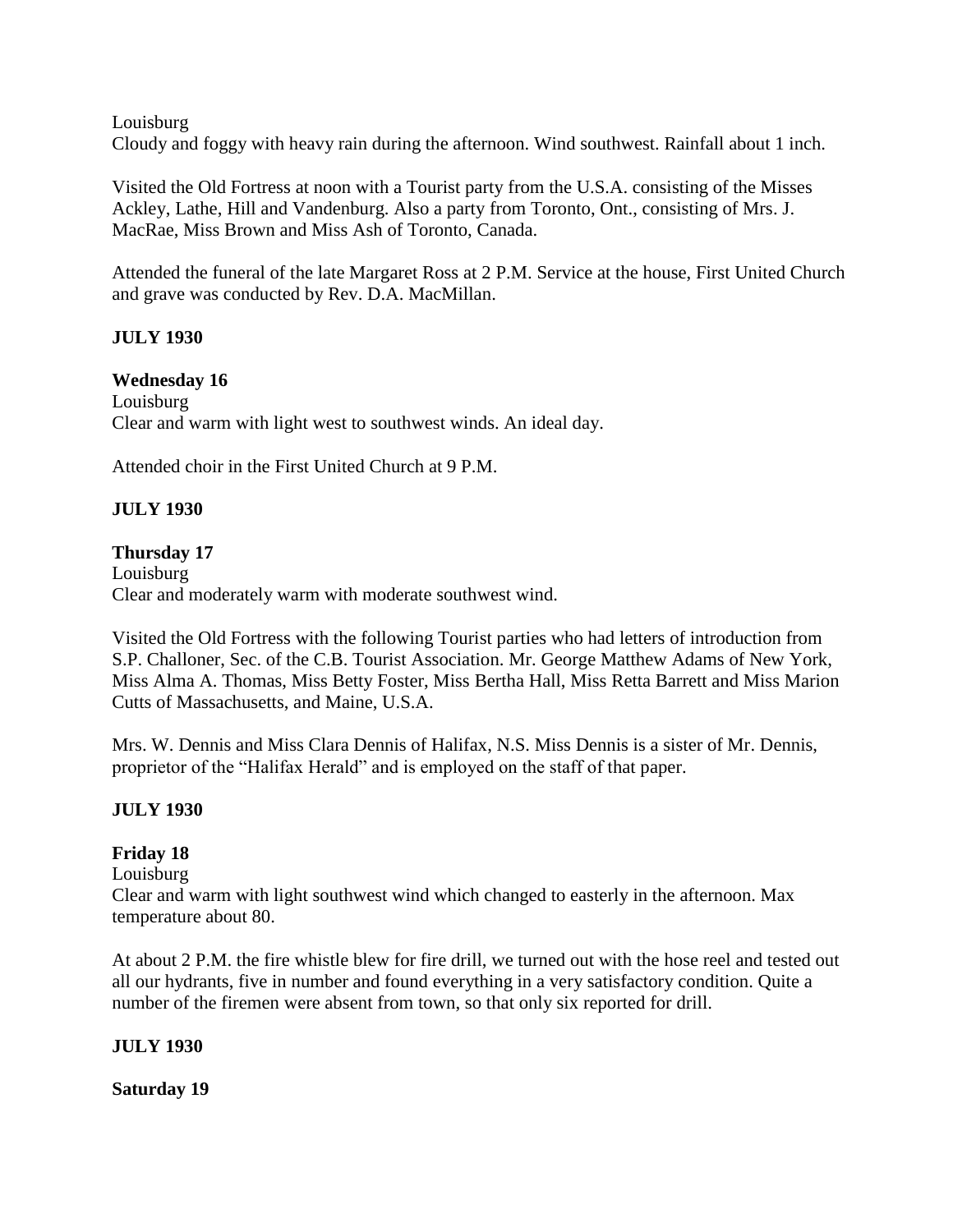#### Louisburg

Partly clear and moderately warm with moderate southwest wind. Foggy at night with some thunder and lightning and a few scattered showers.

### **JULY 1930**

# **Sunday 20**

Louisburg / Catalone Clear and moderately warm becoming cloudy in the late afternoon, fresh northwest wind.

Attended the following church services: First United Church at 11 a.m. and 7 P.M. Also Catalone United Church at 3 P.M. Preacher at all of the above services: Rev. Dr. John MacIntosh of St. James United Church, Sydney, Rev. D.A. MacMillan the regular pastor being absent at Middle River. In the afternoon, Emeline and I motored to Catalone with Dr. MacIntosh and assisted with the music at the afternoon service.

# **JULY 1930**

**Monday 21** Louisburg Clear and warm with fresh northwest wind. Max temperature about 80.

# **JULY 1930**

**Tuesday 22** Louisburg Clear and warm with light easterly wind. Max temperature about 80.

# **JULY 1930**

**Wednesday 23** Louisburg / Salmon River Clear and warm with light easterly wind. A perfect day.

Motored to Albert Bridge, Mira with Fletcher and Wesley Townsend, Mrs. G.W. Townsend, Minnie Evis and Emeline. On arriving at Albert Bridge we transferred to a motor boat and went up the river as far as Salmon River wharf where we landed. Boarding the boat again we proceeded down the river and landed at Clifford Huntington's where we remained for about twenty minutes. Leaving Clifford Huntington's at about 4 P.M. we set out for home arriving at Cupid's Cove, Albert Bridge, where we moored the boat at about 6 P.M. We then boarded the car and started for Louisburg, arriving shortly after 7 P.M. After a very pleasant day outing.

Attended choir practice in First United Church at 9 P.M.

# **JULY 1930**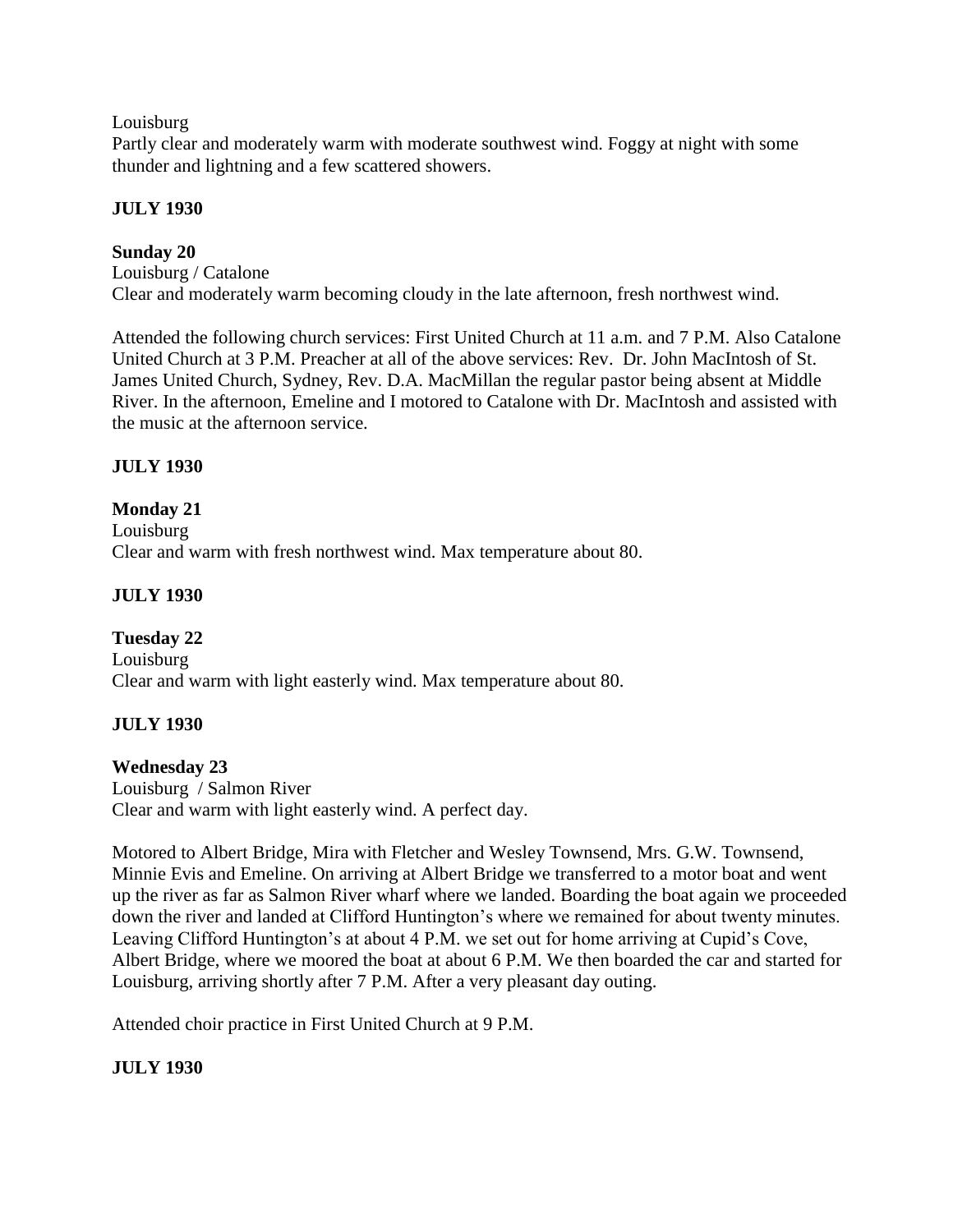### **Thursday 24**

Louisburg

Clear and warm with light northwest wind. Max temperature about 80. A perfect day.

At 8 P.M. I attended a political meeting in the Masonic hall addressed by E. MacK Forbes of Glace Bay, and Dr. John A. MacDonald, M.P. of St. Peter's in the interests of the Conservative Party. Dr. D.A. Morrison acted as Chairman.

## **JULY 1930**

# **Friday 25**

Louisburg Clear and warm becoming cloudy in the afternoon with light southwest to west winds.

Attended the funeral of the late Miss Henrietta MacAlpine at 2 P.M. The funeral service was held in the English Church and conducted by Rev. Mr. Arnold of Sydney and Rev. F.H. Draper of Louisburg. Interment took place in the Old Cemetery near the church. Miss MacAlpine passed away on Wednesday, July 223rd, aged 94 years.

### **JULY 1930**

### **Saturday 26**

Louisburg Clear and warm with light variable wind. Max temperature about 80.

Attended a political meeting in the Masonic hall at 8 P.M. addressed by Dr. Arthur Kendall and J.N. MacLeod of Sydney, N.S. in the interests of the Liberal Party. G.B. Hiltz of Louisburg was chairman of the meeting which was well attended.

### **JULY 1930**

### **Sunday 27**

Louisburg Clear and warm with light southwest wind, an ideal day. Max temperature about 75.

Attended service in the First United Church at 11 a.m. and 7 P.M. Preacher: Rev. D.A. MacMillan.

### **JULY 1930**

### **Monday 28**

Louisburg Clear and warm with light southeast wind. A perfect day. Max temperature about 75.

### DOMINION ELECTIONS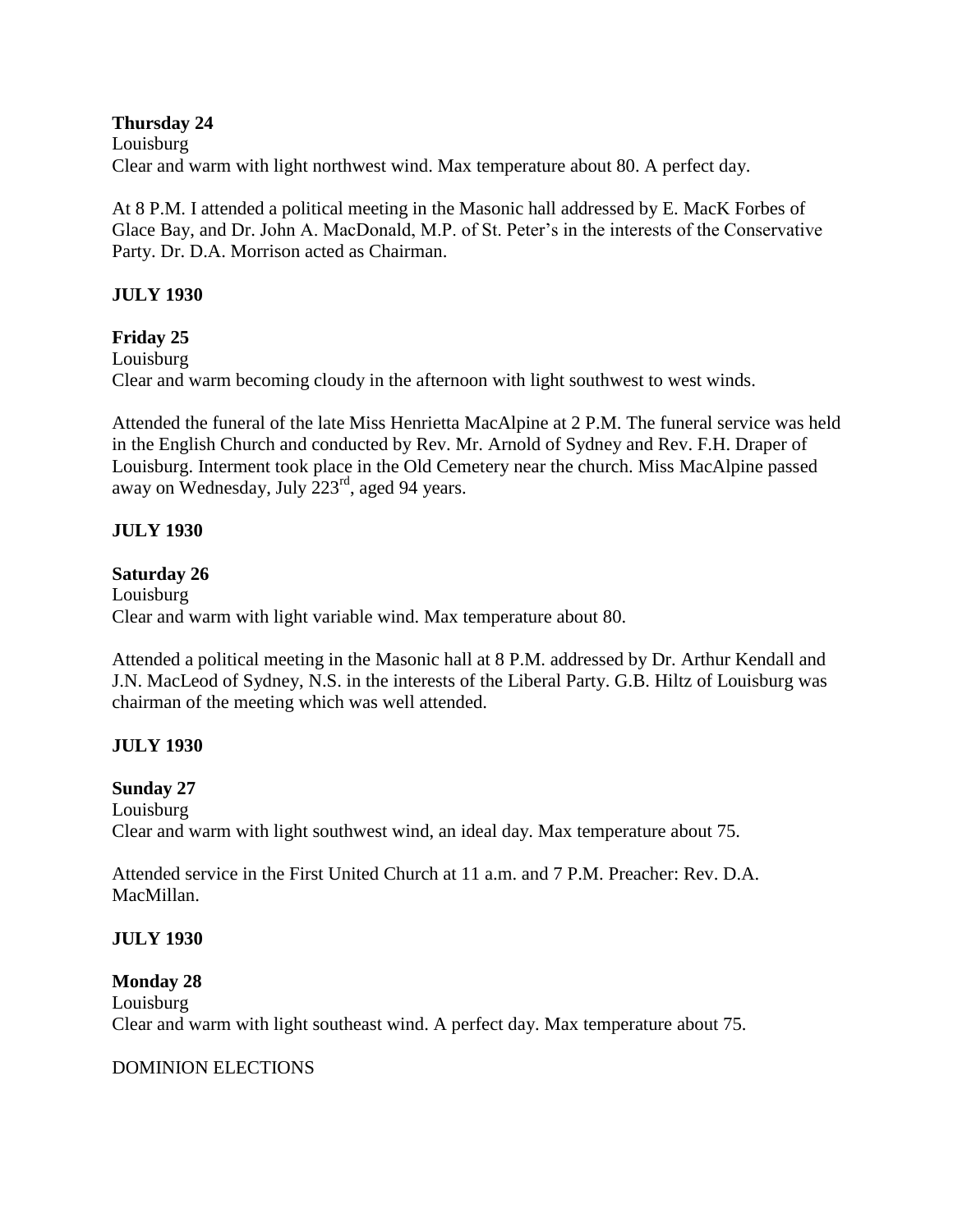MacKenzie King Government defeated, Conservatives under the leadership of Hon. R.B. Bennett swept the country by a large majority. Results as follows:

Conservatives: [blank] Liberals: [blank]

Results in Richmond-Cape Breton West as follows: Dr. John A. MacDonald, Conservative elected over E.C. Doyle, Liberal.

Result of the polling in Town of Louisburg:

Dr. J.A. MacDonald, Conservative, 274; E.C.Doyle, Liberal, 244. Louisburg District (no.6) MacDonald, 84; Doyle 92. Total Town and District: MacDonald 358; Doyle 336.

# **JULY 1930**

**Tuesday 29**

Louisburg Clear and warm with moderate southwest wind. Max temperature about 75.

# **JULY 1930**

### **Wednesday 30**

Louisburg Cloudy and warm with light southwest wind.

Visited the Old Fortress in the afternoon with Mr. & Mrs. Charles P. Neill of Washington, D.C. and Mrs. Ball and son of Aylmer, Ontario.

Attended choir practice in the First United Church at 9 P.M.

### **JULY 1930**

### **Thursday 31**

Louisburg

Cloudy and warm with some fog in the forenoon. Cleared at noon. Light southwest wind which changed to northwest at night.

Attended and presided at a meeting of the Town Council at 7:30 P.M.

### **AUGUST 1930**

**Friday 1** Louisburg Clear and warm with light southwest wind. Max temperature about 80.

Visited the Old Fortress in the afternoon with a Tourist party consisting of Miss, or Mrs. MacKinley of Paris, Illinois and Miss or Mrs. Wolffe of Pennsylvania. This party was in charge of Mr. Lowdon of Sydney.

### **AUGUST 1930**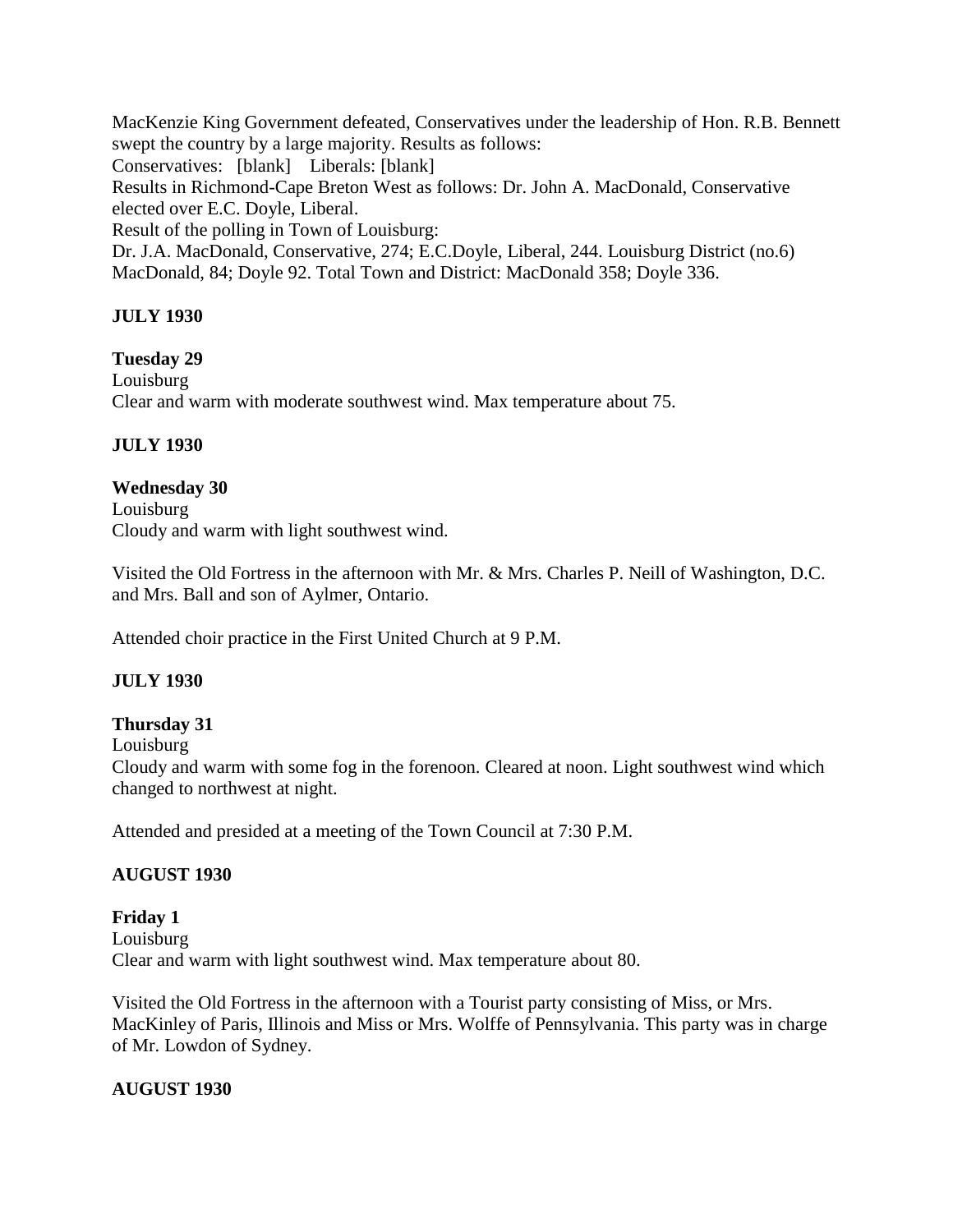### **Saturday 2**

Louisburg Clear and warm with light to moderate southwest wind. Max temperature about 75.

### **AUGUST 1930**

#### **Sunday 3**

Louisburg / Catalone

Clear and moderately warm, becoming cloudy in the afternoon.

Motored to Catalone in the forenoon with Fletcher and Wesley Townsend, Mrs. G.W. Townsend and Emeline and attended the anniversary services in Catalone United Church at 11 a.m. and 3 P.M. The preacher at both these was Rev. Clarence MacKinnon, D.D. Rev. D.A. MacMillan assisted at the service and also Mr. Bragg, student minister of Birch Grove was present and assisted at the 3 P.M. service. Between the services we motored to Albert Bridge, where we had our lunch in a field near the river, a short distance down the south side road. We arrived back home at about 5 P.M.

Attended service in the First United Church at 7 P.M. Preacher: Rev. Clarence MacKinnon, D.D. assisted by Rev. D.A. MacMillan.

### **AUGUST 1930**

# **Monday 4**

Louisburg

Cloudy with light rain and fog in the forenoon. Clearing in the late afternoon. Light southwest wind.

Visited the Old Fortress in the afternoon with a Tourist party consisting of Mr. Nathaniel Stevens, Mrs. Stevens and Miss Howe of North Andover, Mass.

### **AUGUST 1930**

### **Tuesday 5**

Louisburg

Clear and moderately warm becoming cool at night. Wind southwest changing to northwest and increasing to a strong breeze.

Visited the Old Fortress shortly after noon with two tourist parties, consisting of the Misses Eachers and Vorhees of Missouri, U.S.A. and Mr. & Mrs. J.F. Adamson of Stratford, Ontario.

### **AUGUST 1930**

### **Wednesday 6**

Louisburg Mostly clear and moderately warm with a few heavy showers in the afternoon.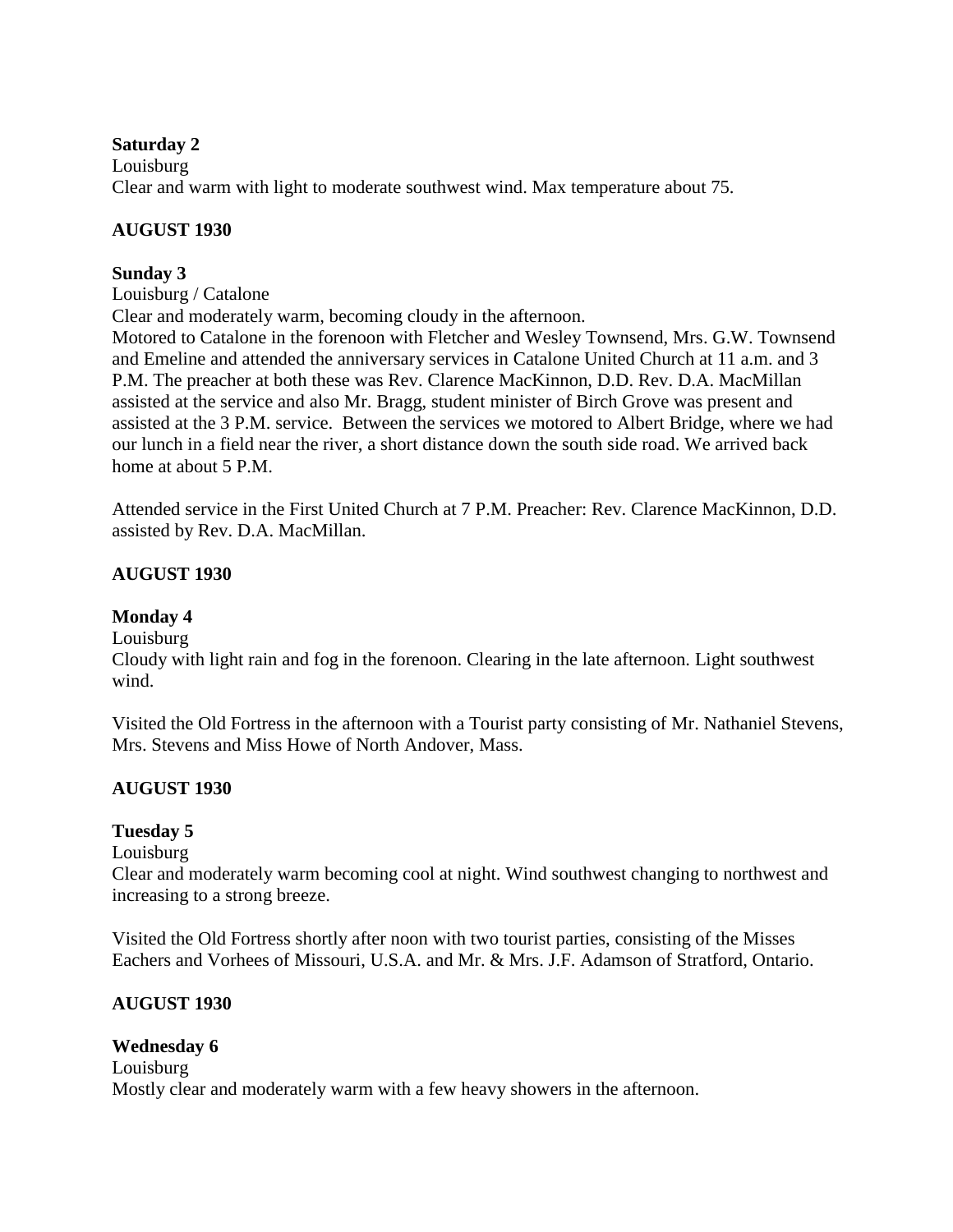Visited the Old Fortress with Prof. Howard Robinson, of Miami University of Ohio. U.S.A., who had a letter of introduction from S.P. Challoner , Sect. of the C.B. Tourist Association. Prof. Robinson was accompanied by his son.

Visited the Old Fortress in the evening with a Tourist party from Toronto, consisting of the Misses Cook, Tundy, Plewinan and Westernholm.

Attended choir practice in the First United Church at 9 P.M.

### **AUGUST 1930**

### **Thursday 7**

Louisburg

Mostly clear and moderately warm with light southwest wind. Showers in the late afternoon.

Visited the Old Fortress in the forenoon with Mr. & Mrs. King and family of Manitoba. Left the Old Fortress at about 12:30 P.M. with Judge W. Crowe of Sydney, and motored to Kennington Cove and visited the site of the Cairn which is to be erected shortly to mark the sight of the landing place of Gen. Wolfe. We left the Cove accompanied by Dan A. MacInnis, who showed us the old cemetery which is about a mile east of Kennington Cove, near the highway. Mr. MacInnis then returned home, after which Judge Crowe and I visited the site of the "Centre Redoubt" after which we returned to Louisburg by motor car, calling at Old Town on the way.

### **AUGUST 1930**

### **Friday 8**

Louisburg Mostly clear and moderately warm with light northeast wind.

In company with Judge Walter Crowe of Sydney, who arrived here yesterday, I visited the following historic spots, during the day: Major Ross Fort, on Lorraine Road; Rangers Fort at Riverdale and General Wolfe's Fort in the rear of Grand Battery. Returned home at about 3 P.M. Judge Crowe left for Sydney at about 3:30 P.M.

### **AUGUST 1930**

**Saturday 9** Louisburg Cloudy with moderate to strong southeast to south wind. Showers during the night.

### **AUGUST 1930**

**Sunday 10** Louisburg Cloudy, foggy and warm with light southwest winds.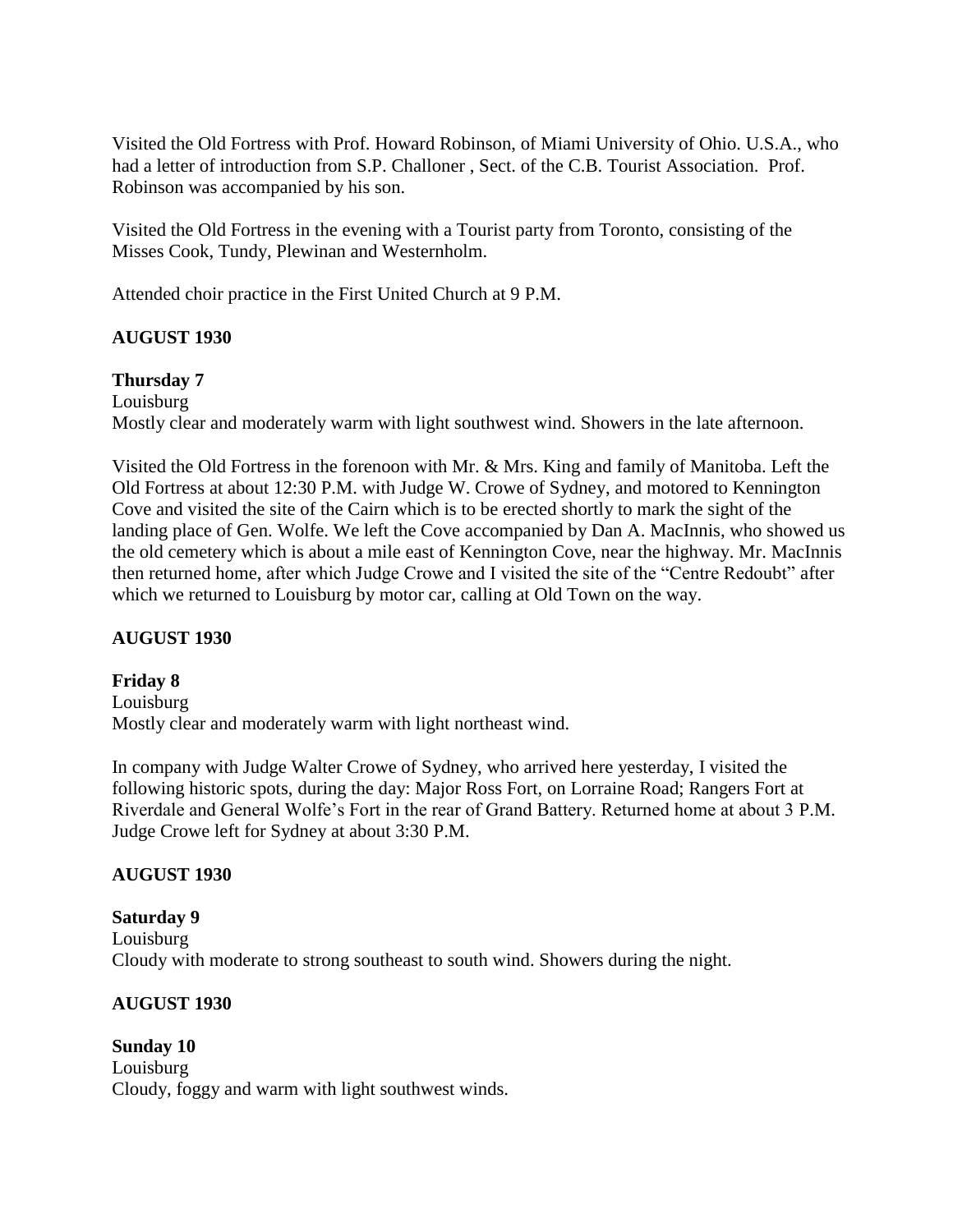Attended service in the First United Church at 11 a.m. and 7 P.M. Preacher: Rev. A.M. MacLeod of Imperoyal Halifax Co., Rev. D.A. MacMillan the regular pastor being absent on his vacation.

### **AUGUST 1930**

**Monday 11**

Louisburg Cloudy and warm with light southwest winds. Clearing in the afternoon.

### **AUGUST 1930**

**Tuesday 12** Louisburg Clear and moderately warm. An ideal day.

Visited the Old Fortress in the afternoon with Mr. & Mrs. Clarke and family of Montreal. Mr. Clarke represents the "Montreal Herald" and was accompanied from Sydney by Mr. Lowden.

### **AUGUST 1930**

#### **Wednesday 13**

Louisburg Clear and clear with light southwest wind. Max temperature about 75. A perfect day.

#### **AUGUST 1930**

**Thursday 14** Louisburg Clear and warm with light southwest wind. Max temperature about 75. An ideal day.

#### **AUGUST 1930**

#### **Friday 15**

Louisburg

Clear and moderately warm with light to moderate southwest wind. Max temperature about 75. An ideal day.

#### **AUGUST 1930**

**Saturday 16** Louisburg Cloudy and moderately warm with light to fresh southeast wind.

### **AUGUST 1930**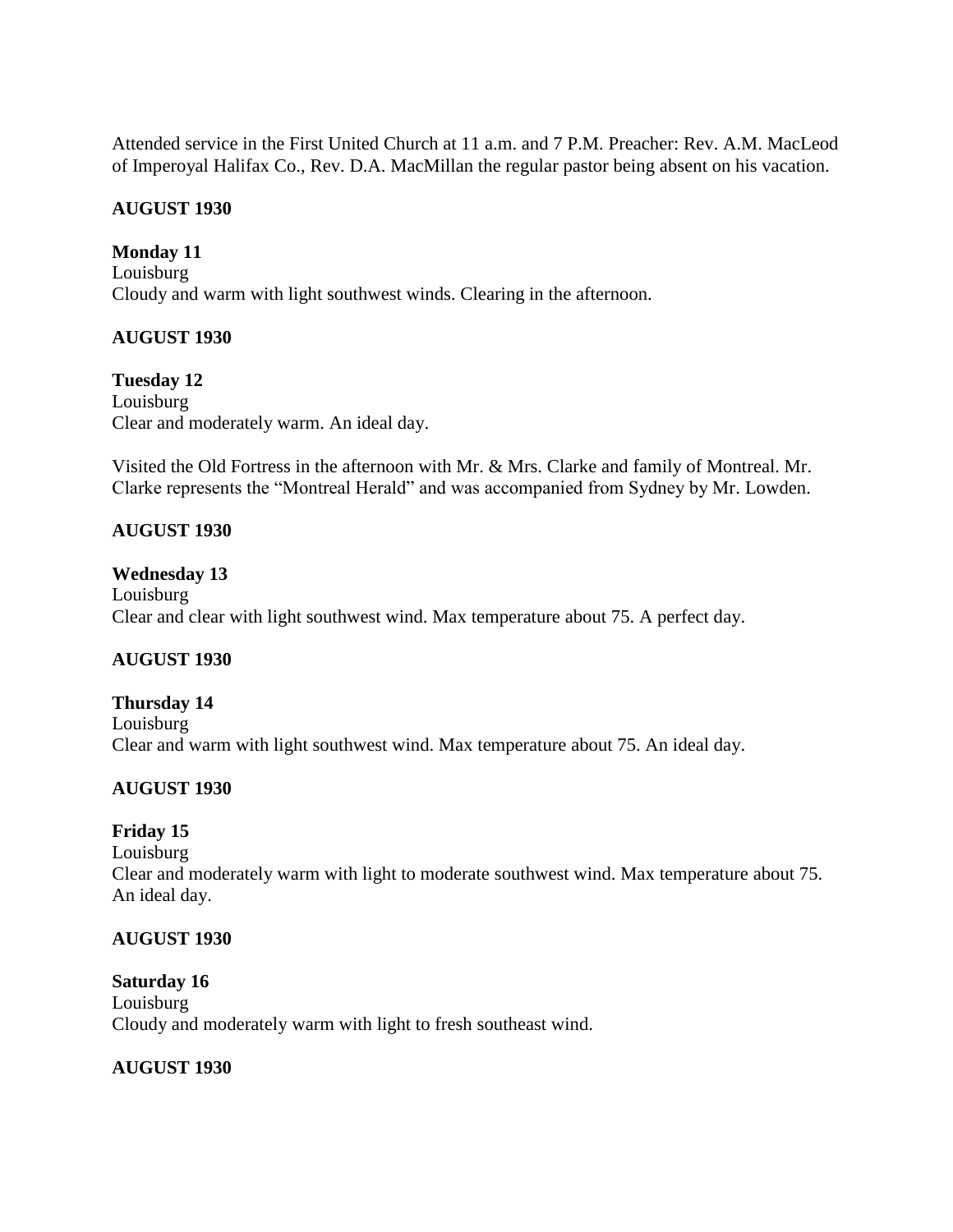**Sunday 17** Louisburg Mostly clear and moderately warm with light winds.

Attended service in the First United Church at 11 a.m. and 7 P.M. Preacher: Rev. John Nicholson.

### **AUGUST 1930**

#### **Monday 18**

Louisburg / Sydney Warm and mostly cloudy.

Emeline and I left on the 3:50 P.M. train for Sydney enroute to Truro to attend the Convention of the Union of N.S. Municipalities, which meets in Truro at 10 a.m. tomorrow. Arriving at Sydney at about 6 P.M. we had supper at the Vidal Hotel after which we left for Truro on the 7:20 C.N.R. train.

#### **AUGUST 1930**

#### **Tuesday 19**

Truro / Valley Clear and moderately warm.

Emeline and I arrived at Truro at about 5:30 a.m. but remained in the sleeping car until about 8 a.m., after which we had breakfast at the Railway restaurant. I then called Rev. H.D. Townsend of Valley by phone and he motored to Truro to meet us. Emeline went with him to Valley, I remained in Truro, where I attended the opening of the Convention of the N.S. Municipalities at 10 a.m. Addresses of welcome were delivered by Mayor Thomas of Truro, Mayor Havey of Stewiacke and Warden Taylor of Colchester County and were replied to by Mayor Gastonquay of Halifax, B.H. Crawford of Sydney, F.W. Harris of Annapolis Royal and Peter H. Ross of Lunenburg. During the afternoon session addresses were delivered by D.G. Davis, AM, Ed. D "A Nova Scotians Vision of Rural Education" and Mayor W.G.Clarke of Fredericton, N.B. "Municipal Finance". Motored to Valley and stopped with Rev. H.D.Townsend.

#### **AUGUST 1930**

#### **Wednesday 20**

Truro / Valley Clear and moderately warm.

Attended morning sessions of the convention of N.S. Municipalities at 10 a.m. At the morning session the following addresses were presented "The Department of Agriculture" by Hon. O.P. Goucher, Minister of Agriculture and "Manufacturing in Nova Scotia" by Frank Stanfield, M.L.A., then followed the report of the Committee on resolutions.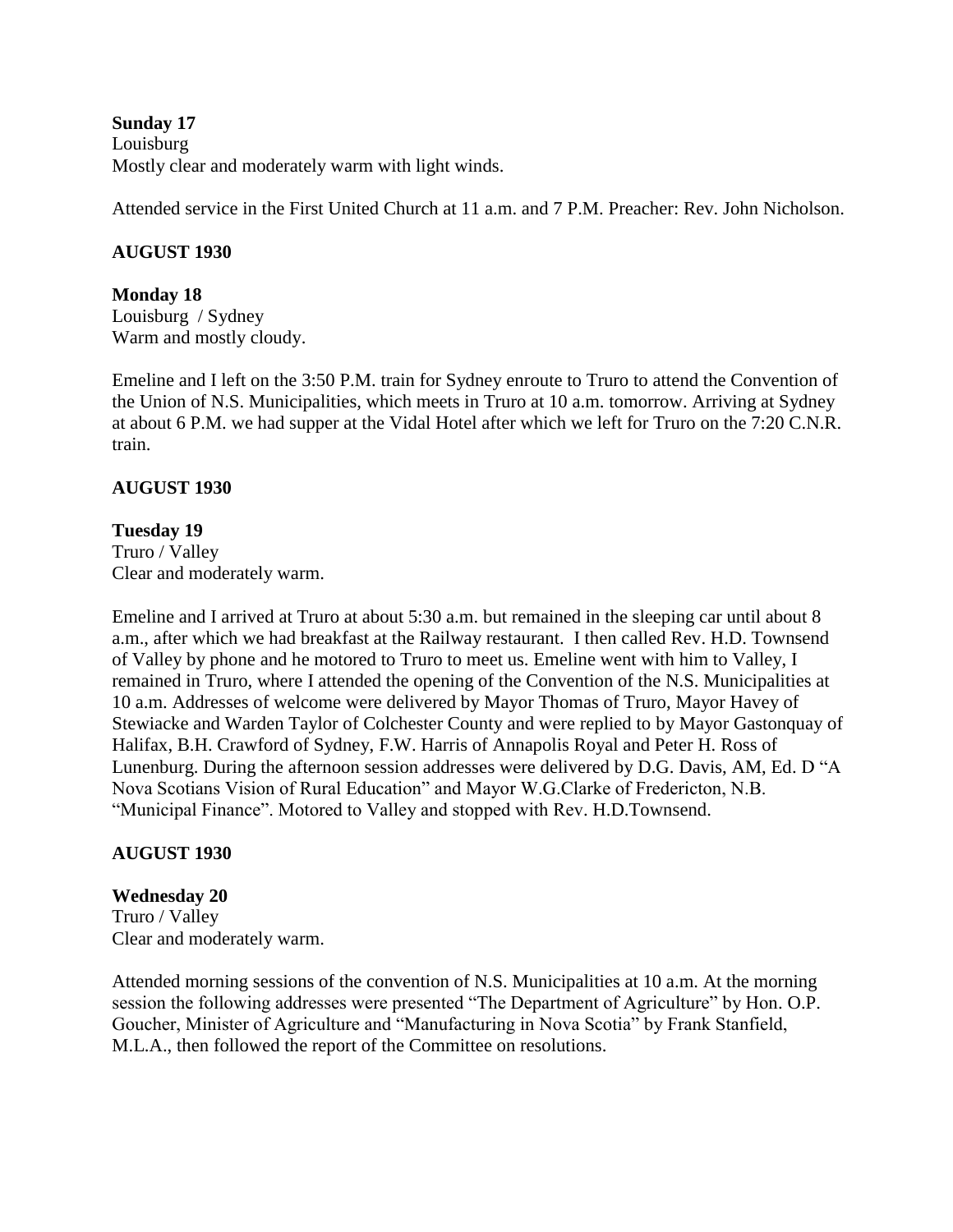At 2:30 P.M. the delegates to the convention enjoyed a motor ride to "Beech Hill Farm" at Princeport. This farm, one of the largest in Nova Scotia, is owned and operated by Mr. Swindell of Connecticut, U.S.A. At about 5 P.M. we visited the agriculture college at Truro, where a photograph of the delegates was taken. After which we sat down to a banquet in the college building, as guests of the Provincial Government. Was met in Truro by Rev. H.D.Townsend at about 8:30 and motored with him to Valley and stopped for the night.

## **AUGUST 1930**

# **Thursday 21**

Truro / Valley Mostly clear and cool.

Motored from Valley to Truro in the morning and attended morning and afternoon sessions of the Union of N.S. Municipalities Convention. At the morning session the following addresses were delivered: "Collection of Taxes in Rural Municipalities" by H.S. Fargular. "Municipal Indebtedness for Railways" by J. Brignell. "Superannuation Fund for Clerks and Treasurers " by F.W. Harris. At the afternoon session which met at 2:30 we had the final report of the Committee on resolutions, unfinished business, Election of Officers. Halifax was chosen as the next place of meeting. Business being finished, we adjourned at about 4 P.M.

Motored to Valley in the evening and stopped at Mr. Townsends.

## **AUGUST 1930**

### **Friday 22**

Valley / Sydney Clear and cool. Emeline and I left Valley Station at about 9 a.m. on the Sydney train enroute for home, arrived at Sydney at about 8 P.M. Stopped at the Vidal Hotel.

# **AUGUST 1930**

### **Saturday 23**

Sydney / Louisburg Clear and moderately warm with light southeast wind.

Emeline and I left Sydney on the morning train, arriving at Louisburg at about 10 a.m.

# **AUGUST 1930**

# **Sunday 24**

Louisburg

Cloudy and moderately warm with moderate southeast wind. A few light showers during the night.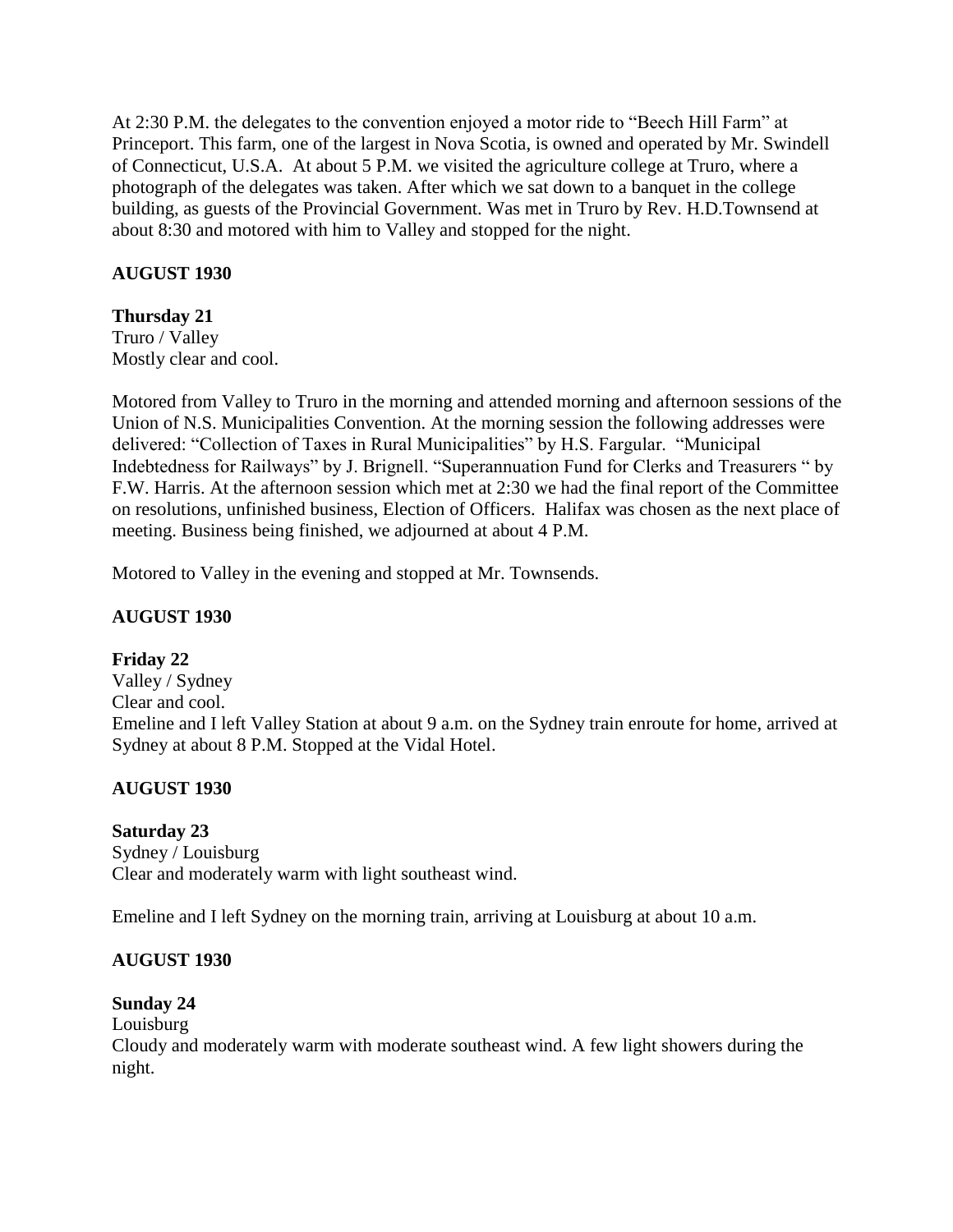Attended service in the First United Church at 11 a.m. and 7 P.M. Preacher: Rev. MacDonald of Milford, N.S.

### **AUGUST 1930**

### **Monday 25**

Louisburg / Englishtown Cloudy and warm, clearing at noon.

Motored to Englishtown, St. Ann's with Fletcher and Wesley Townsend, Mrs. G.W. Townsend and Emeline to witness the unveiling of a tablet to commenerate the first settlement at St. Ann's, A.D. 1629. Judge W. Crowe of Sydney presided and introduced Rev. Father Pacifique who delivered a very interesting address on the early history of the Province and particularly of St. Ann's and vicinity. Returning we came over Kelly's Mountain and crossed the ferry at Big Bras d'Or, arriving home at about 7 P.M.

### **AUGUST 1930**

### **Tuesday 26**

#### Louisburg

Cloudy with a few light showers in the morning. Light southwest wind changing to northwest in the afternoon. Clear and warm after noon. Max temperature about 80.

Visited Old Fortress at noon with a tourist party, consisting of Mr. & Mrs. Ross and son of Auburn, New York.

#### **AUGUST 1930**

#### **Wednesday 27**

Louisburg Clear and warm with light variable wind. An ideal day. Max temperature about 80.

Visited the Old Fortress with a tourist party consisting of Mr. & Mrs. Gilbert and child.

Attended choir practice in the First United Church at 9 P.M.

#### **AUGUST 1930**

#### **Thursday 28**

Louisburg Clear and warm with light variable wind. Max temperature about 80.

Visited the Old Fortress at about 2:30 P.M. with Mr. & Mrs. Hadden and friend of New Jersey, U.S.A. and at about 4 P.M. with Mr. & Mrs. Fales of Providence, Rhode Island and Mr. & Mrs. Tales of Boston, Mass.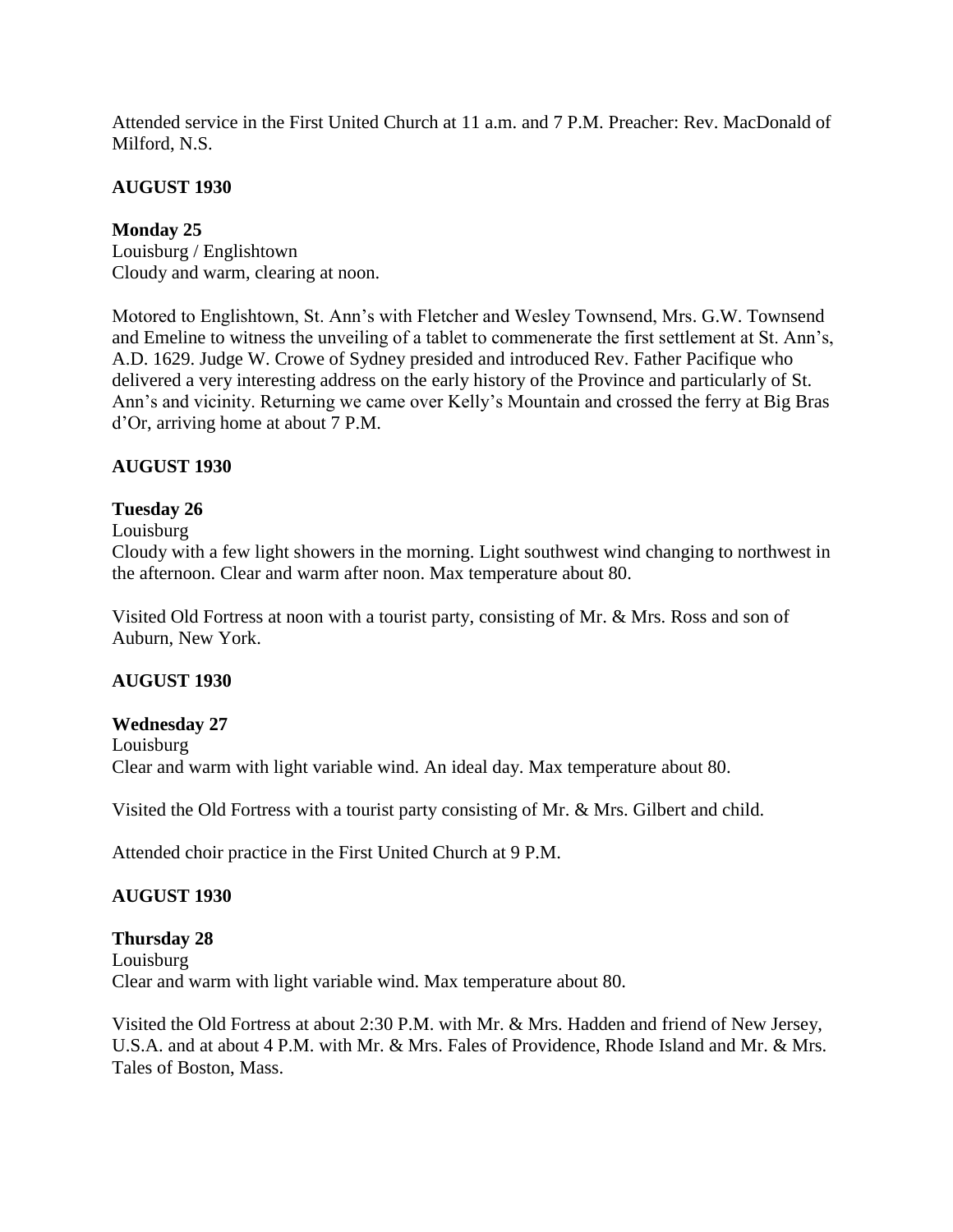### **AUGUST 1930**

**Friday 29** Louisburg Warm and partly clear with light southwest wind.

In the afternoon I went out to Forbes or Jerretts Brook and followed it up from the "Red Bridge" in order to learn the condition of the towns water supply which has been scant and dirty of late, I found the brook very low and in long sections filled from bank to bank with pulpwood where the brook leaves Kelly's Lake. The source of our water supply, I found a dam across the brook, entirely closing off the water except what runs under the sill of the gate, which was closed. Returning I followed the brook as far as the reservoir. I took 12 photos of the brook, dam, etc.

Attended and presided at a meeting of the Town Council at 7:30 P.M.

#### **AUGUST 1930**

#### **Saturday 30**

Louisburg Heavy rain during the greater part of the day, light variable wind. Rainfall about

Death at about 11 P.M. yesterday of Mr. Thomas Cunnington, an aged resident of "Old Town Road".

#### **AUGUST 1930**

#### **Sunday 31**

Louisburg Clear and warm with light variable wind. Max temperature about 80. A perfect day.

In company with Emeline, I visited the homes of Mrs. G.W. Townsend and B.M. Spencer.

Attended service in the First United Church at 11 a.m. and 7 P.M. Preacher: Rev. MacMillan of Big Baddeck.

#### **SEPTEMBER 1930**

**Monday 1** Louisburg LABOR DAY Clear and warm with light variable winds. Max temperature about 80. A perfect day.

A General Holiday. Had shop open for business all day as usual.

Funeral of the late Thomas Cunnington at 9 P.M. Service conducted by Rev. Father Doyle, interment in the Roman Catholic Cemetery.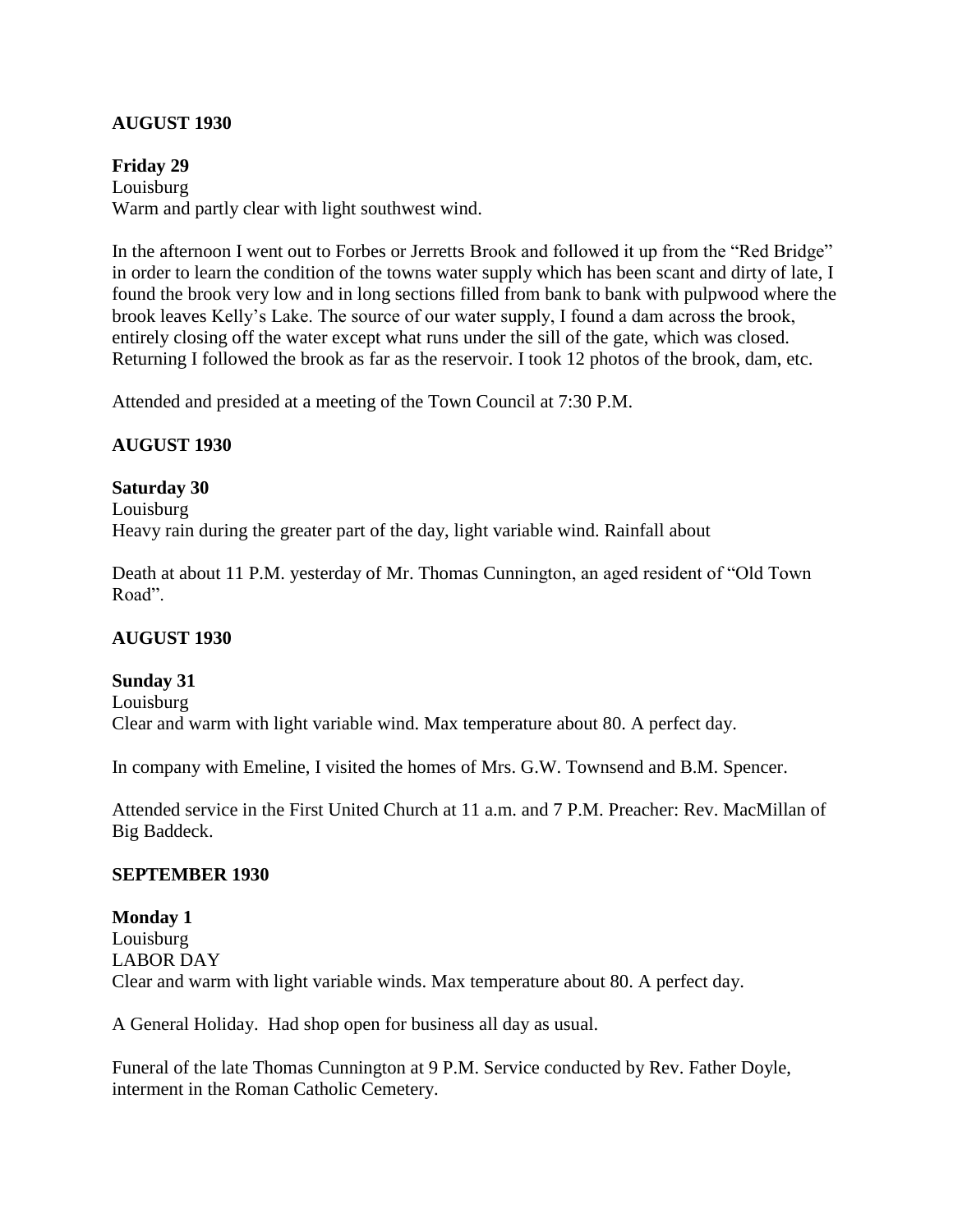#### **SEPTEMBER 1930**

#### **Tuesday 2**

Louisburg Cloudy and moderately warm with light southwest wind.

Attended and presided at a regular meeting of the school board at 7:30 P.M.

### **SEPTEMBER 1930**

**Wednesday 3** Louisburg Warm and cloudy with some fog. Light southwest wind.

Attended choir practice in the First United Church at 9 P.M.

### **SEPTEMBER 1930**

### **Thursday 4**

Louisburg

Warm and cloudy in the forenoon, clear and cooler in the afternoon and evening. Light southwest wind changing to northwest increasing to a moderate breeze.

#### **SEPTEMBER 1930**

**Friday 5** Louisburg Clear and cool with fresh to moderate northwest wind.

#### **SEPTEMBER 1930**

**Saturday 6** Louisburg Clear and moderately warm with fresh west to northwest winds. Cool at night.

#### **SEPTEMBER 1930**

**Sunday 7** Louisburg / Glace Bay Mostly clear with moderate south west winds.

Motored to Glace Bay via Sydney in the afternoon with Fletcher and Wesley Townsend, Mrs. Patricia Townsend and Emeline. While in Glace Bay we visited Cliff Townsend at the General Hospital, where he is being treated for Rheumatism. Returning home we came via Port Morien, Homeville, Mira and Albert Bridge, arriving at about 5:40 P.M.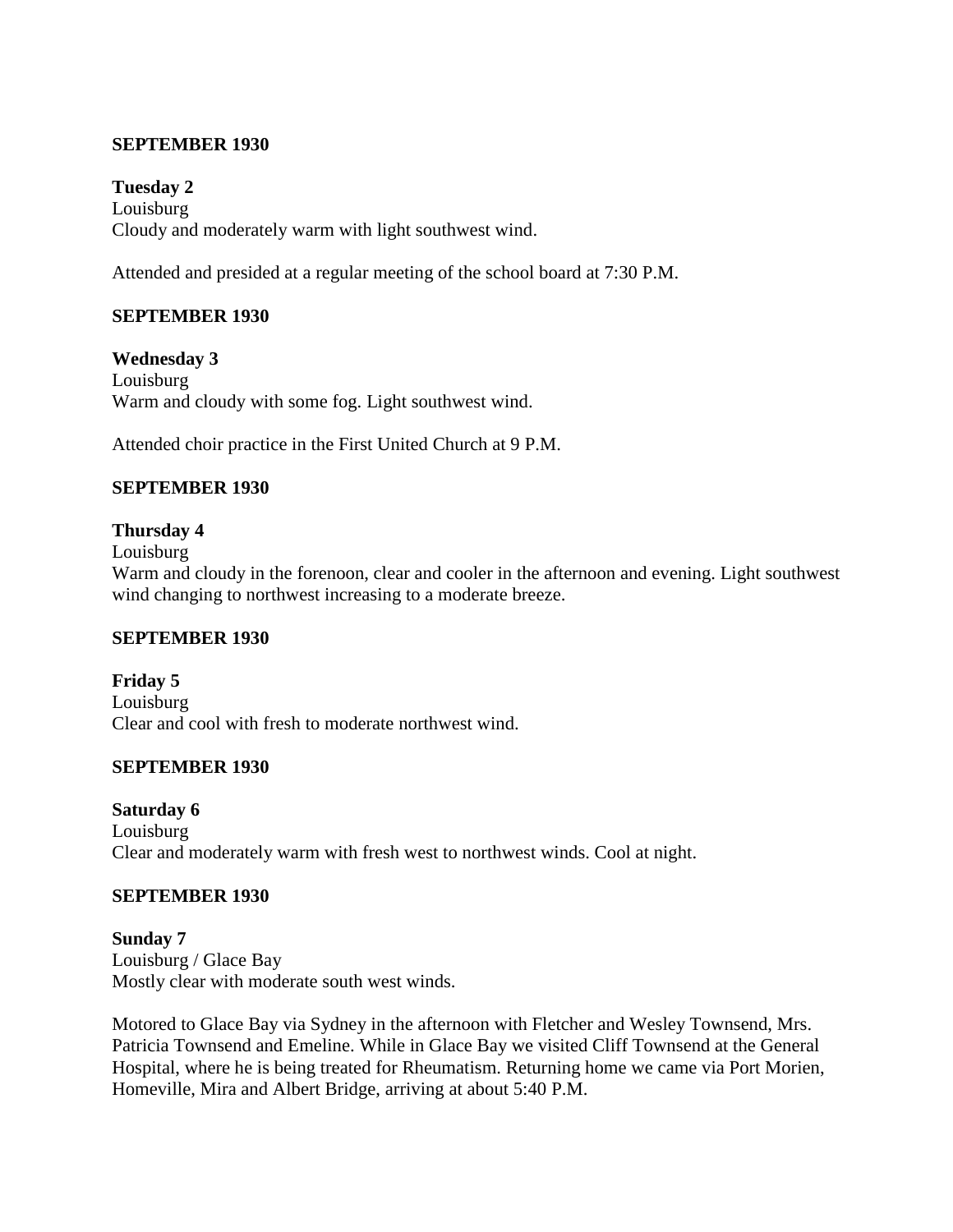Attended service in the First United Church at 11 a.m. and 7 P.M. Preacher : Rev. D.A. MacMillan.

#### **SEPTEMBER 1930**

#### **Monday 8**

Louisburg Partly clear and cool, wind variable.

Attended and presided at a special meeting of the School Board at 7:30 P.M. Meeting called to decide the question as to whether or not the Grade 12 work should be taught in the Louisburg School. After reading correspondence with the Supt. of Education, it was decided not to take up the Grade 12 work at this time.

### **SEPTEMBER 1930**

### **Tuesday 9**

Louisburg / Sydney Clear and cool with moderate to fresh west to northwest winds.

Motored to Sydney in Cameron's truck (Eddie Wilcox, driver) and attended the morning session of an unemployment conference called by G.S. Harrington, Premier of Nova Scotia.

#### **SEPTEMBER 1930**

### **Wednesday 10** Louisburg Clear and cool with light northwest wind.

The fire alarm whistle blew at about 4 P.M. for a forest fire near the road about halfway between Louisburg and Lorraine. I notified Duncan E. MacKenzie, Forest Ranger at Mira Gut by telephone and then proceeded with a number of our firemen to the scene of the fire. After an hour strenuous work on the part of our brigade and volunteers, we had the fire under control.

Attended choir practice in the First United Church at 9 P.M.

#### **SEPTEMBER 1930**

### **Thursday 11** Louisburg Clear and cool with moderate to fresh northwest wind.

Visited the Old Fortress with a tourist party, consisting of Mr. & Mrs. I.G. Stanson, of Maine, U.S.A.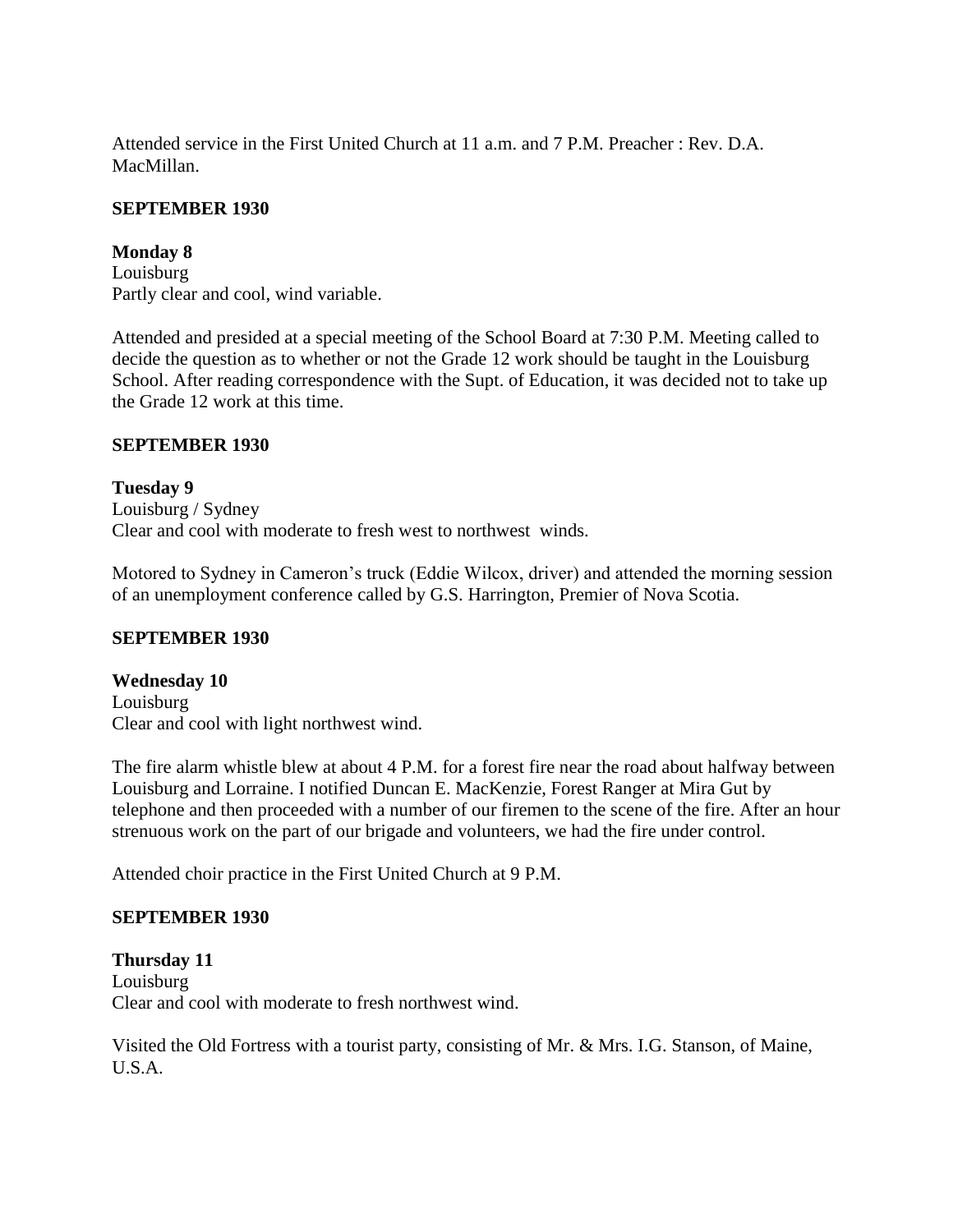#### **SEPTEMBER 1930**

**Friday 12** Louisburg Clear and cool with moderate northwest wind.

Visited the Old Fortress with a tourist party, consisting of Mrs. and Miss Turnbull of Toronto.

#### **SEPTEMBER 1930**

**Saturday 13** Louisburg Clear and cool with moderate northwest wind.

Visited the Old Fortress at noon with a tourist party from Mass, U.S.A. consisting of the Misses Richardson, Wheeler, Bryant and Collins.

#### **SEPTEMBER 1930**

**Sunday 14** Louisburg Cloudy and cool with light east to southwest wind. Rain during the night.

#### **SEPTEMBER 1930**

**Monday 15** Louisburg Cloudy and moderately warm with light winds. Showery during the night.

#### **SEPTEMBER 1930**

#### **Tuesday 16**

Louisburg Heavy rain in the early morning. Clearing at noon. Clear and warm during the afternoon and evening. Max temperature 78. A perfect afternoon.

#### **SEPTEMBER 1930**

**Wednesday 17** Louisburg Cloudy and warm with a few light showers with thick fog. Light southwest wind.

Attended choir practice in the First United Church at 9 P.M.

#### **SEPTEMBER 1930**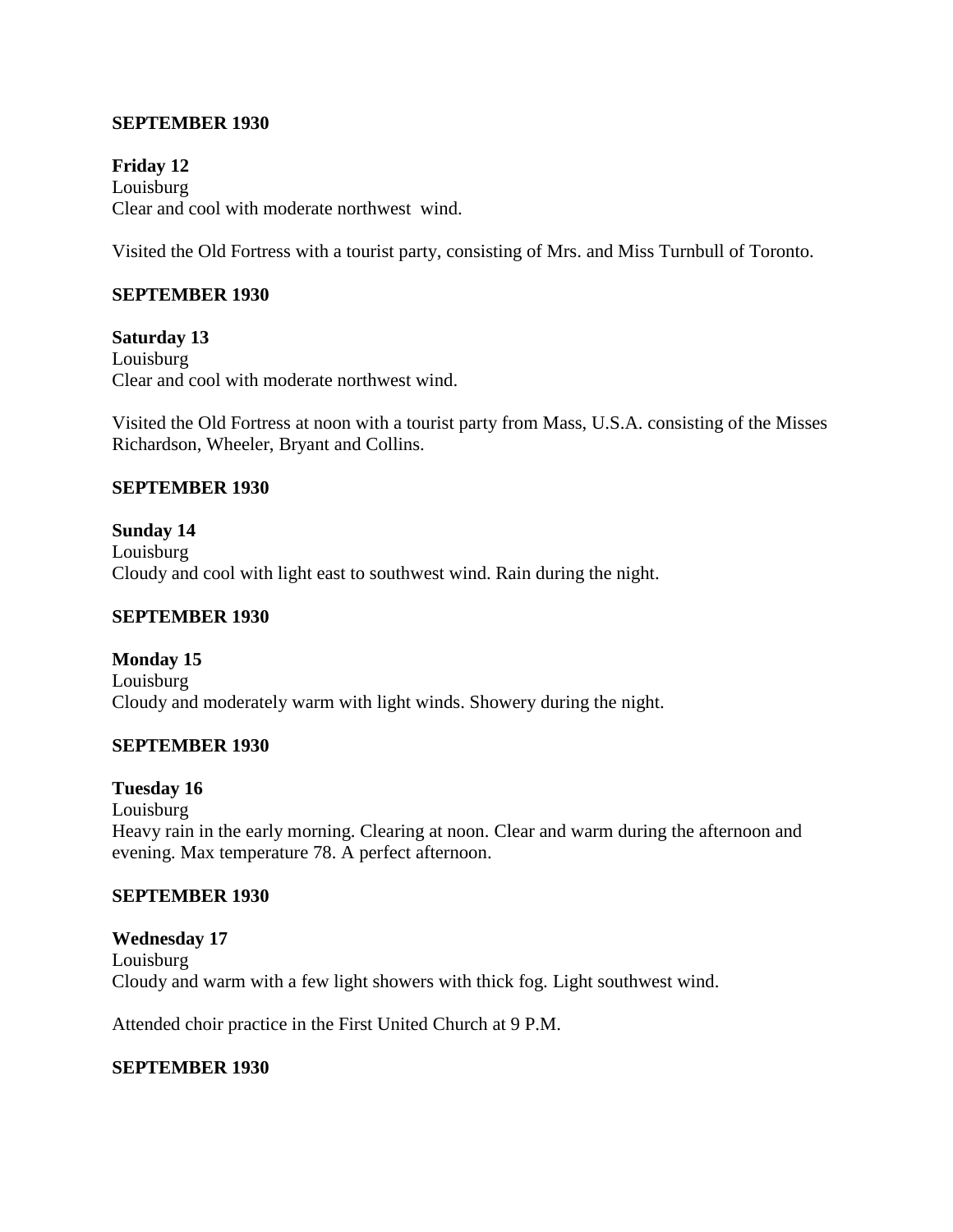**Thursday 18** Louisburg Cloudy and warm with light southwest wind.

Death at Sydney of Samuel P. Challoner, age 61 years.

Norman D. MacPherson of Bay St. Lawrence, Victoria Co. N.S. murdered by William MacAskill of the same place.

SYDNEY POST OCT 7, 1930 A Good Man Gone

The "Spectator" , published at Annapolis Royal, says: In the death of Samuel P. Challoner, which occurred at his home in Sydney on Sept 18 at the age of 61. Cape Breton lost one of her most enterprising, faithful and useful citizens. Mr. Challoner was a son of the late James Challoner, a native of England, but for many years eminent in the fish business in northern Cape Breton and a very sterling character. S.P.'s mother was formerly Magdalen Plante, a member of an old family of North Sydney. Inheriting a strong patriotic love for his native place, Mr. Challoner won the constant esteem of the people among whom he grew up and lived. No climate, in his opinion was quite so splendid, no scenery so attractive, no country so endowed with valuable resources as those of Cape Breton. It was no wonder that he developed a natural talent for writing and when he began his newspaper career by writing for the Island Reporter in 1889, he struck a line of endeavor in which he was constantly active until his death. Physically unable to be as active as some boys, his faculties of observation seemed to be the more keen on that account. As secretary of the Cape Breton Tourist Association he compiled, prepared and circulated the splendid illustrated tourist books issued by that organization in recent years and was a mine of information, always courteous and reliable, for any visitor with whom he came in touch. His three score years of life added to the joy of all who knew him and none will say that the world was not the better for his having tarried on this mundane sphere.

#### **SEPTEMBER 1930**

**Friday 19** Louisburg Cool and partly clear with moderate northwest wind.

#### **SEPTEMBER 1930**

**Saturday 20** Louisburg / Port Morien Cloudy and cool in the early part of the day. Clearing at noon. Moderate north to northeast winds.

Motored to Port Morien at noon with Fletcher and Wesley Townsend, and Emeline and took in the unveiling of a tablet to mark the spot where the first coal mining operations in Canada were carried on. Judge Walter Crowe of Sydney was Chairman and introduced Mr. J.S. Morrison who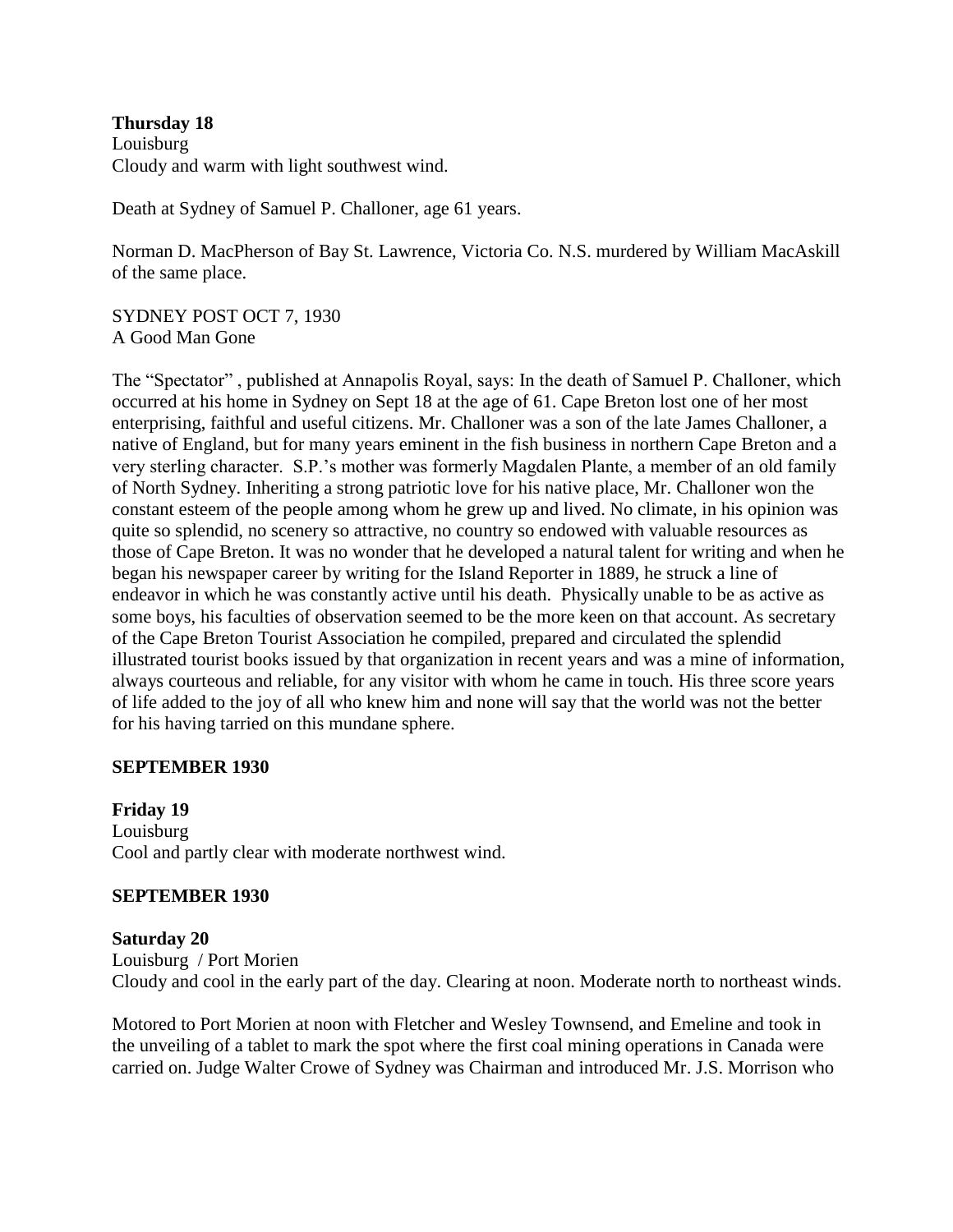read a very interesting paper on early mining operations in Cape Breton. Dan Cameron, M.P.P. of Glace Bay, after a brief address did the unveiling.

After the ceremony we motored back home via Glace Bay and Sydney, arriving home at about 5:30 P.M. Rev. T.F .Draper of Louisburg returned with us.

#### **SEPTEMBER 1930**

### **Sunday 21**

Louisburg Partly cloudy and moderately cool.

Oddfellows decoration day. Visiting Oddfellows from other lodges met at the hall with the local lodge and paraded to the cemeteries and decorated the graves of departed members of the order.

Fletcher and Wesley Townsend and Emeline motored to Truro, leaving here at about 7 a.m. Mrs. Townsend, who is visiting at Valley near Truro, will likely return with them tomorrow.

Attended service in the First United Church at 11 a.m. and 7 P.M. Preacher: Rev. D.A. MacMillan.

### **SEPTEMBER 1930**

### **Monday 22**

Louisburg Cloudy, heavy rain in the afternoon. Clearing at night.

Murder at Glace Bay, N.S. of Nicholas Marthas, known as "Nick the Greek". No clue to the murderer.

Fletcher and Wesley Townsend, Mrs. G.W. Townsend and Emeline who were on a trip to Valley, near Truro arrived home at about 7 P.M.

#### **SEPTEMBER 1930**

**Tuesday 23** Louisburg Partly clear and cool with moderate northwest wind.

Schooner "CARRENZA" enroute from North Sydney to Newfoundland, struck by lightning off Scaterie Island and sunk. Of the crew and passengers on board, 10 were drowned.

Maud and Frances Huntington arrived on the evening train to spend a few days with us.

#### **SEPTEMBER 1930**

**Wednesday 24**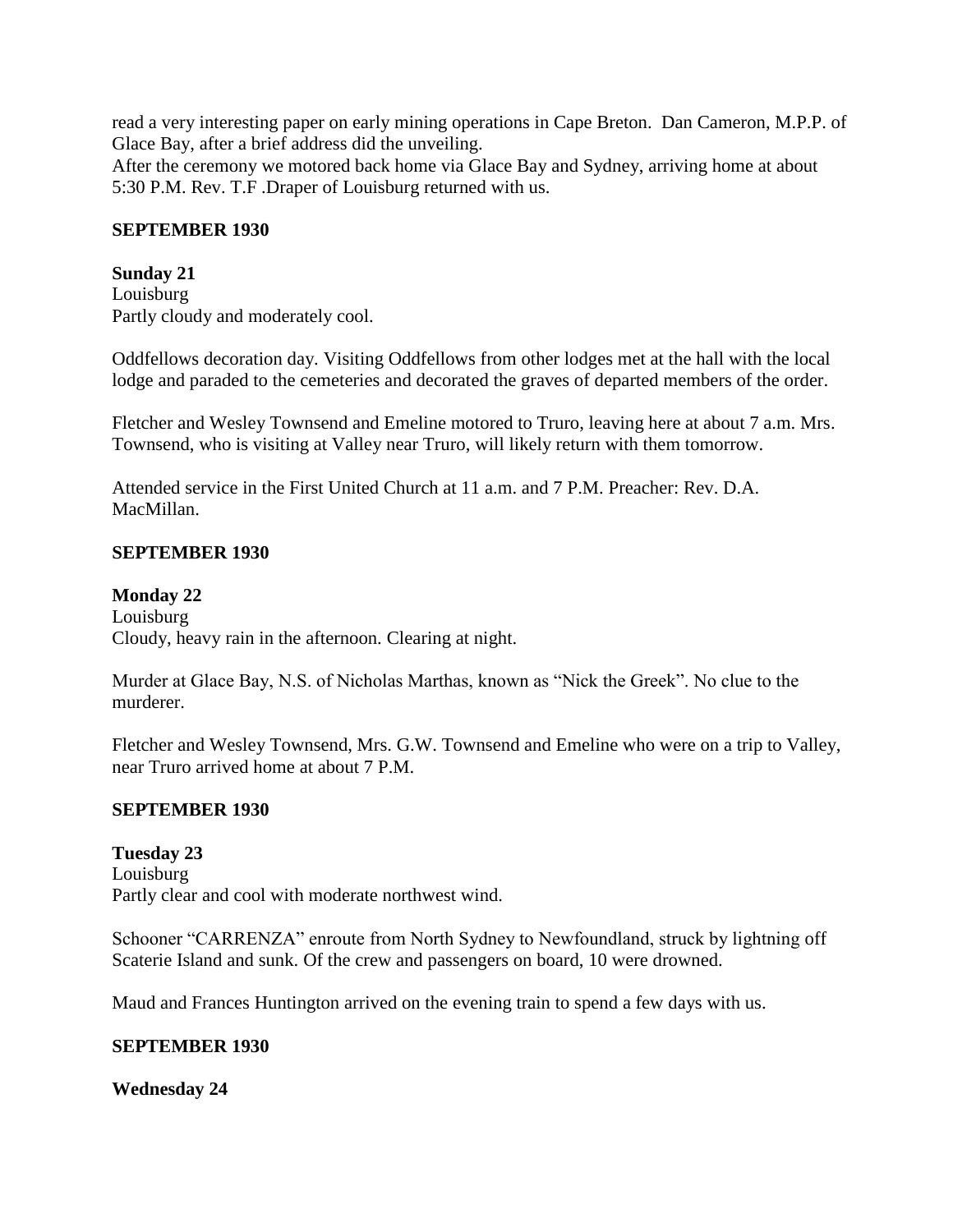Louisburg Partly clear and cool with fresh northwest wind. Attended choir practice in the First United Church at 9 P.M.

#### **SEPTEMBER 1930**

**Thursday 25** Louisburg Cool and mostly clear with moderate to fresh northerly wind.

### **SEPTEMBER 1930**

**Friday 26** Louisburg Clear and moderately warm with light northerly wind.

Word received that Archibald MacDonald (Turner) of Catalone has been missing since Monday, Sept  $22<sup>nd</sup>$ , when he left home to go to Little Lorraine, to engage in Carpenter work. No uneasiness was felt for his safety until yesterday evening when it was discovered that he had not reached his destination. A party of his neighbors were scouring the woods for him today but failed to find any trace. In the afternoon in company with James Crowdis, James Nicholson , and Laurie Skinner, I motored to Little Lorraine and made inquiries respecting the missing man. From there we went to his home at Catalone. Returning we arrived home at 5:30 P.M. In the evening Mariners Lodge A.F. & A.M. offered a reward of \$25.00 for the discovery of his whereabouts. Mr. MacDonald is upwards of 80 years of age.

#### **SEPTEMBER 1930**

#### **Saturday 27**

Louisburg Moderately warm and remarkably clear with light southwest wind. A perfect day.

Motored to Clarkes Road in the morning with James Crowdis, James Nicholson and Stephen Murphy and joined in the search for Archie MacDonald who strayed from his home on last Monday morning. After spending about two hours roaming through the woods without any success we returned home at about 11:30 a.m. with the exception of James Nicholson who walked across to Little Lorraine.

#### **SEPTEMBER 1930**

#### **Sunday 28**

Louisburg

Cloudy with showers in the morning. Clearing in the afternoon. Moderately warm with light southwest wind, which changed to northwest in the afternoon.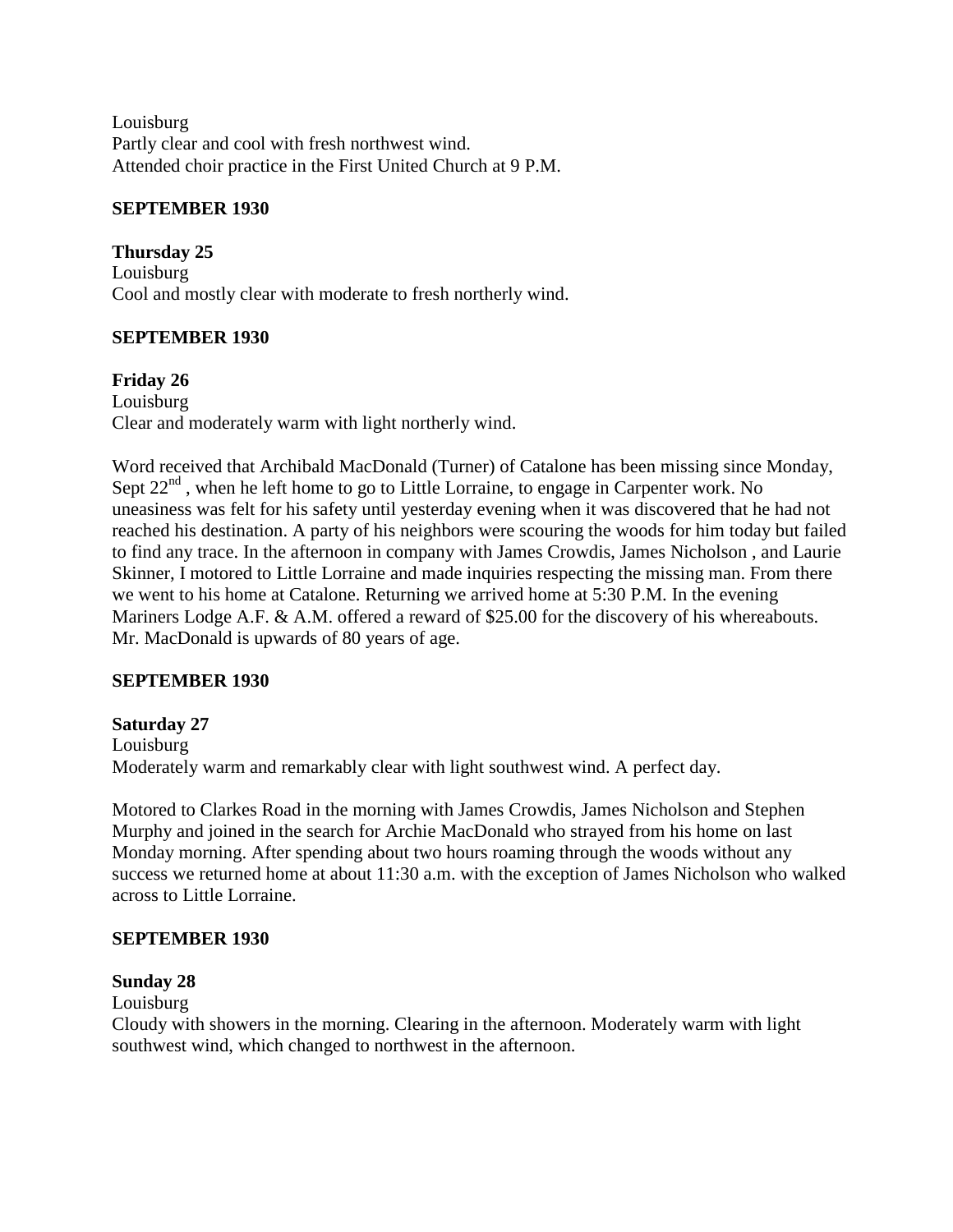Mother Maria, Fred, Elinor and Frances arrived by motor car at about 10 a.m. and spent the day with us, leaving for home at about 4:30 P.M.

Attended services in the First United Church at 7 P.M. Preacher: Rev. D.A. MacMillan. No service in the United Church in the morning owing to the minister being at Catalone conducting the communion service at that place.

### **SEPTEMBER 1930**

### **Monday 29**

Louisburg

Clear and warm with light to fresh southwest wind, cloudy in the evening with rain during the night.

Visited the Old Fortress in the afternoon with Miss Jackson, a Tourist from Sarnia, Ontario.

Mr. Rehberg of [blank] Richmond Co. arrived in Town shortly before noon with a bloodhound to engage in the search for the missing Archie MacDonald, who disappeared a week ago and is supposed to be lost in the woods at Clarkes Road. Shortly after noon the dog and party started for the woods. After searching for about three or four hours without any success they returned, arriving at about 5 P.M.

### **SEPTEMBER 1930**

#### **Tuesday 30**

Louisburg

Heavy rain in the forenoon, cloudy with showers in the afternoon. Clearing in the evening. Fresh southwest wind changing to northwest in the evening.

Miss Maud Huntington and Miss Frances Huntington who have been visiting us since last Tuesday left for home on the 8:45 a.m. train.

Cape Breton Island Exhibition opened at Sydney in the evening.

Meeting of the Cape Breton Tourist Association in the Board of Trade rooms at Sydney at which it was decided to close the Tourist Bureau on Oct  $15<sup>th</sup>$  next until next spring.

### **OCTOBER 1930**

**Wednesday 1** Louisburg Warm and mostly clear with light winds.

The search for the missing Archie MacDonald of Catalone was renewed again today, Mr. Rehberg and his bloodhound spending the greater part of the day in the Clarkes Road district, but failed to find any trace of the missing man. As far as Mr. Rehberg and the dog are concerned the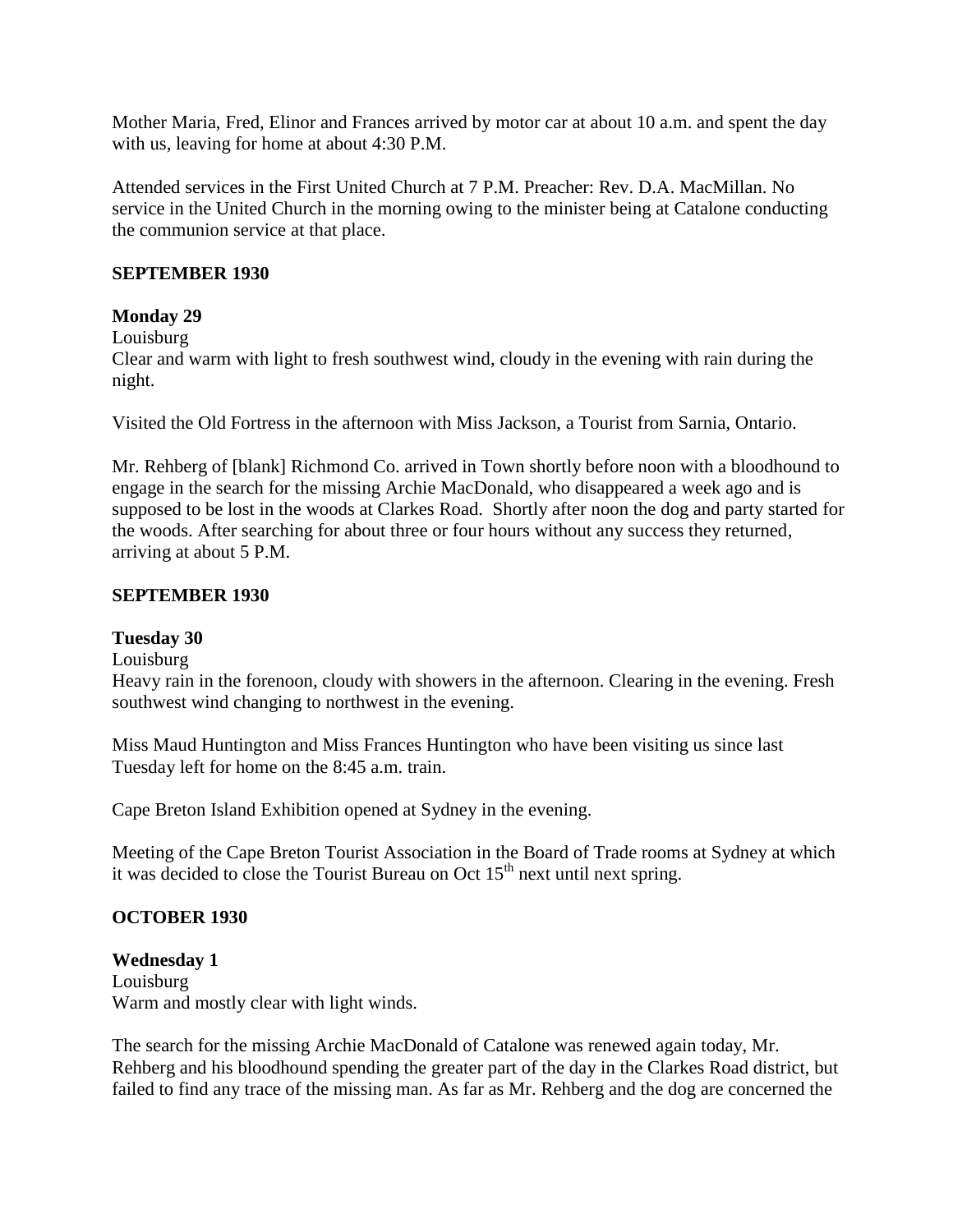search has been abandoned. Mr. Rehberg and dog left for Sydney enroute for home in the evening.

Attended choir practice in the First United Church at 9 P.M.

## **OCTOBER 1930**

**Thursday 2** Louisburg Cloudy and cool with light southeast wind.

Attended and presided at a regular meeting of the Town Council at 7:30 P.M.

# **OCTOBER 1930**

**Friday 3** Louisburg Cool and partly clear.

Fletcher and Wesley Townsend, Mrs. Priscilla Townsend, Mrs. G.W. Townsend and Emeline motored to Sydney in the afternoon and visited the Exhibition, returning at about 5:30 P.M.

### **OCTOBER 1930**

**Saturday 4** Louisburg Cloudy and cool with light to moderate northeast wind. Rain at night.

# **OCTOBER 1930**

**Sunday 5** Louisburg Cloudy, rainy and drizzly with a northeast gale.

Attended service in the First United Church at 11 a.m. and 7 P.M. Preacher: Rev. D.A. MacMillan.

Quarterly communion Service at 11 a.m.

## **OCTOBER 1930**

### **Monday 6**

Louisburg

Heavy rain with a moderate gale in the early morning. Rainy and drizzly during the greater part of the day. Winds moderating in the afternoon.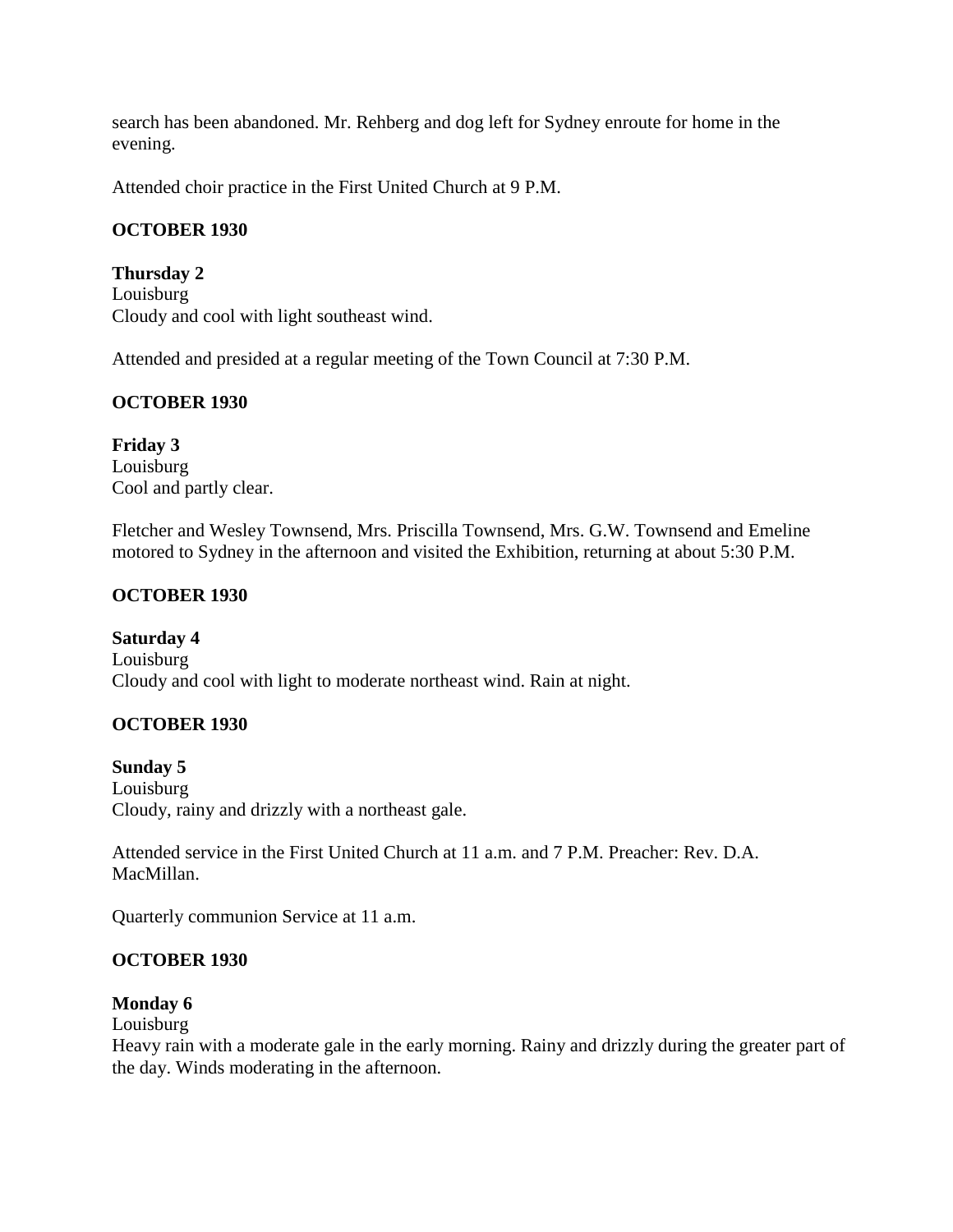### **OCTOBER 1930**

**Tuesday 7** Louisburg Cloudy, chilly and raw with moderate northeast wind.

### **OCTOBER 1930**

**Wednesday 8** Louisburg Cloudy and chilly with moderate to fresh northeast wind.

### **OCTOBER 1930**

### **Thursday 9**

Louisburg / Sydney Cool and mostly cloudy with moderate to northeast wind.

Motored to Sydney in the forenoon in one of Cameron's trucks (Eddie Wilcox, driver) arrived at Sydney at about 10 a.m. Visited offices of Judge Crowe and Frank Rowe. Had lunch with Judge Crowe at noon. Met J.C. MacKay at 1 P.M. and gave him my Christmas order for Moirs chocolate. Left Sydney by train car at 2:50 P.M. enroute for home via Glace Bay, S.& L. Railway arrived at Louisburg at about 6 P.M.

#### **OCTOBER 1930**

**Friday 10** Louisburg Clear and cool with moderate northeast wind.

### **OCTOBER 1930**

**Saturday 11** Louisburg Clear and moderately warm with light northeast wind.

The body of Archibald MacDonald, who has been missing from his home at Catalone since Sept 22<sup>nd</sup> was discovered today in a brook near Little Lorraine School House by Ignatius Gallant of Little Lorraine.

Mr. MacDonald left his home at Catalone on Sept 22<sup>nd</sup> to go through the woods to Little Lorraine and failed to arrive at his destination. Searches were instituted but failed to reveal his whereabouts.

An inquest was held at Little Lorraine by Coroner Douglas MacDonald and a verdict of accidental drowning was rendered. His body was removed to Louisburg during the early part of the night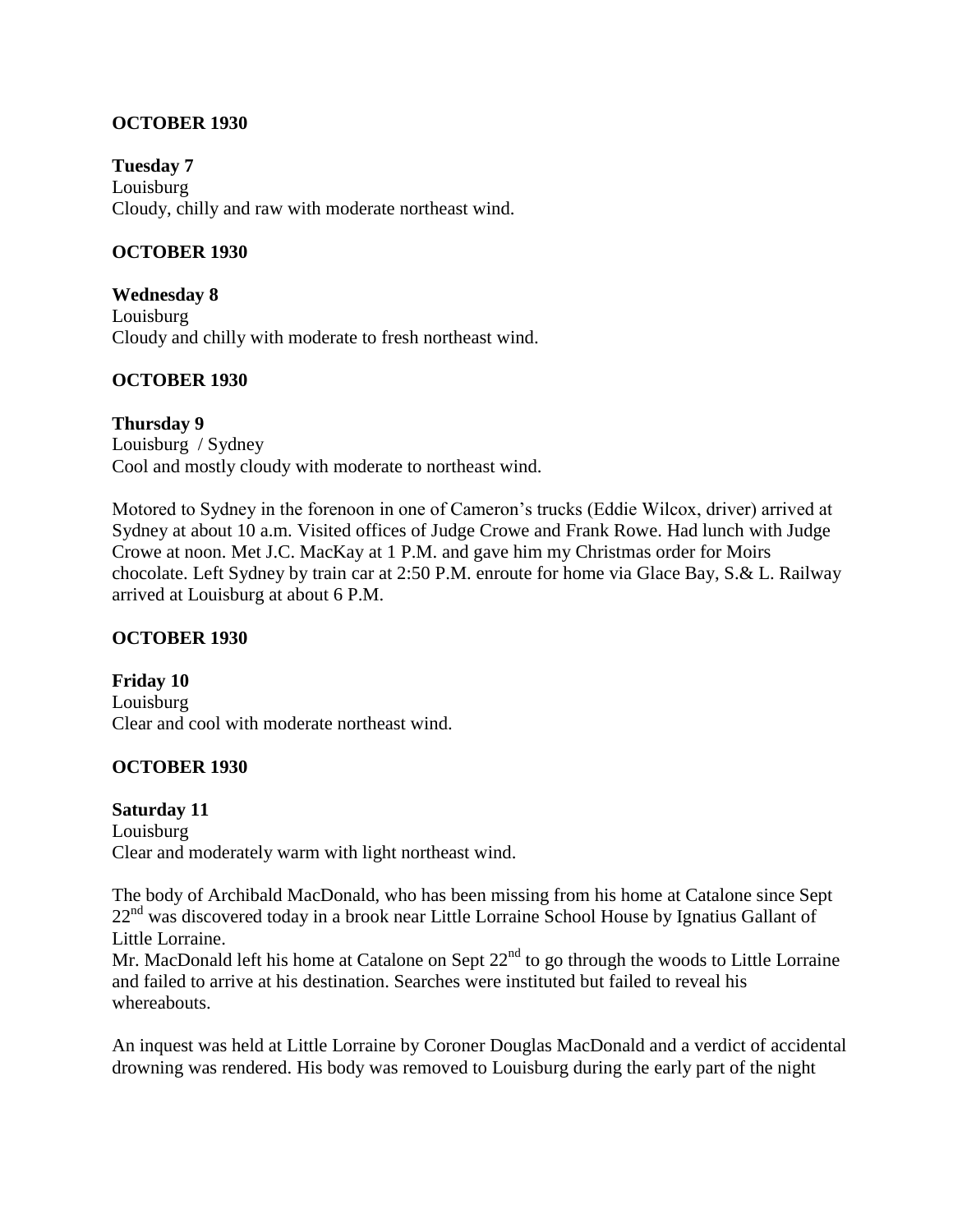and prepared for burial by undertaker Dan Johnston. A reward of \$25.00 had been offered by the Masonic Lodge for the finding of the body.

# **OCTOBER 1930**

# **Sunday 12**

Louisburg Clear and warm with moderate northwest wind. Maximum temperature about 70.

Attended the funeral services at the home of Dan Johnston at 2 P.M. for the late Archibald MacDonald whose body was found at Little Lorraine, yesterday. Interment in Catalone cemetery. Rev. D.A. MacMillan conducted the service at the house and grave.

At 3 P.M. the Salvation Army Band conducted an open air service at the corner of Warren and Main Streets and a service in the First United Church at 7 P.M. Mr. Westcott, the officer in charge of the Army at Glace Bay, Mr. Ferneyhough, Bandmaster; Mr Martin, Treasurer, Dan MacPherson, and his brother all of Glace Bay had supper with us in the evening.

# **OCTOBER 1930**

# **Monday 13**

Louisburg

Warm and remarkably clear with light northwest wind. A perfect day. Max temperature about 75.

Lord Willingdon, Governor General of Canada, accompanied by Lady Willingdon and their staff, consisting of Capt. R.J. Streetfield, A.D.C.; Capt. R.N. Brinckman, A.D.C.; E.C. Mieville, Secretary, and Mrs. Mieville, visited Louisburg today. I met them at the railway station at about 10 a.m. and motored with them to the Louisburg National Park where we spent about one hour. Returning they entrained for Sydney at 11:30 a.m. They expressed themselves as greatly enjoying their visit to the historic town. A.A. Martell, M.L.A. placed his car at my disposal and drove their excellencies and me to the park and back, while Arthur Townsend's car driven by "Bellia" Townsend took the Governor's staff. A large number of the citizens met them at the railway station, many of them accompanying them to the park. Mayor McConnell of Sydney sent along two motorcycle Policemen , who escorted the party to the park and back.

VICE-REGAL PARTY VISITS LOUISBURG Halifax Herald Oct 13, 1930

### Spent Part of Day About Ancient Ruins

Sydney, Oct 13-----Lady Willingdon and J.S. Nairn, playing at Lingan Country Club this afternoon, won three up and one to go over their mixed foursome opponents. Mrs. H.B. Gillis, club lady champion, and Paul Longley.

 At noon Mayor McConnell and members of the City Council were luncheon guest of their excellencies, and Lord Willingdon, who is kept from playing by an eye injury sustained at Baddeck, appeared at the club for afternoon tea about four o'clock.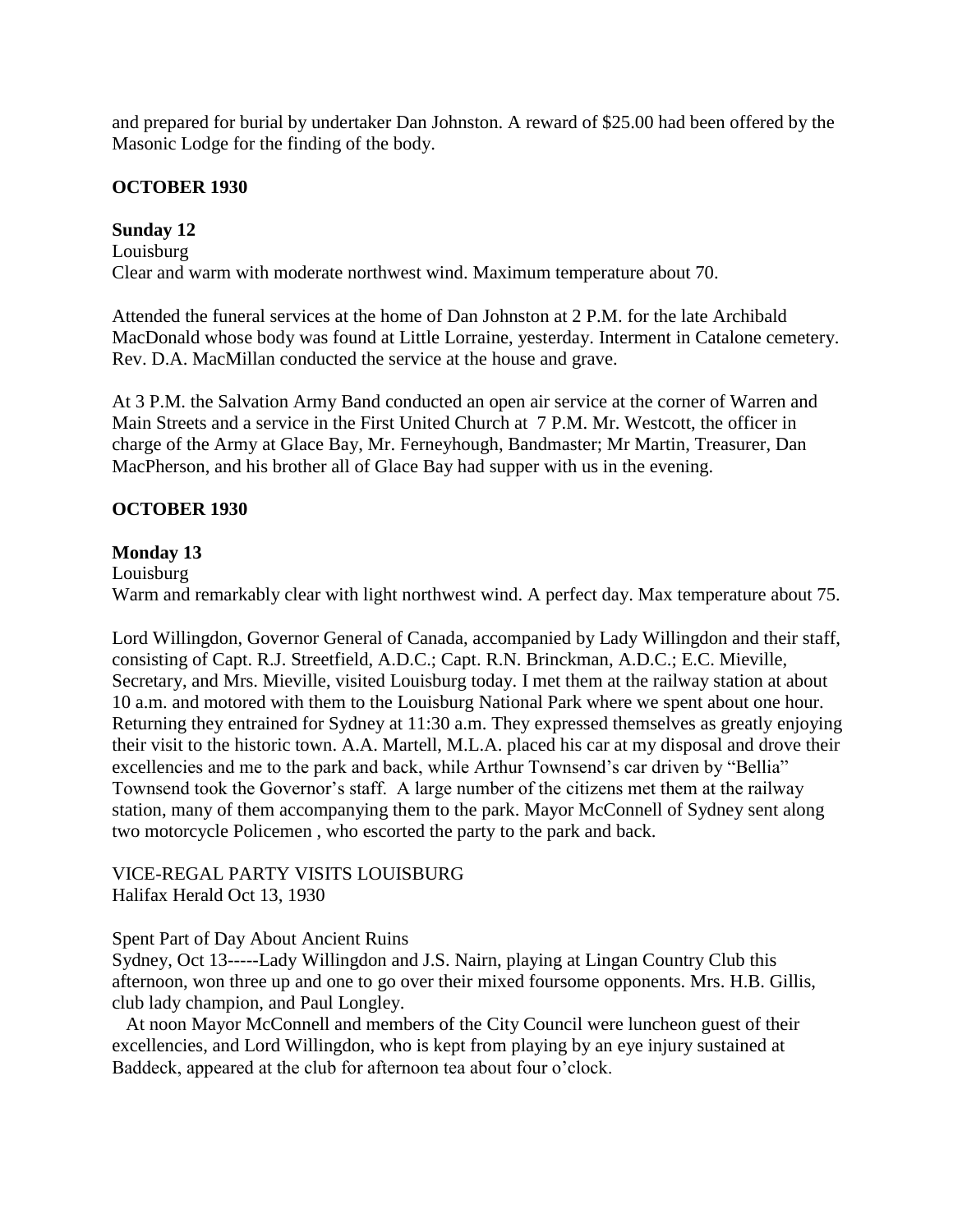The Vice-Regal special train pulled out for the mainland about 6 P.M. The early part of the day was spent in a tour of the ruins of Louisburg fortress, where Mayor Huntington did the honors.

### **OCTOBER 1930**

### **Tuesday 14**

Louisburg Warm and remarkable clear with light northwest wind. Maximum temperature 78. A perfect day.

## **OCTOBER 1930**

**Wednesday 15** Louisburg Cloudy and cool with fresh easterly wind.

# **OCTOBER 1930**

**Thursday 16** Louisburg Rained all day with moderate fresh easterly wind.

# **OCTOBER 1930**

**Friday 17** Louisburg Rainy, misty and drizzly with moderate easterly wind.

### **OCTOBER 1930**

**Saturday 18** Louisburg Cloudy, foggy, misty and drizzly with light southeast wind. Thunder and lightning during the night.

### **OCTOBER 1930**

### **Sunday 19**

Louisburg Cool and partly clear with moderate to fresh southwest wind.

Mr. & Mrs. Arthur Huntington of Salmon River arrived by automobile at about 11:30 a.m. for the purpose of visiting Uncle Nathan who has been laid up for the past 10 days. They also visited us for a short time in the afternoon. They left for home at about 2:30 P.M.

Attended the following church services: First United Church at 11 a.m. and7 P.M. Preacher: Rev. D.A. MacMillan.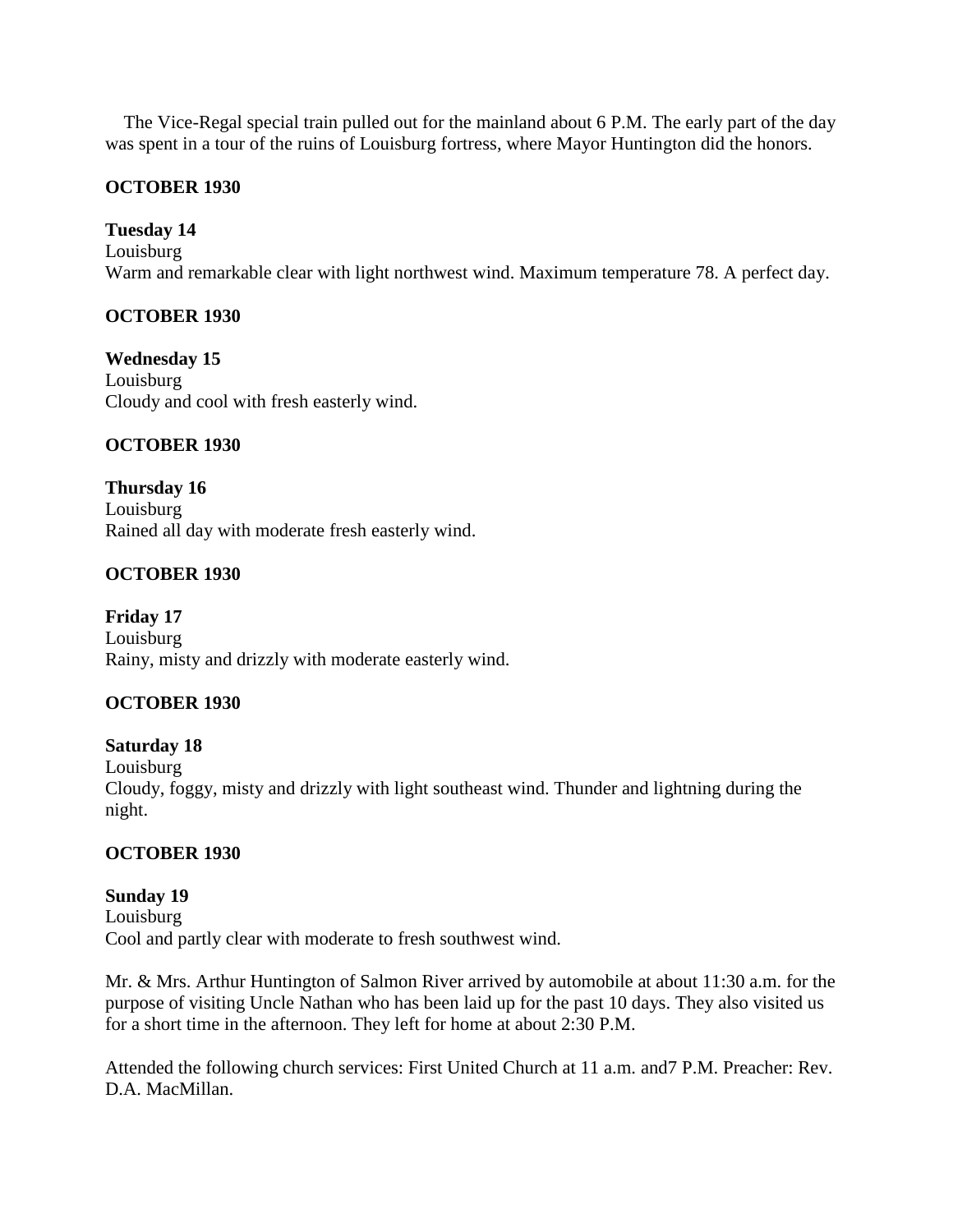### **OCTOBER 1930**

#### **Monday 20**

Louisburg Mostly cloudy, cool with showers. Moderate to fresh westerly winds.

### **OCTOBER 1930**

### **Tuesday 21**

**Louisburg** 

Clear and cool with frost in the morning. Roofs of buildings and grass covered with white frost until about 8 a.m. First frost I saw this season, but no damage done to the dahlias and other flowers in my garden.

### **OCTOBER 1930**

### **Wednesday 22**

### Louisburg

Clear and cool with light northwest wind. Heavy frost in the morning, ice as thick as window glass on tubs and pails of water. Dahlias in the garden almost totally destroyed. First serious frost this season.

Attended choir practice in the First United Church at 9 P.M.

### **OCTOBER 1930**

#### **Thursday 23** Louisburg Clear and moderately cool with light west to southwest wind. Heavy frost in the morning.

### **OCTOBER 1930**

### **Friday 24**

Louisburg Mostly clear, and cool with light northeast wind. Heavy frost in the morning.

#### **OCTOBER 1930**

#### **Saturday 25**

Louisburg

Cloudy and chilly, began to rain at about 3 P.M. and continued throughout the night. Moderate northeast wind increasing to a strong breeze.

### **OCTOBER 1930**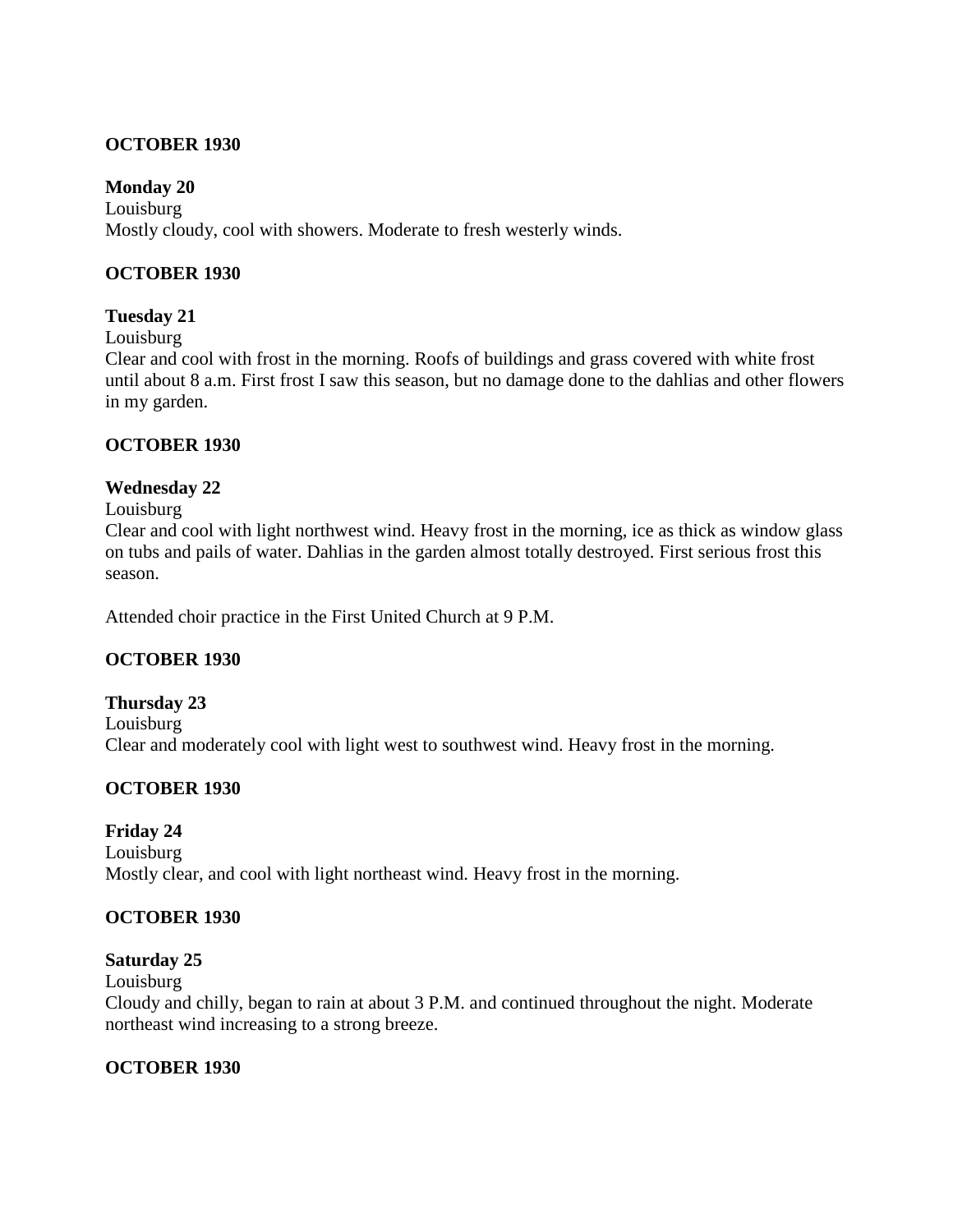### **Sunday 26**

#### Louisburg

Heavy rain in the early morning, partly clear in the afternoon. Heavy east to southeast wind, which moderated in the afternoon.

Attended service in the First United Church at 11 a.m. and 7 P.M. Preacher: Rev. D.A. MacMillan.

### **OCTOBER 1930**

### **Monday 27**

Louisburg

Partly clear with a few scattered showers and fresh northerly wind which moderated in the evening.

In the forenoon, accompanied by Mr. A.A. Martell , I visited the home of Mrs. Albert Saad and had a form filled out for to apply for a "Mothers Allowance" under the mothers allowance act, which became effective on October  $1<sup>st</sup>$  of this year.

### **OCTOBER 1930**

#### **Tuesday 28**

Louisburg Partly clear and moderately cool with moderate northwest wind.

In the evening at 8 P.M., Emeline and I on the invitation for the Fisherman Union attended a dance in the Masonic hall which was put on by the Union. Before the dancing, addresses were delivered by Dr. D.A. Morrison; A.A. Martell, M.L.A. and myself, on various phases of the fishery situation, both past and present. Dancing was continued until midnight, all present pronouncing it one of the best social events of the season.

### **OCTOBER 1930**

**Wednesday 29** Louisburg Moderately cool with mostly cloudy with light winds.

#### **OCTOBER 1930**

**Thursday 30** Louisburg Rained heavily nearly all day and late into the night. Wind southerly.

#### **OCTOBER 1930**

**Friday 31** Louisburg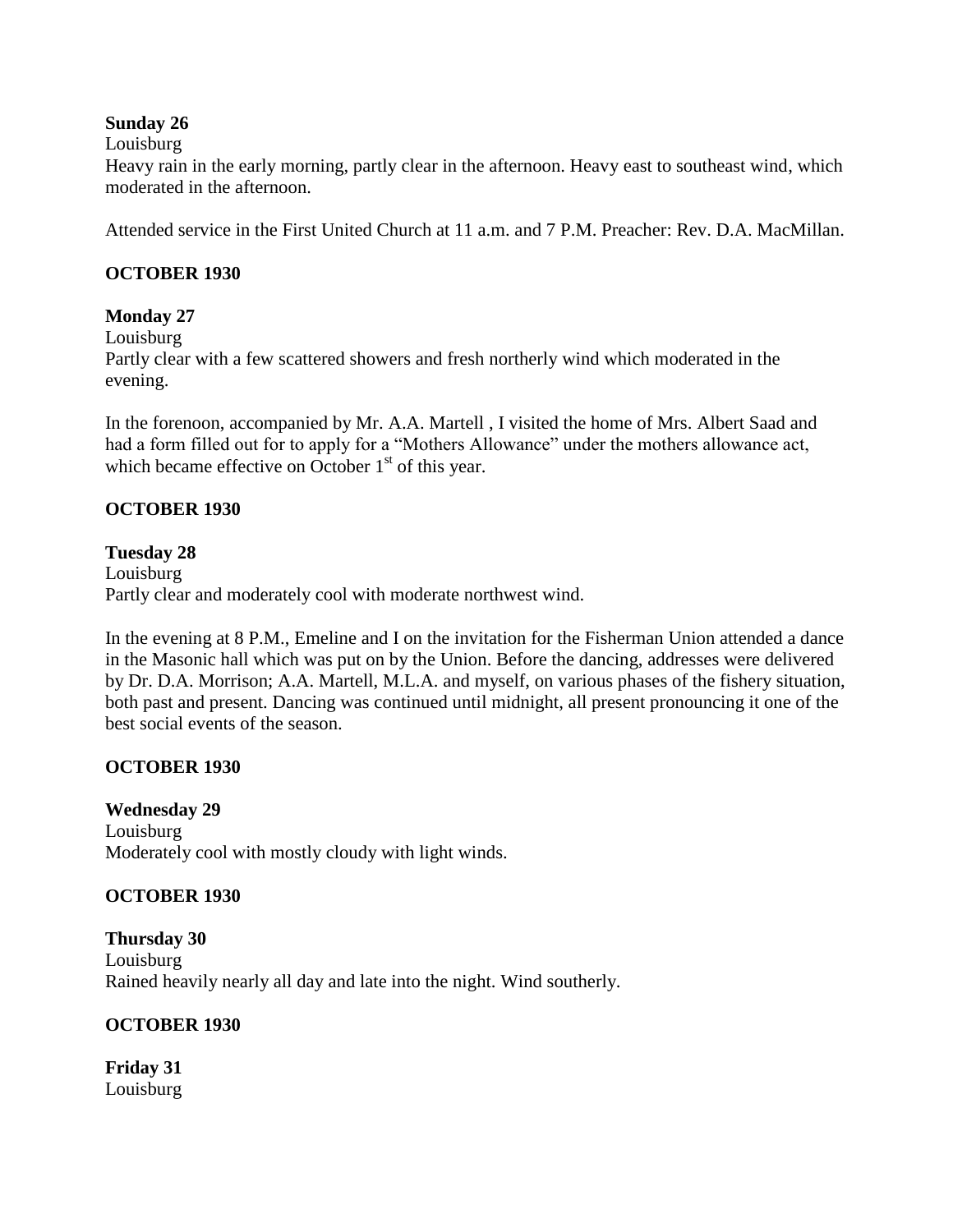Mild and cloudy with light winds.

# **NOVEMBER 1930**

# **Saturday 1**

Louisburgo Rained moderately all forenoon. Cloudy and mild in the afternoon becoming colder at night, wind northeast.

# **NOVEMBER 1930**

**Sunday 2** Louisburg Cool, with light winds.

Attended service in the First United Church at 11 a.m. and 7 P.M. Preacher: Rev. D.A. MacMillan.

# **NOVEMBER 1930**

**Monday 3** Louisburg Clear and cool with light winds.

# **NOVEMBER 1930**

**Tuesday 4** Louisburg Clear and cool with light winds.

### **NOVEMBER 1930**

### **Wednesday 5**

Louisburg Cloudy, followed by heavy rain. Rain began to fall at about 9:30 a.m. and continued all day. Fresh southeast wind which changed to southwest in the evening. Rainfall about  $1 \frac{1}{2}$  inch.

Attended choir practice in the First United Church at 9 P.M.

### **NOVEMBER 1930**

### **Thursday 6**

Louisburg Cloudy and foggy during the early part of the day, and very mild. Partly clear in the afternoon. Light to strong southwest wind.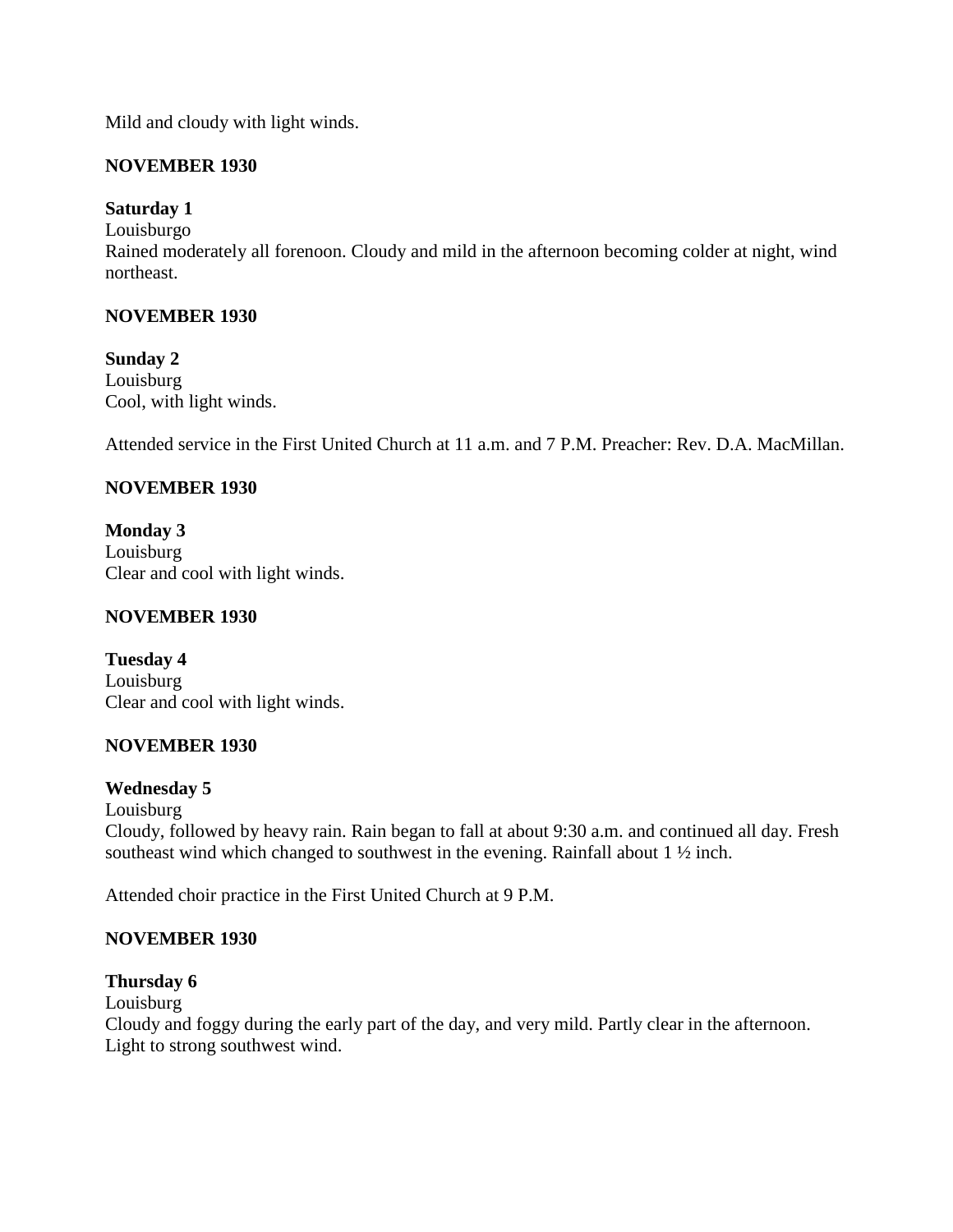Maud Huntington arrived in the evening to nurse Uncle Nathan who has been very sick for the past month. He seems to be gradually getting worse, so Mrs. Spencer decided to get a nurse to assist in caring for him. Accompanying Maud, who came by motor car, were Mrs. Clifford Huntington, Heber Huntington and Fred Huntington, all of whom returned at about 7 P.M.

Attended a regular meeting of the Town Council at 7:30 P.M.

### **NOVEMBER 1930**

**Friday 7** Louisburg Mostly clear and very cool with a few snow squalls.

### **NOVEMBER 1930**

**Saturday 8** Sydney / Louisburg Cool and mostly clear with moderate to fresh westerly wind.

Motored to Sydney with Wesley Townsend, Mrs. G.W. Townsend and Emeline. Arrived at Sydney at about 12:20 P.M. Returning, left Sydney at about 5 P.M., arriving in Louisburg at about 6:15 P.M.

#### **NOVEMBER 1930**

**Sunday 9** Louisburg Cool and mostly cloudy with light to moderate winds.

Attended service in the First United Church at 11 a.m. and 7 P.M. Preacher: Rev. D.A. MacMillan.

### **NOVEMBER 1930**

**Monday 10** Louisburg Mostly clear with moderate to fresh northwest wind. Very chilly.

#### **NOVEMBER 1930**

**Tuesday 11** Louisburg / Sydney

Cloudy and very chilly with light northerly wind.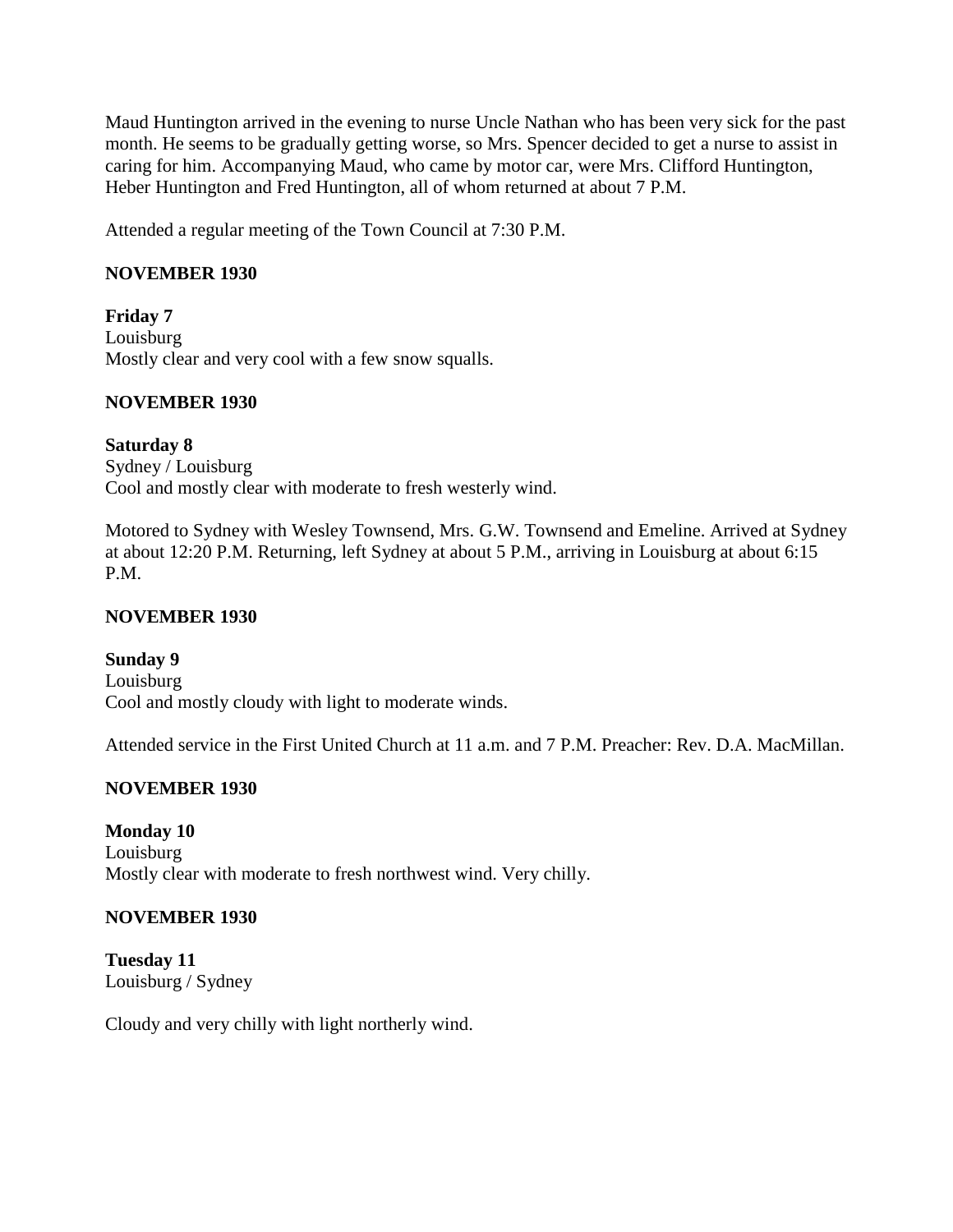Motored to Sydney in the forenoon on one of Cameron's trucks (Eddie Wilcox, driver) arrived at Sydney at about 11 a.m. Returning I left Sydney by train car at 2:50 P.M. for Glace Bay, enroute home, arriving at Louisburg by S.& L train at about 6:30 P.M.

## **NOVEMBER 1930**

**Wednesday 12** Louisburg Clear and cool with light northwest wind.

Attended choir practice in the First United Church at 9 P.M.

# **NOVEMBER 1930**

**Thursday 13** Louisburg Moderately warm and remarkably clear with light winds. A perfect day.

# **NOVEMBER 1930**

**Friday 14** Louisburg Mild and partly clear with light winds, an ideal day.

Heber arrived from Salmon River by motor car at about 9:30 a.m. and brought a load of potatoes and turnips , which I purchased from him. He left for home at about 2 P.M.

# **NOVEMBER 1930**

**Saturday 15** Louisburg Clear and cool with light to moderate northerly winds.

# **NOVEMBER 1930**

**Sunday 16** Louisburg Clear and cool with light northerly wind.

Attended service in the First United Church at 11 a.m. and 7 P.M. Preacher: Rev. D.A. MacMillan.

# **NOVEMBER 1930**

**Monday 17** Louisburg Cloudy and cool with light to moderate north to northeast winds.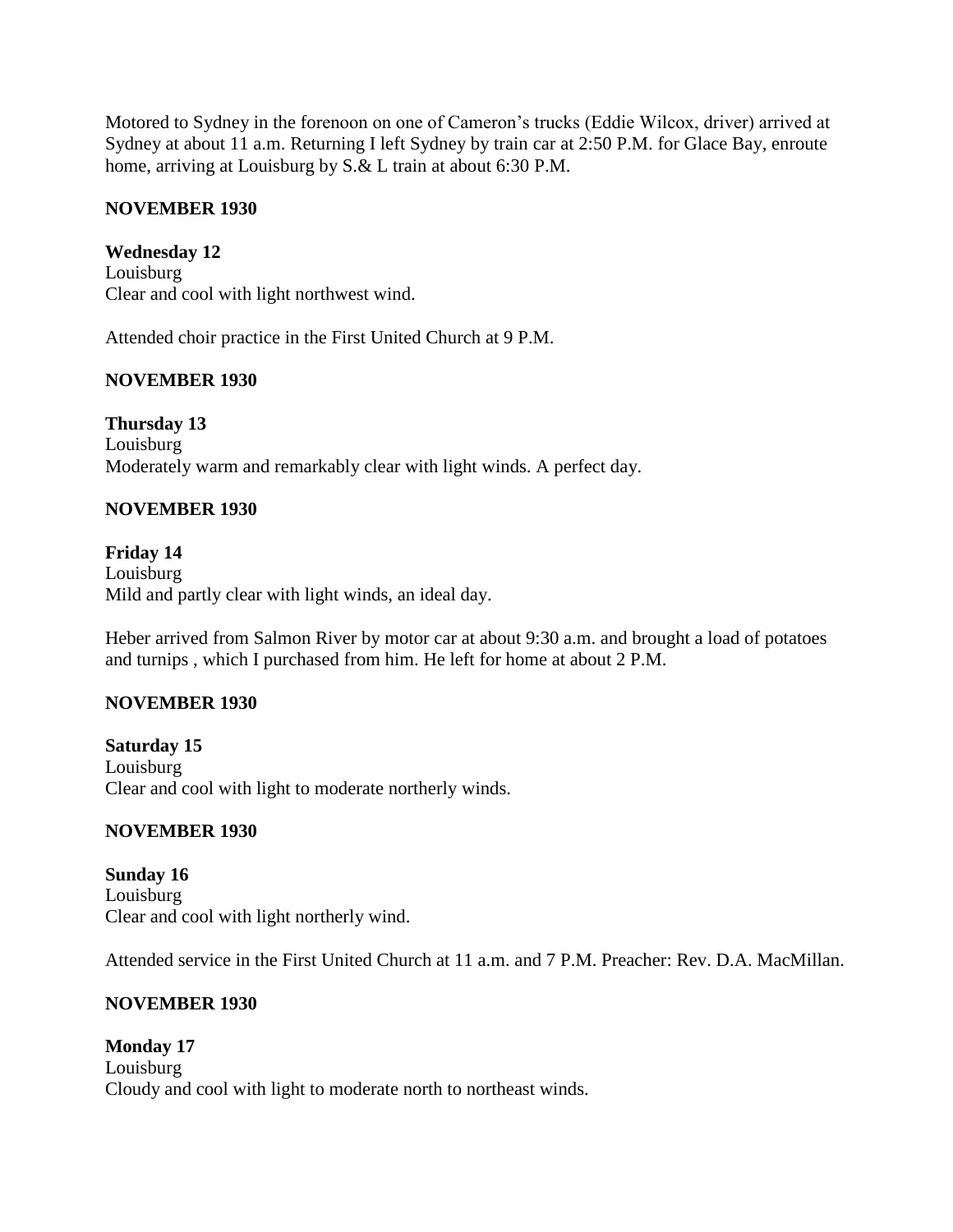### **NOVEMBER 1930**

**Tuesday 18** Louisburg Cool and remarkably clear, with light to moderate northeast wind.

### **NOVEMBER 1930**

**Wednesday 19** Louisburg Moderately warm and remarkably clear with light to moderate northerly wind. A perfect day.

## **NOVEMBER 1930**

**Thursday 20** Louisburg Warm and remarkably clear with light variable wind. A perfect day.

### **NOVEMBER 1930**

**Friday 21** Louisburg Clear and moderately cool with light to moderate northerly wind.

## **NOVEMBER 1930**

**Saturday 22** Louisburg Cloudy and mild with moderate to fresh southwest wind.

#### **NOVEMBER 1930**

**Sunday 23** Louisburg Mostly clear and moderately cool with moderate northwest wind.

Rev. T.F. Draper, pastor of the Anglican Church was taken suddenly ill near the close of the 10:30 a.m. service. On arriving at the rectory he fell to the floor unconscious. Up to a late hour, he had not recovered sufficiently to recognize those about him.

Attended service in the First United Church at 11 a.m. and 7 P.M. Preacher: Rev. D.A. MacMillan.

#### **NOVEMBER 1930**

**Monday 24**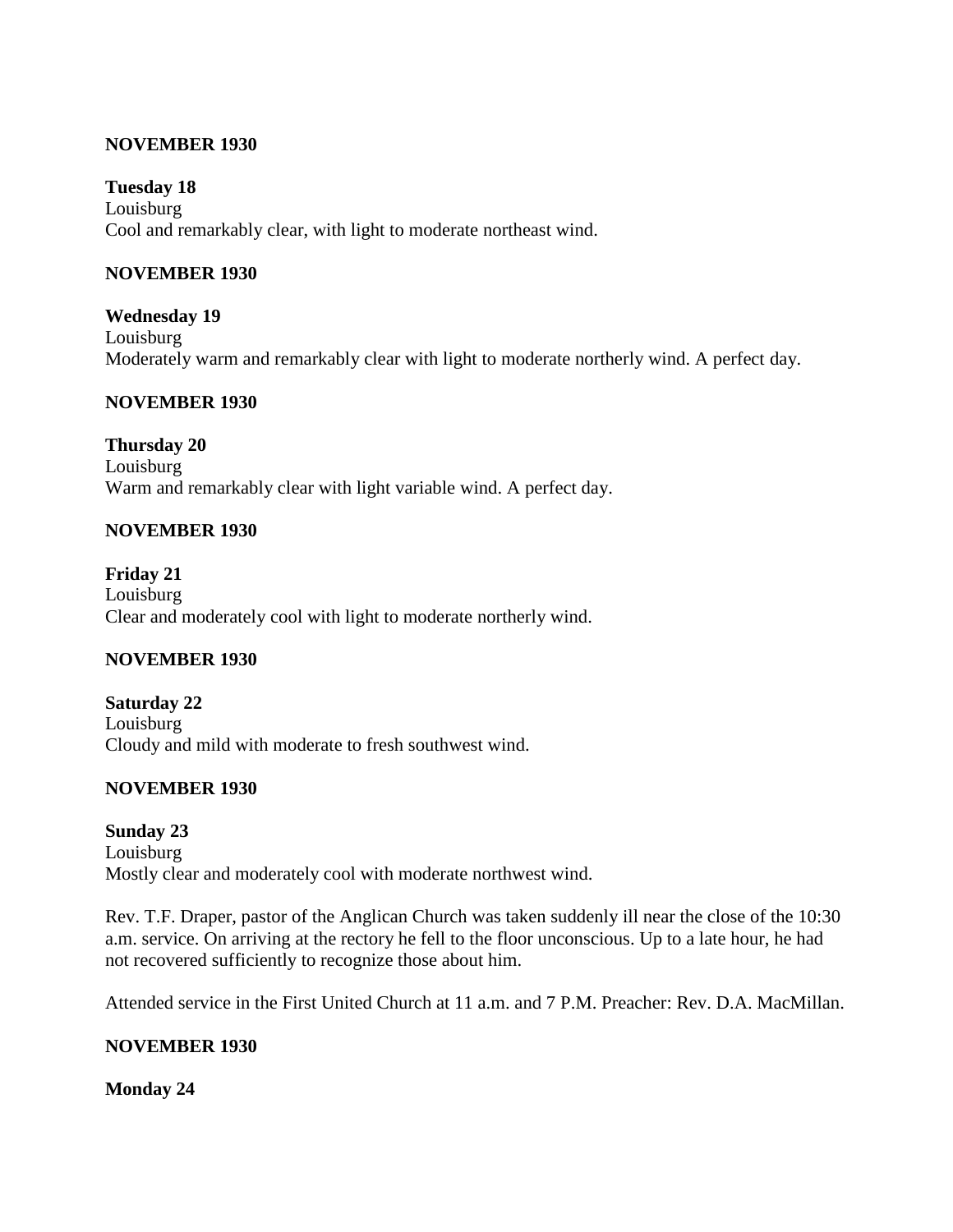Louisburg Clear and mild with light southwest wind. A perfect day.

Rev T.F. Draper, who was stricken at the close of the morning service yesterday, is reported to be considerably better today. He has recovered consciousness and hopes are held out for his recovery.

# **NOVEMBER 1930**

# **Tuesday 25**

Louisburg

Heavy rain in the morning and intermittent showers throughout the day. Foggy with moderate to fresh southerly wind.

# **NOVEMBER 1930**

# **Wednesday 26**

Louisburg Clear and moderately cool with fresh to strong southwest to west winds. Attended choir practice in the First United Church at 9 P.M.

# **NOVEMBER 1930**

## **Thursday 27**

Louisburg Rain, fog, mist, and very heavy showers in the forenoon. Partly clear in the afternoon and becoming cooler at night. Fresh to strong variable winds.

Attended and presided at a meeting of the Town Council at 7:30 P.M.

# **NOVEMBER 1930**

**Friday 28** Louisburg Clear and cool with light northwest wind, an ideal day.

# **NOVEMBER 1930**

## **Saturday 29**

Louisburg

Partly clear with snow squalls. Cold and wintry looking with fresh to moderate northwest wind. First snow of the season. Total snowfall about 1 inch. Min temperature about 20 above zero.

Death of Mrs. John B. MacKinnon.

# **NOVEMBER 1930**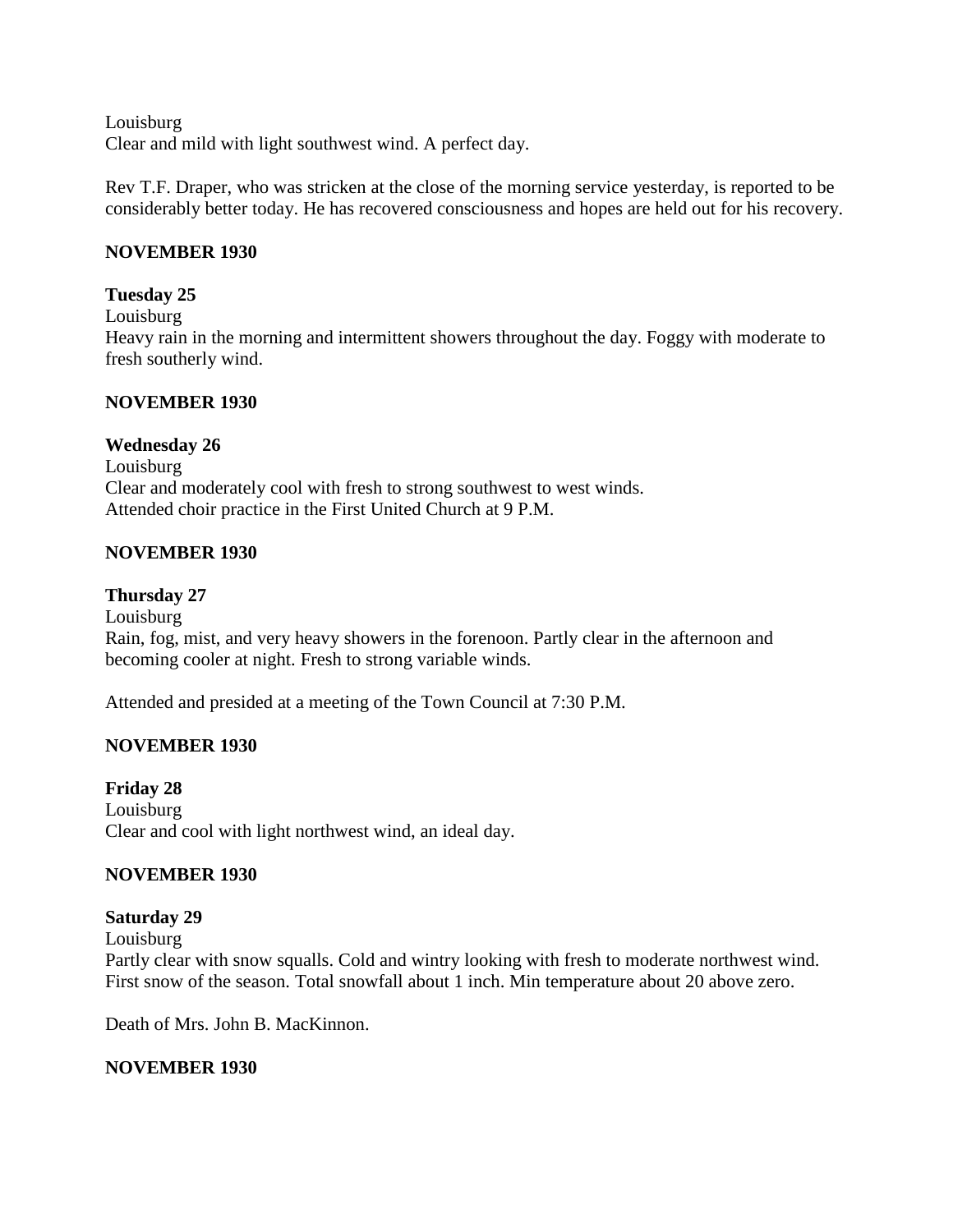### **Sunday 30**

Louisburg

Sleet in the early morning, followed by rain. Cloudy and foggy in the afternoon with fresh to strong southwest wind. All the snow of yesterday disappeared during the day.

At about 11:30 a.m. Clifford, Maria, Fred and Joe arrived by auto. Fred and Joe returned at about 2 P.M., while Clifford and Maria remained with us.

Attended service in the First United Church at 11 a.m. and 7 P.M. Preacher at 11 a.m. Rev. Ross of Marion Bridge; at 7 P.M. Rev. D.A. MacMillan, the regular pastor. Rev. Ross and Rev. D.A. MacMillan exchanged pulpits at the 11 a.m. service.

### **DECEMBER 1930**

### **Monday 1**

Louisburg Rained all day with strong south to southwest winds, a very disagreeable day.

## **DECEMBER 1930**

### **Tuesday 2**

Louisburg

Cloudy and mild in the morning. Clearing and becoming cold in the afternoon and night. Strong northwest winds and snow squalls at night. Min temperature 18 above zero.

Attended the funeral of the late Mrs. John B. MacKinnon at 1:30 P.M. Funeral service conducted by Rev. D.A. MacMillan.

Attended regular meeting of the School Board at 7:30 P.M.

## **DECEMBER 1930**

#### **Wednesday 3**

Louisburg Clear and cold with light northwest wind. Min temperature 16 above zero. Max temperature above 20 above.

Attended choir practice in First United Church at 9 P.M.

#### **DECEMBER 1930**

## **Thursday 4** Louisburg Partly clear with light north to northeast winds. Min temperature about 20 above zero.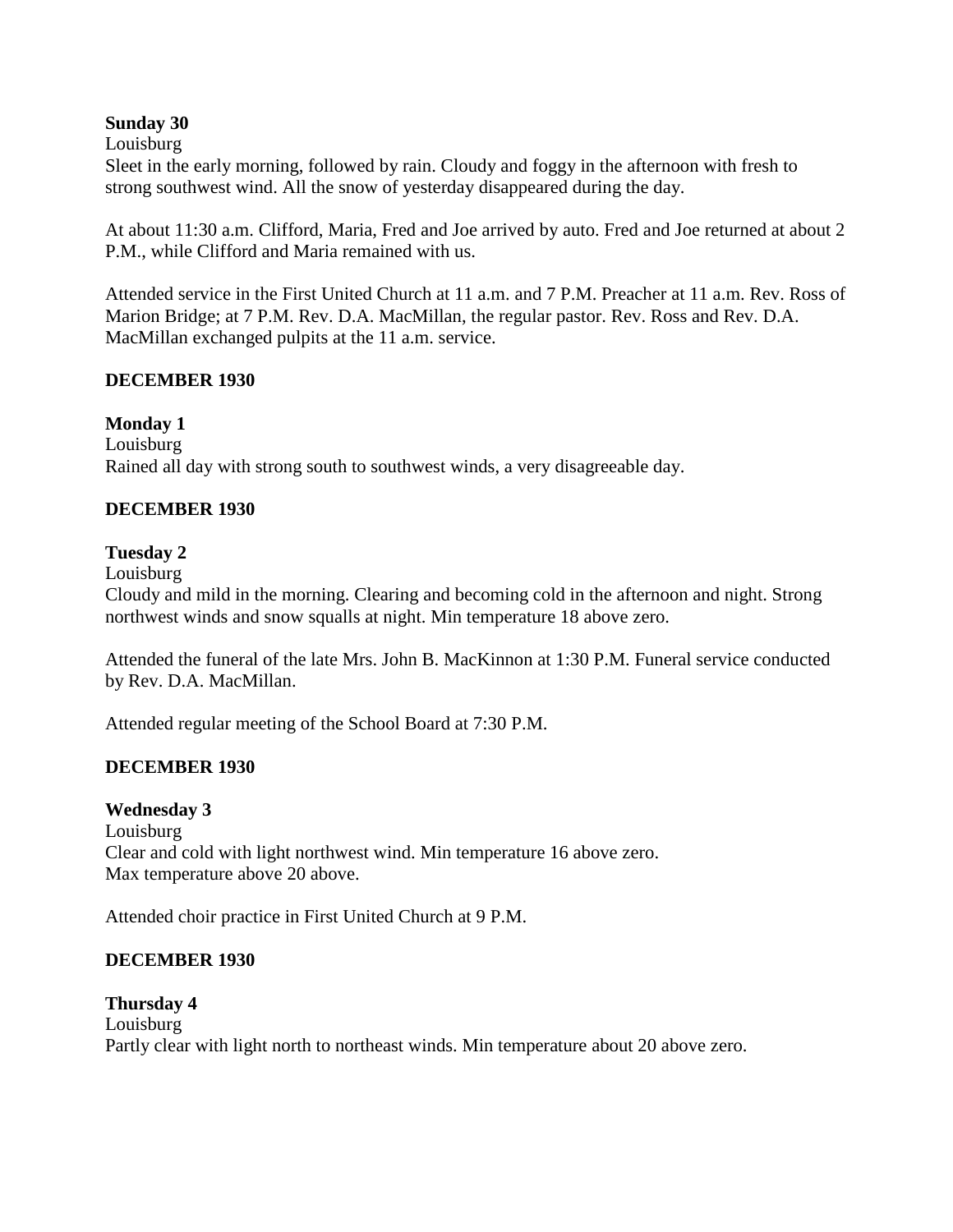Mr. & Mrs. Clifford Huntington who have been visiting us since last Sunday left on the 3:50 P.M. train for Mira, enroute home.

Attended and presided at a regular meeting of the Town Council at 7:30 P.M.

## **DECEMBER 1930**

**Friday 5** Louisburg Cloudy and cool with light east to northeast winds.

# **DECEMBER 1930**

**Saturday 6** Louisburg Cloudy and mild with light variable winds.

## **DECEMBER 1930**

### **Sunday 7**

Louisburg

Cloudy and cool, heavy rain during the evening, with moderate to fresh northeast wind.

Attended service in the First United Church at 11 a.m. and 7 P.M. Preacher: Rev. D.A. MacMillan.

## **DECEMBER 1930**

**Monday 8** Louisburg Mostly clear and mild with light variable winds. An ideal day.

## **DECEMBER 1930**

#### **Wednesday 10**

Snow storm in the early morning. Cloudy and mild during the day. Light northerly and westerly winds. Snowfall of last night and this morning about 3 inches. First snow of any account this season.

Thawing during the day and the streets very muddy and slushy.

## **DECEMBER 1930**

**Wednesday 10** Louisburg Mild and mostly clear with light westerly wind.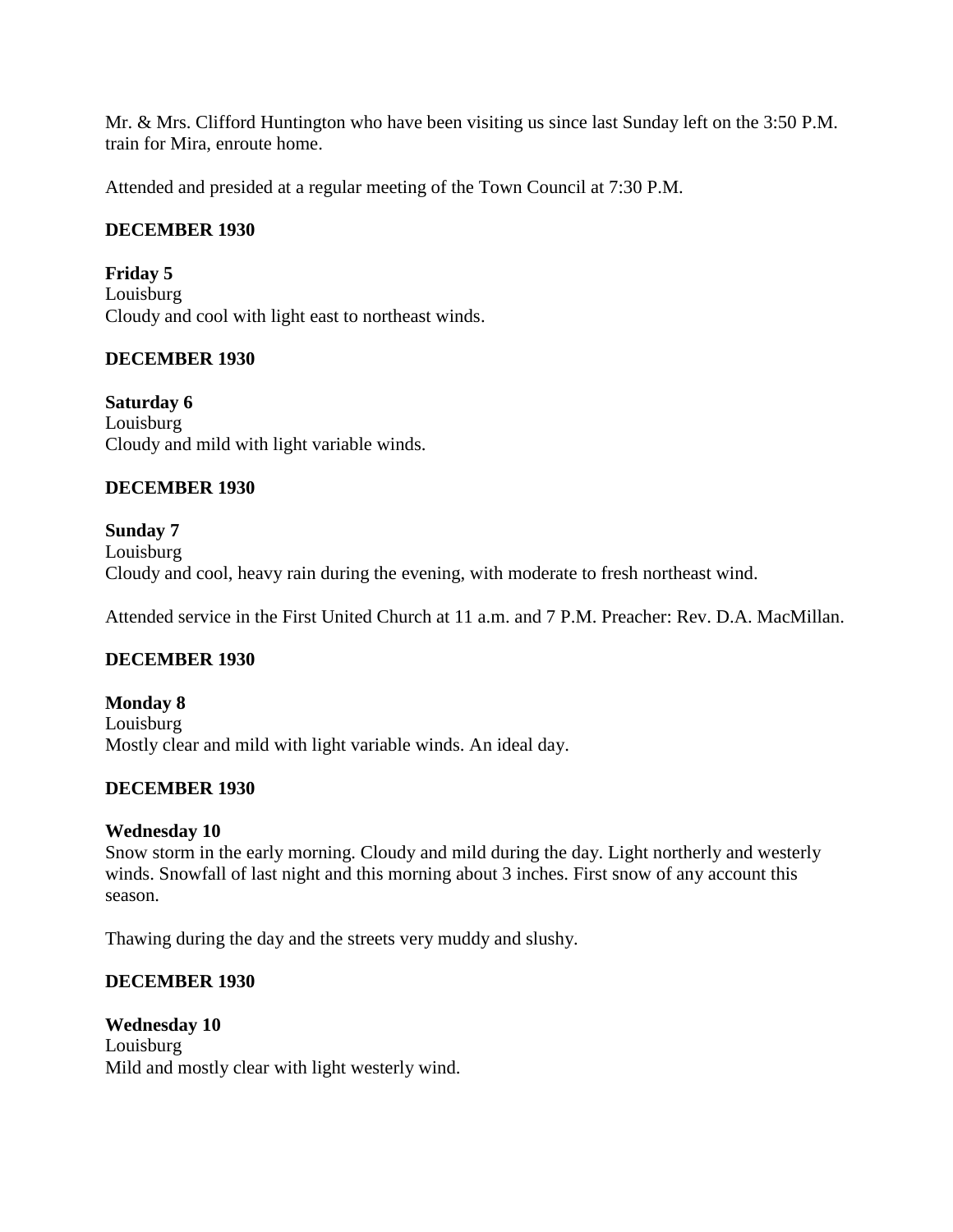Attended choir practice in First United Church at 9 P.M.

## **DECEMBER 1930**

# **Thursday 11**

Louisburg Partly clear and moderately cold with moderate westerly wind.

Motored to Sydney in one of Abe Cameron's trucks (Eddie Wilcox, driver) Returned in the evening via tramway and S & L Railway, arriving home at about 6:30 P.M.

## **DECEMBER 1930**

## **Friday 12**

Louisburg Cloudy and chilly with rain in the afternoon and during the night. Wind easterly to southerly.

# **DECEMBER 1930**

## **Saturday 13**

Louisburg

Mild and mostly clear. Wind southwest shifting to northwest at night and increasing to a moderate gale.

## **DECEMBER 1930**

**Sunday 14** Louisburg Cool and partly clear with light northerly wind.

Attended service in the First United Church at 11 a.m. and 7 P.M. Preacher: Rev. D.A. MacMillan.

## **DECEMBER 1930**

## **Monday 15**

Louisburg

Snowstorm accompanied by a northeast to northerly gale. A very disagreeable day. Snow fall about 8 inches. Clear during the night.

## **DECEMBER 1930**

**Tuesday 16** Louisburg Clear and cold with light northwest wind. Min temperature a.m. about 12 above zero.

## **DECEMBER 1930**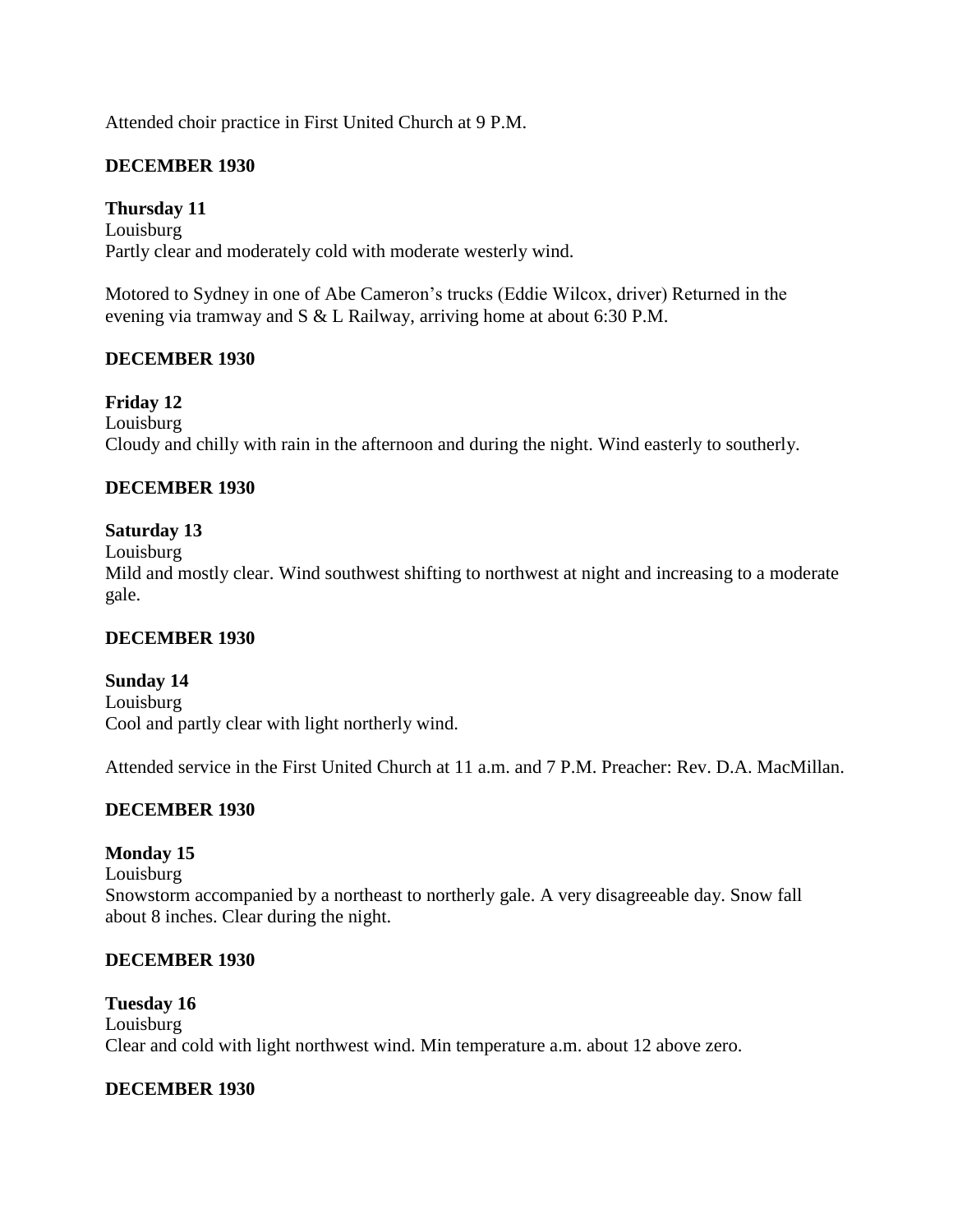**Wednesday 17** Louisburg Moderately cold and mostly clear with light northwest wind.

Attended choir practice in the First United Church at 9 P.M.

## **DECEMBER 1930**

**Thursday 18** Louisburg Mild and mostly cloudy with light winds.

Attended and presided at a Christmas concert and Christmas Tree in the Masonic hall at 7:30 P.M. This concert was put on by the pupils of the Louisburg Public School under the direction of the teachers of the various departments. The hall was crowded to the doors and everybody present seemed to greatly enjoy the program. At the conclusion of the concert presents were distributed to all the children and teachers who were present.

## **DECEMBER 1930**

**Friday 19** Louisburg Cloudy and mild with light variable winds.

## **DECEMBER 1930**

## **Saturday 20**

Louisburg

Cloudy and mild, rain began to fall at about 3 P.M. and continued during the evening and night. Light southeast wind increasing to a moderate gale in the late afternoon and shifting to southwest during the night.

## **DECEMBER 1930**

**Sunday 21** Louisburg Mild and mostly clear with light westerly wind.

Attended service in the First United church at 11 a.m. and 7 P.M. Preacher Rev. D.A. MacMillan. At the close of the evening service the choir rendered a cantata entitled "A Palace for the King".

## **DECEMBER 1930**

**Monday 22** Louisburg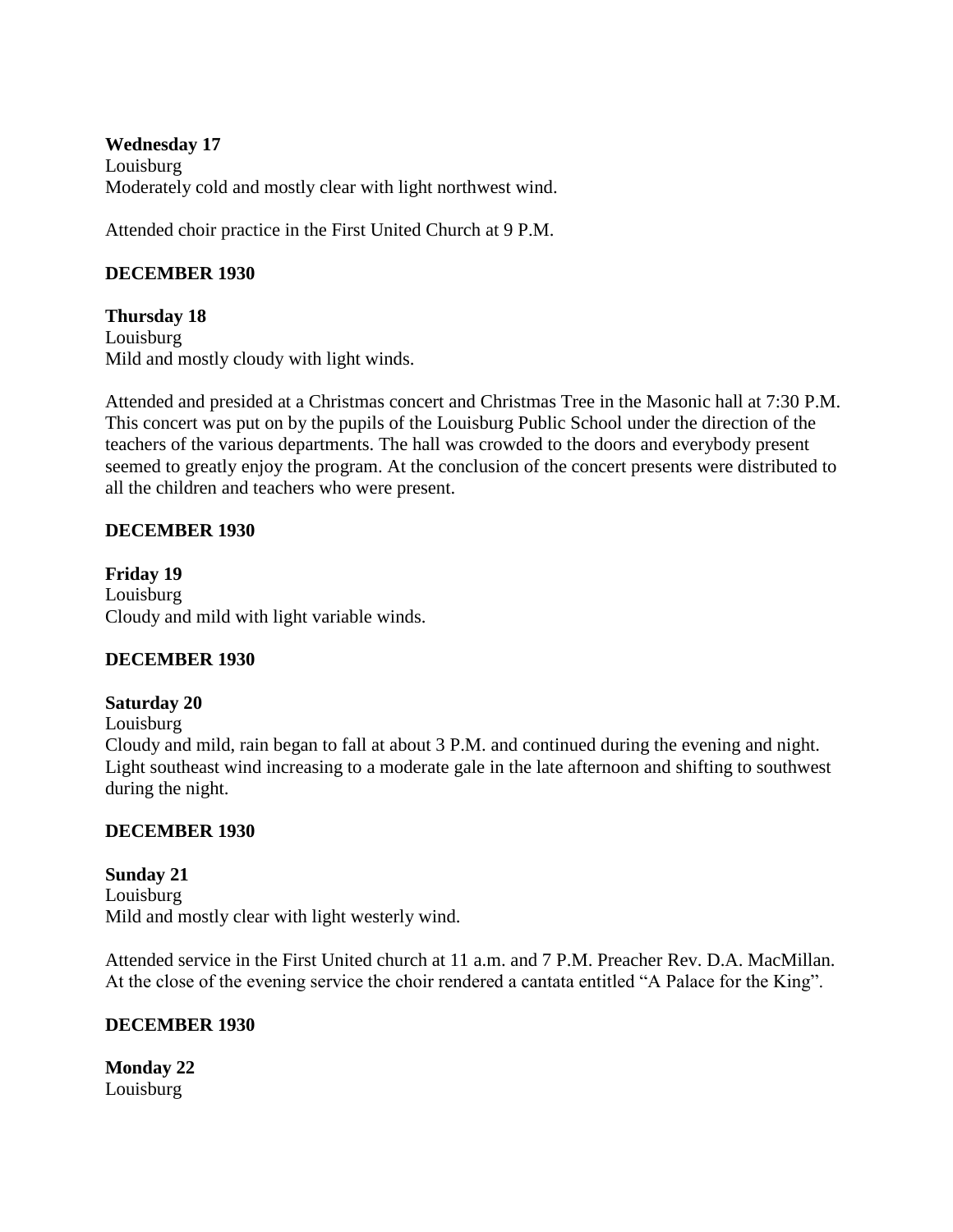Clear and mild with light westerly wind. An ideal day.

## **DECEMBER 1930**

### **Tuesday 23**

Louisburg

Snowed moderately from about 8 a.m. until about 3 P.M. The snow was followed by heavy rain during the evening. Snow fall about 4 inches.

### **DECEMBER 1930**

**Wednesday 24** Louisburg Moderately cold and partly clear with moderate southwest to northwest winds.

### **DECEMBER 1930**

**Thursday 25** Louisburg Moderately cold and mostly clear with light northwest winds.

Had the shop open for business from 9:30 to 12 a.m.

Emeline, Minnie Evis and I had dinner and supper at Mrs. G.W. Townsend, returning home at about 9:30 P.M. Those present at dinner were: Mrs. G.W. Townsend, Fletcher and Wesley Townsend, Emerson Grant, Minnie Evis, Emeline and I, also Priscilla Marsden. The same group were present at supper with the exception of Emerson Grant.

## **DECEMBER 1930**

## **Friday 26**

Louisburg

Cloudy and mild with moderate southwest to west winds. Light drizzle of rain was falling in the afternoon.

#### **DECEMBER 1930**

#### **Saturday 27**

Louisburg

Cloudy and chilly with fresh to strong northeast wind, snow beginning to fall at about 8:30 P.M. and continued throughout the night.

#### **DECEMBER 1930**

**Sunday 28** Louisburg